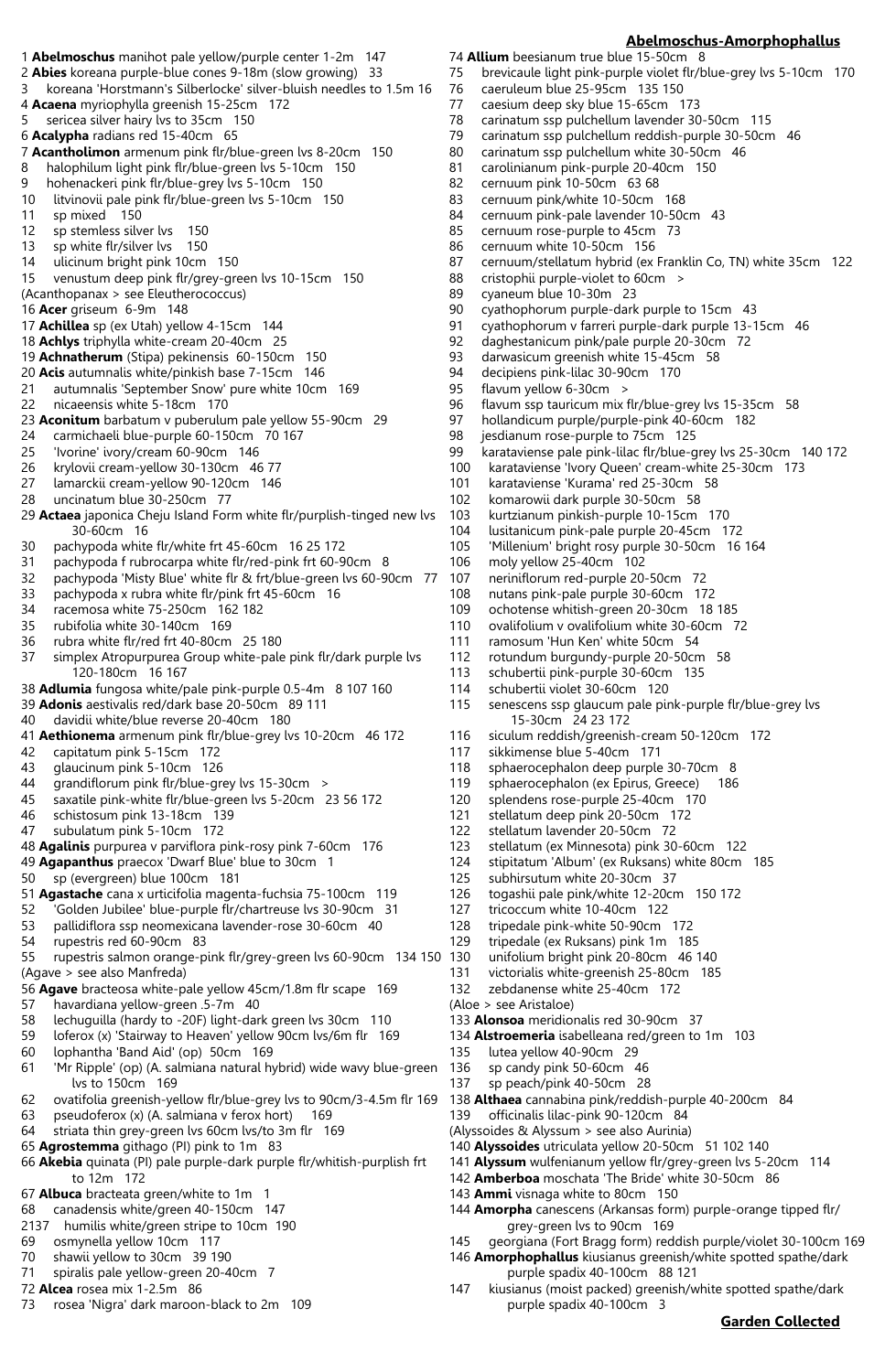#### **Amsonia-Arisaema**

- 148 **Amsonia** elliptica blue to 40cm 78
- 149 hubrichtii pale blue 60-90cm 76 167
- 150 illustris light blue 60-120cm 31 150<br>151 ionesii pale blue 15-50cm 40 jonesii pale blue 15-50cm 40
- 152 tabernaemontana light blue 60-90cm 70 147
- 153 tabernaemontana v salicifolia pale blue 60-90cm 147
- 154 **Anaphalis** triplinervis white flr/grey-white woolly lvs 40-60cm 73 (Androsace > see also Douglasia) 155 **Androsace** albana pink 5-25cm 51
- 156 bulleyana red to 20cm 124
- 157 carnea pink 2-7cm 124
- 158 carnea ssp brigantiaca (hort) white to 12cm 14
- 159 mathildae white 4cm 51
- 160 obtusifolia white 4-10cm 64<br>161 sempervivoides pink-mauve
- sempervivoides pink-mauve 2-7cm 159
- 162 septentrionalis white 1-25cm >
- 163 **Andryala** agardhii yellow flr/silver woolly lvs 8-15cm 145 (Anemone > see also Pulsatilla)
- 164 **Anemone** drummondii pure white 10-25cm 117
- 165 hortensis mix 20-40cm 39
- 166 lithophila white 10-25cm 85
- 167 multifida red 10-40cm 139
- 168 multifida v tetonensis red 10-20cm 172
- 169 palmata yellow to 30cm 117 140
- 
- 170 parviflora white/soft bluish 5-30cm 20<br>171 polyanthes white/red/mauve 25-60cm polyanthes white/red/mauve 25-60cm 30
- 172 rivularis white/blue-mauve reverse 20-60cm 188
- 173 rupicola white/pink-violet reverse 5-25cm ><br>174 sylvestris white 30-45cm 18 139
- sylvestris white 30-45cm 18 139
- 175 virginiana white/greenish-white 30-80cm 73 161
- 176 **Anemonopsis** macrophylla mix lilac/white 40-80cm 122
- 177 macrophylla pale lavender-purple 40-80cm >
- 178 macrophylla white 40-80cm 130
- 179 **Angelica** gigas dark purple flr/purplish stems 1-2m 123 142 147 (Anomatheca > see also Freesia)
- 180 **Antennaria** alpina whitish 3-18cm 109
- 181 dioica pink flr/grey woolly lvs 3-10cm 114
- 182 dioica white flr/grey woolly lvs 3-10cm 8 73
- 183 dioica 'Nyewoods Variety' bright pink flr/grey lvs 10cm 48 49 140
- 184 dioica 'Rubra' deep pink flr/grey lvs 10-15cm 144
- 185 parvifolia white-pink flr/grey woolly lvs 2-8cm 64
- 186 parvifolia 'McClintock' white flr/grey lvs 7.5cm 49
- 187 plantaginifolia whitish tinged pink flr/grey woolly lvs 6-20cm 150 189
- 188 rosea ssp confinis cream yellow-red brown flr/grey woolly lvs 9-25cm 72
- 189 rosea ssp pulvinata white 4-17cm 72
- 190 **Anthemis** cretica ssp carpatica white flr/silver lvs 10-30cm 172
- 191 **Anthericum** liliago white 60-90cm 80 138
- 192 ramosum white 30-70cm 85 112 150
- 193 undulatum white to 50cm 150
- 194 **Anthoxanthum** nitens 40-85cm 54
- 195 **Anthriscus** sylvestris 'Ravenswing' white flr/dark purple-bronze lvs 30-90cm 147
- 196 **Anthyllis** coccinea red 15-30cm 150
- 197 montana 'Rubra' red flr/silky grey lvs to 30cm 86
- 198 vulneraria mix 15-30cm 140
- 199 vulneraria orange-red 5-40cm 46
- 2138 **Antirrhinum** hispanicum pink 10-30cm 190
- 200 molle white to 30cm 51
- 201 **Aquilegia** atrata dark red-purple/nearly black 30-60cm 69 187 202 bertolonii blue-violet 20-30cm >
- 203 bertolonii (aff) blue-purple/white 15-30cm 25
- 204 buergeriana yellow/brown-purple 30-80cm 40 144
- 205 buergeriana (dwarf form) yellow/brown-purple 15-30cm 41 55
- 206 buergeriana 'Calimero' wine-purple/yellow 15-20cm 5 53 57
- 207 canadensis red/yellow 15-90cm 8 20 58
- 208 canadensis 'Corbett' pale yellow 30-45cm 8
- 209 canadensis 'Little Lanterns' red/yellow to 25cm 55
- 210 chrysantha yellow 30-120cm 55 62
- 211 chrysantha 'Denver Gold' yellow flr/blue-green lvs 75-90cm 150 212 chrysantha 'Yellow Queen' yellow 45-90cm 36
- 213 coerulea blue/white 15-80cm 150
- 214 coerulea 'Kirigami' blue/white 35-50cm 65
- 215 discolor blue/white 10-20cm 172
- 216 ecalcarata purplish pink to 40cm 57
- 217 flabellata blue/white 20-30cm 5 62 92
- 218 flabellata white 20-30cm 62 81
- 219 flabellata v pumila blue 15cm 53
- 220 flabellata v pumila blue/white 15cm >
- **Garden Collected**
- 221 **Aquilegia** flabellata v pumila pink 15cm 62 222 flabellata v pumila white 15-25cm 114 223 flabellata v pumila 'Kurilensis' rose-pink/white 10cm 73<br>224 flabellata 'Verna Alba' white 20-45cm 53 224 flabellata 'Verna Alba' white 20-45cm 53 225 formosa red/yellow 30-100cm 75 226 fragrans creamy-white/pale purple tinge 15-80cm 75<br>227 arahamii red/vellow 20-50cm 55 140 150 grahamii red/yellow 20-50cm 55 140 150 228 hinckleyana yellow 50-70cm 131 hybrid yellow-cream/rose-red sepals & long spurs 30-40cm 52 230 hybrids (mixed garden varieties) mixed colors/shapes 50cm 84 231 laramiensis cream/white 5-25cm 58 147<br>2139 nevadensis pale purple 90-150cm 189 nevadensis pale purple 90-150cm 189 232 olympica blue-purplish/white 30-60cm 183 233 pyrenaica dark purple 10-30cm 56<br>234 rockii red-black 60cm 147 234 rockii red-black 60cm 147<br>235 saximontana blue/cream 5saximontana blue/cream 5-25cm 38 64 236 saximontana (giant hybrid) 150<br>237 saximontana (true) blue/whitish v saximontana (true) blue/whitish yellow 5-25cm 150 238 scopulorum mix flr colors/blue-grey lvs 5-30cm 40 48 239 scopulorum hybrid white 6cm 185<br>240 sp blue 20cm 76 sp blue 20cm 76 241 sp blue 45cm 167<br>242 sp double white 50 242 sp double white 50-60cm 71<br>243 sp (ex Scottish garden) blue fli sp (ex Scottish garden) blue flr/low-growing lvs 15-20cm 62 244 viridiflora dark purplish brown/greenish 15-50cm 62 viridiflora v atropurpurea dark purple 15-50cm 53 246 vulgaris dark blue-purple 30-90cm 22 247 vulgaris dark red 30-40cm 25<br>248 vulgaris double pink/white 45vulgaris double pink/white 45-60cm 27 249 vulgaris double purple-pink 45-60cm 27 250 vulgaris double yellow 30-90cm 9 251 vulgaris mix 30-90cm 36 104 252 vulgaris white 30-90cm 36 253 vulgaris 'Blue Barlow' double deep violet-blue 60-90cm 9 254 vulgaris 'Clementine Salmon Rose' double salmon-rose pink to 45cm 172 255 vulgaris 'Green Apples' double green-white 45-60cm 144 147<br>256 vulgaris 'Mellow Yellow' white-pale blue flr/golden yellow lvs vulgaris 'Mellow Yellow' white-pale blue flr/golden yellow lvs 60-90cm 5 257 vulgaris 'Nivea' pure white to 90cm 147 258 vulgaris v stellata dusty pink 30-60cm 187 259 vulgaris v stellata soft pink 45-60cm 142 260 vulgaris 'William Guiness' (true from seed) dark purple-black/ white 60-75cm 130 261 vulgaris 'Winky Blue and White' blue/white to 45cm 172 262 vulgaris 'Winky Pink' pink/white to 45cm 144 263 'White Star' white to 90cm 183 (Arabis > see also Boechera) 264 **Arabis** aubrietioides rose-purple 10-15cm 151 265 georgiana white 30-70cm 169 266 **Aralia** cordata 'Sun King' white flr/yellow-lime green lvs 90cm 158 267 racemosa white flr/purple frt 90-150cm 70 176 268 **Arctostaphylos** columbiana (decumbent form) white 30cm 67 269 columbiana (upright form) white 2-5m 67 270 uva-ursi white-pink 10-50cm 75 (Arenaria > see also Cherleria, Eremogone) 271 **Arenaria** grandiflora white 5-15cm 126 272 **Argemone** munita white 40-160cm 150 273 polyanthemos white 40-120cm 115 274 **Arisaema** amurense green/carmine w/white stripes to 50cm 180 275 consanguineum green/purple-brown 90-180cm 62 276 consanguineum (tall form) green 1250cm 3 277 erubescens red-brown/green & white stripe to 80cm 161 278 fargesii red-brown/white striped to 60cm 142 279 flavum yellow 30-75cm 50 280 heterophyllum yellow green-purple tinged to 100cm > 281 mayebarae dark carmine to 150cm 3 282 quinatum green-white stripe to 60cm 181 283 ringens greenish-white/carmine to 110cm 3 284 serratum green/white 30-60cm 113 285 serratum v serratum green-carmine/white stripes to 150cm 180 286 serratum v serratum (as hatizyoense) green/purple 45cm 3 287 sikokianum carmine-white flr/green lvs to 70cm 3 288 sikokianum carmine-white flr/silver-center lvs to 70cm 3 16 185<br>289 thunbergii ssp urashima off white/carmine 25-40cm 3 thunbergii ssp urashima off white/carmine 25-40cm 3 290 triphyllum green/purple-brown w/white stripes 60-90cm 50 172 291 triphyllum ssp pusillum (ex N Georgia) green/purple 45cm 3
	- 292 triphyllum ssp triphyllum (ex N Delaware) green/purple 50cm 3 293 triphyllum ssp triphyllum (ex NW Georgia) smaller green
		- form 40cm 3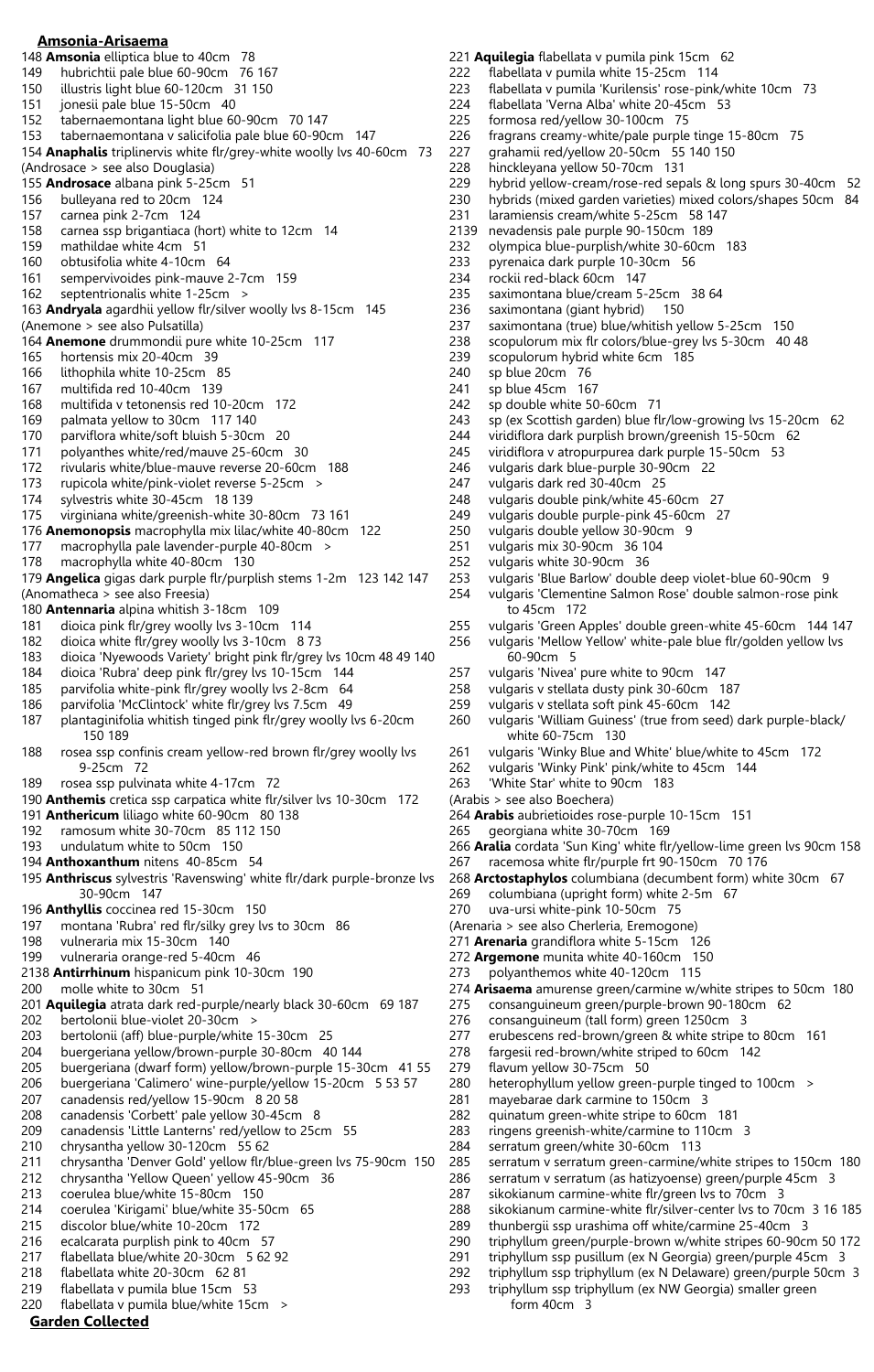**Arisaema-Campanula**

**Garden Collected**

- 294 **Arisaema** triphyllum 'Zebrinum' dark purple/white striped 30-70cm 35
- 295 **Aristaloe** aristata orange-red flr/white-spotted lvs 20-50cm 103 296 **Aristea** africana blue 10-15cm 24
- 
- 2140 **Aristolochia** baetica brownish-purple reddish 2-3m 190
- 297 fimbriata yellow-brown flr/silver-veined lvs 15-30cm 131 298 **Armeria** alliacea red-purple/white 20-50cm 85
- 
- 299 caespitosa pink-purple 2-5cm 53<br>300 caespitosa 'Red Faery' rose/red 7-1 caespitosa 'Red Faery' rose/red 7-12cm 48
- 301 'Joystick Red' red 30-50cm 28
- 
- 302 maritima pink-white 15-30cm 36 187 303 maritima 'Cotton Tail' white 10-15cm 144
- 304 maritima 'Little Penny' dark rose-pink 3-10cm 48
- 305 maritima 'Nifty Thrifty' pink flr/variegated lvs 5-15cm 172
- 306 maritima 'Rubrifolia' rose-pink flr/burgundy lvs 15-20cm 16 69 172
- 307 maritima 'Victor Reiter' pink 5-10cm 10 49
- 308 pseudarmeria pink 25-50cm 107
- 309 pseudarmeria 'Ballerina Lilac' lilac-pink 15-30cm 144
- 310 **Arnica** chamissonis yellow 20-80cm 53
- 311 griscomii ssp frigida yellow 10cm 159
- lessingii yellow 8-35cm 159
- 313 **Artemisia** frigida pale yellow flr/silver-grey lvs 10-40cm 150
- 314 **Arthropodium** candidum 'Purpureum' white flr/purple-bronze lvs 10-30cm 152
- 315 **Arum** italicum cream-light green flr/orange-red frt 30-45cm 120 161 172
- 316 italicum 'Gold Rush' yellowish-veined lvs 30-45cm 41
- 317 italicum ssp albispathum white to 40cm 151
- 318 italicum ssp italicum 'Marmoratum' cream flr/orange-red frt/ white vein lvs 30-45cm 62
- 319 **Asarina** procumbens cream/yellow 5-7cm 48 49 85
- 320 **Asarum** canadense (moist packed) pale green/purple 6-20cm 172
- 321 caudatum v viridiflorum (moist packed) greenish-yellow flr 7-17cm 172
- 322 hartwegii (moist packed) reddish-brown 9-21cm 172
- 323 **Asclepias** angustifolia whitish-pink 60-90cm 142
- 324 curassavica red/orange/yellow to 1m 181
- 325 incarnata pink/white mix 1-1.5m 156
- 326 incarnata pink-mauve 1-1.5m >
- 327 incarnata 'Ice Ballet' white 90-107cm 158
- 328 perennis white/pink 30-60cm 80
- 329 tuberosa orange 30-100cm >
- 330 tuberosa (ex Catron Co, NM) orange 70cm 60
- 331 verticillata greenish-white to 90cm 35
- 332 **Asimina** triloba 'Overlease x Sunflower' brown 6m 35
- 333 **Asphodeline** lutea 'Italian Gold' yellow flr/grey-green lvs to 120cm 169 334 taurica white 60-80cm 112
- 335 **Asphodelus** cerasiferus white 60-150cm 152
- (Aster > see also Eucephalus, Eurybia, Galatella, Ionactis,
- Machaeranthera, Oclemena, Symphyotrichum, Xanthisma) 336 **Aster** alpinus lavender 15-30cm 28
- 337 alpinus lilac-purple 6-20cm 40
- 338 alpinus pink-purple 15-30cm 10
- 339 alpinus purple 15-30cm 153
- 340 alpinus (ex Italy, Aosta, Val Ferret, 1800m) mauve-rosy purple 10-20cm 73
- 341 alpinus 'Dunkel Schone' ('Dark Beauty') dark purple-blue 25-30cm 33 135
- 342 alpinus 'Happy End' deep pink 20-25cm 53
- 343 flaccidus blue/mauve 3-30cm 73
- 344 himalaicus blue-purple/lavender 8-25cm 60
- 345 pattersonii (not A. bigelovii) blue-purple short form 150
- 346 **Astragalus** utahensis bright pink-purple flr/woolly lvs 5-10cm 64
- 347 **Astrantia** major burgundy 60-90cm 168
- 348 major white/purplish 40-45cm 52
- 349 major 'Dark Desire' dark maroon 60-90cm 36
- 350 major 'Princess Sturdza' large white/green tips to 60cm 77
- 351 major 'Venice' ruby red 60-75cm 36
- 352 'Roma' soft pink 50-75cm 36
- 353 **Asyneuma** limonifolium violet-blue 15-30cm 150
- 354 **Athamanta** turbith white 30-50cm 126
- 355 **Athyrium** niponicum 'Pictum' silver-grey/dark maroon mid-rib lvs 30-60cm 167
- 356 **Atriplex** hortensis 'Rubra' red-purple flr/dark red-purple lvs 60-180cm 150
- 357 **Aubrieta** 'Marjorie' pink-purple 10cm 14
- 358 **Aurinia** saxatilis 'Goldkugel' yellow 15-30cm 147
- 2141 sinuata yellow 20-25cm 189
- 359 **Baptisia** arachnifera (cannot send outside USA) yellow flr/silver woolly lvs 40-80cm 169
- 360 australis blue-violet flr/blue-black frt to 1.5m >
- 361 perfoliata yellow flr/blue-grey lvs 60-90cm 111
- 362 **Barnardia** (Scilla) japonica rose purple/pink 7-20cm 181
- 363 **Bauhinia** lunarioides white to 4m 131
- 364 **Begonia** grandis pink 28-60cm 172
- 365 grandis 'Heron's Pirouette' pink 30-60cm 172
- 366 grandis ssp sinensis pink 20-40cm 112 182
- 367 **Bellevalia** paradoxa blackish-blue 12-20cm 181
- 368 romana creamy white to 30cm 46 190
- 369 **Bellium** minutum white 5cm 50
- 370 **Berberis** aquifolium yellow flr/blue frt 30-300cm 75
- 371 **Bergeranthus** vespertinus orange-yellow 2-5cm 93
- 372 **Berlandiera** lyrata yellow/red-maroon center 10-60cm 47 135
- 373 pumila 'Chocoholic' yellow fragrant flr 90cm 169
- 374 **Beta** trigyna greenish-white to 100cm 150
- 375 **Betonica** (Stachys) officinalis reddish-purple 30-60cm 64
- officinalis 'Nana' white 20cm 8 377 **Betula** lenta to 20m 152
- 378 pamirica (aff) (ex Halda) white bark 52
- 379 utilis ssp jacquemontii white bark to 20m 16
- 380 **Billardiera** longiflora greenish-cream flr/purple frt 2-3m 1 120
- 381 **Bistorta** officinalis rose-pink 20-80cm 42
- 382 **Bletilla** striata purplish red/pink 18-60cm 73
- 383 **Bloomeria** crocea yellow 15-70cm 17 34
- 384 **Boechera** (Arabis) breweri (cf) lilac 25cm 46
- 385 **Bomarea** salsilla red to 2m 146
- 386 **Borago** pygmaea blue 15-60cm 94
- 387 **Brimeura** amethystina deep-pale blue 10-15cm 85
- 388 amethystina sky blue 10-15cm 46
- 389 amethystina white 10-15cm 85

395 hookeri yellow to 60cm 85

(Calandrinia > see also Montiopsis)

398 **Calceolaria** biflora yellow 10-45cm >

400 **Calliandra** eriophylla pink 30-90cm 75

403 involucrata reddish-purple 15-30cm > 404 **Calochortus** albus white 20-80cm 12 46

vestae white-purplish 30-50cm 37 410 weedii v weedii deep yellow 30-90cm 95 411 **Calycanthus** chinensis white 1-3m 41

418 quamash blue-violet 20-80cm 20 115

422 bellidifolia violet-blue 10-15cm 40 betulifolia Zigana form 126 424 carpatica blue/white mix 15-30cm 55<br>425 carpatica blue-violet/purple 15-30cm

429 collina rich purple-blue 15-35cm 172

435 incurva pale blue-lilac to 30cm > 436 latifolia violet blue 60-120cm 141 437 moesiaca pale lilac-blue 30-40cm 102 438 pendula creamy white 30-60cm 187 439 persicifolia violet-blue 30-90cm 27

431 dasyantha ssp chamissonis blue 5-15cm 42

434 hofmannii creamy white 30-60cm 50 123 150

432 'Edward Forrest' (betulifolia x troegerae) pink-white 15cm 40 433 formanekiana lilac blue-white flr/grey-downy lvs 15-30cm 73

428 ciliata pale blue 5-15cm 40

430 coriacea lilac 5-15cm 60

406 macrocarpus purple 20-50cm 128 407 splendens lavender-purple 20-60cm 87

408 venustus red 10-60cm 6<br>409 vestae white-purplish 30-

(Calydorea > see Salpingostylis)

leichtlinii pink 9

390 **Brodiaea** elegans bluish purple-violet 10-50cm 17

394 **Bulbinella** angustifolia yellow 50-100cm 85

- 391 **Browallia** americana blue-violet/white center to 60cm 167
- 392 **Bukiniczia** cabulica pink flr/white veined lvs to 30cm 93 150 393 **Bulbine** inflata yellow 30-50cm 7

396 **Bupleurum** rotundifolium yellow-green 10-40cm 124 127 397 **Caiophora** lateritia (ex Tucuman, Argentina) red 100cm 61

399 'John Innes' yellow/purple spots 10-20cm 11 71 124

401 **Callicarpa** dichotoma pink-white flr/purple frt 1-2m 130 402 **Callirhoe** bushii magenta-pale red 45-90cm 32 150 169

412 **Calylophus** serrulata yellow/fade orange-pink 15-45cm 23 413 **Camassia** leichtlinii blue-violet/cream 20-130cm 33 83

415 leichtlinii (wide petals selection) blue-purple 146 416 leichtlinii ssp leichtlinii creamy white 20-130cm 36 leichtlinii ssp suksdorfii cream-white 20-130cm 186

419 **Campanula** ajugifolia lavender blue 20-35cm 150 420 alliariifolia white-light violet 50-70cm 28 421 barbata pale-deep blue 10-30cm 51 120

carpatica blue-violet/purple 15-30cm 97 426 carpatica 'Violet Teacups' violet-purple 15-30cm 144 427 choruhensis white/flushed pink 10-15cm 126

405 luteus deep yellow/red-brown 20-50cm 6 95 150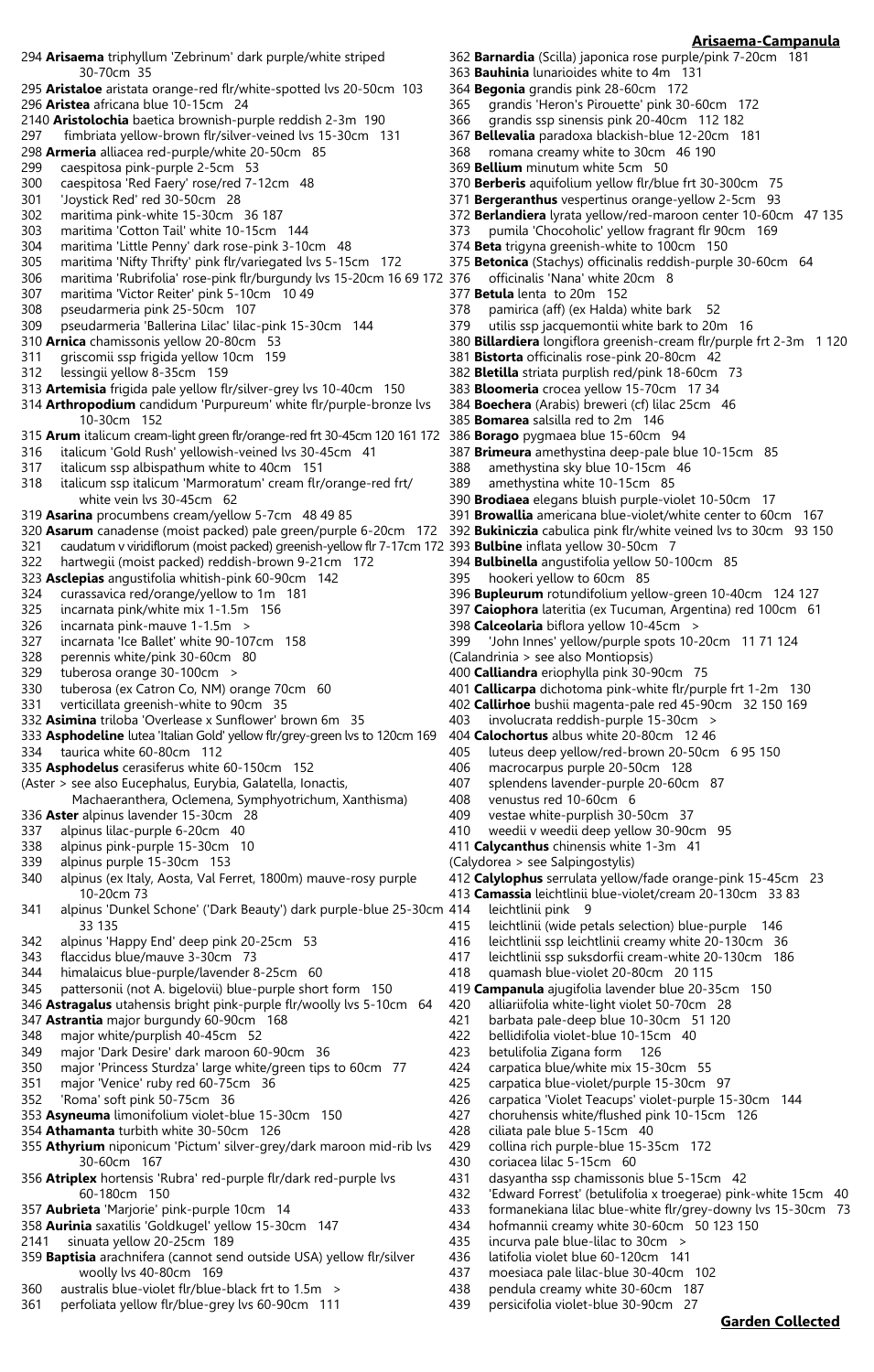# **Campanula-Cunila**

- 440 **Campanula** persicifolia 'Telham Beauty' blue 60-120cm 28
- 441 portenschlagiana lilac-blue 15-20cm 150
- 442 primulifolia lavender blue to 90cm 46 120 123
- 443 rotundifolia pale-mid violet-blue 10-50cm 42 150
- 444 rumeliana lilac-blue to 30cm 60 150
- 445 stevenii ssp altaica pale blue to 15cm 27<br>446 topaliana blue-violet flr/grev lys 20-40cm topaliana blue-violet flr/grey lvs 20-40cm 126
- 
- 447 trachelium blue purple-lilac 60-90cm 86<br>448 troegerae pink buds/white 10-20cm 126 troegerae pink buds/white 10-20cm 126
- 449 versicolor lilac/purple 20-40cm 126
- 
- 450 versicolor pale blue-white/dark center 20-40cm 115 wanneri violet 30cm 72 74
- 452 zangezura lavender-violet to 30cm 9
- 453 **Campanulastrum** americanum light blue-violet 60-180cm 108 150
- 454 **Campylotropis** macrocarpa purple-pinkish white 1-2m 167
- 455 **Capnoides** (Corydalis) sempervirens pink/yellow tip 5-80cm 74 107 172
- 456 **Cardamine** concatenata white-pale pink 20-40cm 172
- 457 **Cardiocrinum** giganteum white/streaked purple 1-3m 50 120
- 458 **Carex** eburnea 7-30cm 148
- 459 grayi spiked club-shaped seed head 40-90cm 41
- 460 muskingumensis 40-100cm 182
- 461 muskingumensis 'Variegata' variegated lvs 40-100cm 150
- 462 pendula 20-100cm 41 106
- 463 scaposa pink to 30cm 169
- 464 stricta 50-100cm 41
- testacea 30-60cm 155
- 466 **Carlina** acaulis ssp caulescens silvery white 15-50cm 151
- 467 **Castilleja** miniata bright red-orange 12-80cm 136
- 468 **Celmisia** allanii white to 25cm 13
- 469 **Cenolophium** denudatum white 50-150cm 16
- (Centaurea > see also Psephellus)
- 470 **Centaurea** mollis bright blue 40cm 30
- 471 pindicola whitish to 15cm 66
- 472 **Centaurium** erythraea (aff) pink 15cm 172
- 473 scilloides bright pink 7.5cm 50
- 474 **Cephalanthus** occidentalis white-pale yellow 1-3m 167
- 475 **Cephalaria** gigantea pale yellow 120-240cm 16 115 160
- 476 **Cerastium** alpinum white 10cm 72
- 477 alpinum v lanatum white flr/silvery woolly lvs 6-10cm 51 172 (Ceratoides > see Krascheninnikovia)
- 478 **Ceratotheca** triloba mauve-pink/white 1.5-2m 181
- 479 **Cercis** canadensis light-dark pink 6-9m 167
- 480 chinensis purplish red/pink/white 2-5m 16 130
- 481 chinensis 'Shirobana' white 3-4m 130
- 482 **Chaenorhinum** glareosum violet-lilac to 30cm 126 172
- 483 **Chamaebatiaria** millefolium white 60-200cm 145 150
- 484 **Chasmatophyllum** musculinum bright yellow 5cm 126
- 485 **Cheilocostus** speciosus (ex Lao Cai, Vietnam) (hardy Zone 7b) white 150cm 121
- 486 **Cherleria** (Arenaria) capillacea white 5-15cm 51
- 487 **Chiastophyllum** oppositifolium yellow 15cm 73 85
- 488 **Chionanthus** virginicus white 3-10m 141
- (Chionodoxa > see Scilla)
- 489 **Chlorogalum** pomeridianum white/green-purple vein 30-250cm 12 562 **Corokia** cotoneaster 'Little Prince' yellow flr/grey downy lvs
- 490 **Chlorophytum** bowkeri white to 1m 169
- 491 **Chrysanthemum** zawadskii ssp zawadskii (as weyrichii) pale pink white 10-30cm 66 82
- 492 zawadskii ssp zawadskii (as weyrichii) purple 10-30cm 93
- 493 **Chrysopsis** mariana (dwarf form) yellow 15-30cm 69
- (Cimicifuga > see Actaea)
- 494 **Cistus** creticus rose pink-purple 1-1.5m 93
- 495 parviflorus rose-pink flr/grey-green felted lvs to 90cm 40
- 2142 **Citrus** trifoliata 'Flying Dragon' white flr/yellow frt/contorted to 3.5m 158
- 496 **Clarkia** breweri pink-lavender to 20cm 127
- 497 purpurea ssp quadrivulnera lavender-purple/dark wine red to 90cm 75
- 498 **Clematis** addisonii reddish-purple/cream tips 60-100cm 86 120 150
- 499 coactilis pale yellow 20-45cm 2
- 500 crispa violet-blue to 3m 57 150
- 501 'Everett' deep red-purple 1-1.5m 181
- 502 fremontii pale blue-violet/purple 15-45cm 66 168 503 fruticosa yellow to 1m 150
- 504 fusca purple-brown 35-200cm 102 168
- 505 fusca v violacea purple to 2m 174
- 506 glaucophylla deep rose red-purplish red to 5m 78
- 507 heracleifolia 'Cassandra' mid-deep blue/fragrant 60-100cm 181
- 508 heracleifolia 'China Purple' violet-blue 60-100cm 184
- 509 hexapetala 'Mongolian Snowflake' white 45cm 169
- 510 hirsutissima dark violet-blue 15-65cm 50 97 150
- 511 integrifolia blue-purple to 1m 115 139

# **Garden Collected**

512 **Clematis** integrifolia 'Lake Baikal' lavender-blue 15-45cm 172

- 513 integrifolia 'Twinkle' pale blue/white to 1m 181
- 514 ochroleuca pale yellow-pale purple 20-70cm 150
- recta white 60-150cm 16 29
- 516 recta 'Lime Close' white flr/dark purple lvs to 1.5m 120
- 517 recta 'Purpurea' white flr/purple new lvs to 1.5m 172<br>518 Yeoguchi' indigo-violet/plum purple to 2.4m 16 167
	- 'Rooguchi' indigo-violet/plum purple to 2.4m 16 167
- 519 scottii dark violet-blue 15-65cm 42 57 58
- serratifolia yellow 4-5m 182
- 521 'Stand by Me' (integrifolia x fremontii) blue to 1m 104
- 522 terniflora v mandshurica white 90-150cm 150<br>523 texensis rose-red/scarlet to 3m 47
- texensis rose-red/scarlet to 3m 47
- 524 viorna dark red/cream to 4m 76<br>525 viorna reddish purple-lavender/c
- 525 viorna reddish purple-lavender/cream-yellow to 4m 57 81 100<br>526 virginiana white-cream 2-7m 156
- virginiana white-cream 2-7m 156
- 527 **Cleome** hirta purplish-pink to 1.6m 131
- 528 houtteana purple/pink/white to 150cm 100<br>529 serrulata (PI) pink-lilac 30-80cm 115
- serrulata (PI) pink-lilac 30-80cm 115
- 530 serrulata (PI) purple 30-80cm 64

536 ussuriensis dark purple 2-3m 125

542 szovitsii white to 20cm 103

543 'Zephyr' violet-purple 15-20cm 172 544 **Collinsia** parviflora blue/white 35-40cm 127 545 **Collinsonia** canadensis yellow 60-120cm 169 japonica white 60-90cm 169

553 **Coreopsis** gigantea yellow 30-250cm 75

555 tinctoria yellow/red-brown 30-70cm 135 tripteris yellow 90-200cm 55 557 **Cornus** florida white to 10m 167

558 florida 'Cherokee Chief' deep rose red to 9m 167 559 kousa creamy white flr/pink-red frt 7.5-9m 167 172 560 kousa v chinensis 'Milky Way' white flr/large red frt 6m 120 561 quinquenervis (ex Shaanxi, China) white 200cm 121

2143 palmata yellow 30-80cm 189

90-120cm 173

(Cortusa > see Primula)

563 **Coronilla** minima yellow to 20cm 140

(Corydalis > see also Capnoides, Pseudofumaria)

566 solida (moist packed) mix 10-25cm 172

568 sulphureus yellow-red orange 30-200cm 135

576 **Cremanthodium** arnicoides yellow to 60cm 27

578 **Crocosmia** 'Lucifer' scarlet red 60-120cm 18

582 hadriaticus white/yellow throat 10cm 58 583 vernus ssp vernus lilac-purple 8-12cm 34 584 **Cucurbita** palmata golden yellow to 2m 83 585 **Cunila** origanoides purple-lavender 20-40cm 4

580 **Crocus** banaticus violet-lilac 4-10cm 1

577 **Crepis** rubra pink to 40cm 186

579 sp red orange 1m 133

581 fleischeri white 5-9cm 58

564 **Corydalis** nobilis cream-yellow/dark tip 30-50cm 30 565 oppositifolia white-pink turns maroon 5-12cm 58

567 **Cosmos** bipinnatus 'Early Sensation' mix 120-150cm 89

**Cotinus** coggygria 'Velvet Cloak' purple-pink flr/purple lvs to 4.5m 167 **Cotoneaster** salicifolius 'Repens' white flr/red frt to 30cm 130 571 soongoricus white flr/grey-white underside lvs/red frt 1-2.5m 70 **Cotyledon** orbiculata orange-red flr/grey-green lvs 13-45cm 40 **Crambe** maritima white flr/blue-green lvs to 75cm 69 141 **Crataegus** ambigua white flr/dark red-purple black frt to 12m 70 575 maximowiczii white flr/purplish brown-red frt to 7m 70

537 **Colchicum** autumnale white/pink 20cm 46 doerfleri bright pink 10cm 170 539 kotschyi pink-purple/white 15cm 170 540 soboliferum pink 5-15cm 27 58<br>541 sp mixed (autumn-blooming) lila

- 531 spinosa purple 90cm 150
- 532 **Clerodendrum** trichotomum white flr/dark blue frt in red calyx 3-6m 130
- 533 **Clintonia** umbellulata white-greenish white flr/black frt 27-60cm 172 (Codonopsis > see also Pseudocodon)
- 

sp mixed (autumn-blooming) lilac/pink/white 15-30cm 62 172

534 **Codonopsis** lanceolata greenish-cream/purple inside to 1.5m 103 120 ovata pale blue/purple veined 30-40cm 183

**Collomia** grandiflora salmon-pink/yellow 10-100cm 75 **Commelina** coelestis bright blue 30-60cm 120 **Consolida** ajacis blue-purple 30-80cm 104 167 **Convallaria** majalis white flr/red frt 10-30cm 120

551 **Convolvulus** boissieri white-pink flr/silvery hairy lvs 2-10cm 64 552 boissieri ssp compactus white-rose flr/silver hirsute lvs to 8cm 126

gladiata (Southern form) bright golden yellow to 75cm 169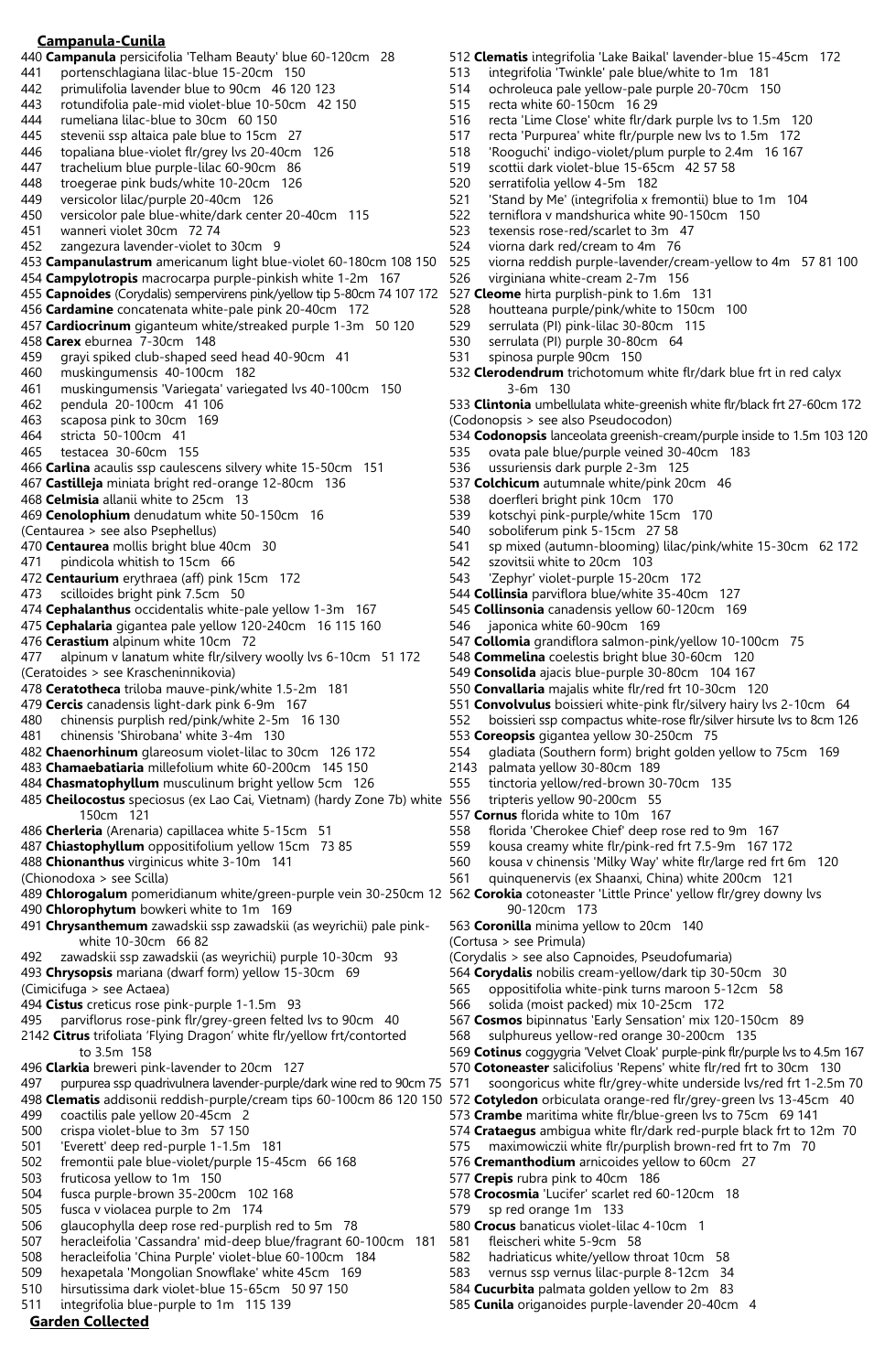- 586 **Cupressus** macnabiana to 12m 83
- 587 **Curio** (Senecio) herreanus white-cream 15-30cm 86
- 588 **Cyclamen** coum mix 10cm 170
- 589 coum pink 10cm 151
- 590 graecum pink 6-16cm 22
- 591 hederifolium light pink/darker nose 8-20cm 68
- hederifolium pink 8-20cm 68
- 593 hederifolium white 8-20cm 13 172<br>594 hederifolium v confusum pink-rose
- 594 hederifolium v confusum pink-rose flr/thicker lvs 15cm 186
- 595 mirabile pale-deep pink 5-13cm 173
- 596 pseudibericum pink/magenta-purple to 12cm 147 purpurascens rose-pink/purple 4-18cm 34 60
- 598 repandum ssp peloponnesiacum pink 10-20cm 186
- 599 **Cynara** cardunculus blue-violet 90-180cm 135
- 600 **Cynoglossum** amabile blue flr/grey-green lvs 15-60cm 31 32 61
- 601 amabile rose-pink 45-60cm 32
- 602 **Cypella** herbertii 'Castillo' orange to 50cm 169
- 603 **Dactylicapnos** (Dicentra) macrocapnos yellow 2-8m 78 112
- 604 scandens yellow 2-5m 120
- 605 **Dalea** purpurea rose-purple 20-90cm 64 169
- 606 **Daphne** alpina (ex Rezia Alpine Botanical Garden) white 40cm 178
- 607 cneorum pink 15-20cm 15 genkwa (Chinese form) lilac/lavender 30-100cm 178
- 609 kurdica white 30-60cm 140
- 610 laureola ssp philippi yellow-green 30-60cm 30 33
- mezereum pink-light purple 50-150cm 33 66 85
- 612 mezereum white flr/yellow frt to 100cm >
- 613 mezereum white/pink 50-150cm 45
- mezereum (compact form) white flr 40cm 178
- 615 oleoides cream-white/pink tinted to 60cm 98
- 616 pontica yellow-green 50-100cm 30
- 617 tangutica white-pink/rosy-purple reverse/red frt 50-120cm 30 68 73
- 618 **Darlingtonia** californica yellow-green/reddish brown 50-100cm 75
- 619 **Dasylirion** wheeleri straw-tan flr/blue-grey lvs 1.5-5m 24
- 620 wheeleri 'Payson Giant' straw-tan flr/blue-grey lvs 2m 169
- 621 **Daubenya** stylosa greenish yellow to 5cm 37 622 **Degenia** velebitica yellow flr/silver-grey lvs 5-10cm >
- 623 **Delosperma** cooperi 'John Proffitt' (Table Mountain) fuchsia-pink to 7.5cm 135
- 624 sutherlandii rose-purple 5-10cm 55
- (Delphinium > see also Consolida)
- 625 **Delphinium** grandiflorum 'Blauer Zwerg' deep blue 30-40cm 31
- 626 likiangense blue 10-50cm 28
- 627 Magic Fountains Series blue/white eye 75-90cm 28
- 628 nudicaule scarlet-red 20-50cm 86
- 629 nuttallianum blue-purple 10-40cm 20
- 630 pylzowii blue-purple/bluish-grey 20-55cm 150
- 631 requienii blue-grey to 120cm 9 34 86
- 632 tatsienense purple-blue 30-80cm 187
- 633 treleasei dark bright blue 60-80cm 150
- 634 **Desmanthus** illinoensis white 90-120cm 131
- 2144 **Desmodium** perplexum light pink-purplish pink 75-150cm 189
- 635 **Dianella** nigra greenish-white flr/violet blue frt 30-50cm 75
- 636 **Dianthus** alpinus rich pink 5-10cm 25
- 637 alpinus 'Joan's Blood' deep red-pink flr/greyish lvs 5-10cm 11
- 638 arenarius (cf) 150
- 639 armeria deep pink to 60cm 144
- 640 barbatus mix 30-60cm 89 167
- 641 barbatus white 30-60cm 26
- 642 'Bath's Pink' pink to 30cm 5
- 643 'Berlin Snow' white 8cm 55
- 644 callizonus pink-carmine 5-10cm 23 139
- 645 carthusianorum deep pink-purple to 60cm >
- 646 chinensis magenta/pink/white 30-50cm 58
- 647 chinensis pink 30-50cm 164
- 648 crinitus white/pinkish 30-40cm 64
- 649 deltoides bright pink 15-30cm 5 41
- 650 deltoides dark purple/red 15-30cm 93
- 651 deltoides (cf) mix pink/white with red ring 15-30cm 172
- 652 freynii pink flr/grey-green lvs 5-10cm 73
- 653 giganteus red-pink to 1m 139 150 168
- 654 gratianopolitanus 'Feuerhexe' magenta pink flr/blue-grey lvs 10-20cm 153
- 655 haematocalyx purple-red/pink 5-25cm 55
- 656 knappii soft yellow to 40cm 26 150
- 657 'Little Jock' pale pink-red eye flr/grey-green lvs 10-15cm 40
- 658 microlepis pink-purple flr/silver-grey lvs to 10cm 73
- 659 myrtinervius deep-bright pink 5-15cm 147 660 nitidus deep pink 7-15cm 55 114
- 
- 661 pavonius pale-purplish red 10cm 23 164

# **Cupressus-Dracocephalum**

**Garden Collected**

662 **Dianthus** petraeus ssp noeanus white 10-15cm 55

- 663 plumarius bright pink-white flr/grey-green lvs 30-40cm 62
- 664 plumarius pink/maroon eye 15-30cm 144
- 665 plumarius ssp hoppei (ex Styria, Austria) light pink 15cm 178
- 666 repens pink/pink-purple 5-17cm 98
- 667 squarrosus white flr/grey-green lvs to 10cm 114
- subacaulis pale-carmine pink 3-20cm 55 56
- 669 superbus mix 25-45cm 62 sylvestris pink to 10cm 126
- 
- 671 tymphresteus pink/dark red-purple marks 5-10cm 40 126 150 (Dicentra > see also Dactylicapnos)
- 672 **Dicentra** cucullaria (moist packed) white/yellow 8-30cm 167
- (Dichelostemma > see also Dipterostemon)
- 673 **Dichelostemma** multiflorum purple 30-85cm 17
- 674 volubile pink/white 40-150cm 12
- 675 **Dicranostigma** franchetianum yellow flr/grey-green lvs 25-80cm 150
- 676 **Dictamnus** albus white 60-90cm 50
- albus 'Purpureus' pink w/dark veins 60-90cm 28 50 139
- 678 **Dierama** dracomontanum pink-mauve/coral-red 50-70cm 135
- 679 pauciflorum 'Luana' pale pink 35cm 11
- pulcherrimum rosy-pink to 150cm 13 120
- 681 pulcherrimum white to 150cm 120
- 682 reynoldsii deep magenta-purple flr/silver bract 1-2m 46
- 683 **Digitalis** ferruginea yellow-rusty brown to 120cm 46 147 168

688 parviflora reddish brown 30-60cm 168 689 purpurea pink-purple 60-150cm 36 41 160

686 lutea pale yellow 60-90cm >

690 purpurea white 60-150cm 36 71 691 purpurea white/gold flecks 90cm 147

694 viridiflora yellow-green 60-90cm 41

684 grandiflora pale yellow 70-120cm > 685 lanata 'Cafe Creme' creamy/purple-b lanata 'Cafe Creme' creamy/purple-brown veins flr/silver woolly lvs 60-90cm 132

mariana rose-purple flr/grey felted lvs 40-140cm 172

692 purpurea 'Sutton's Apricot' pale apricot-pink 60-120cm 147

699 **Dipterostemon** capitatus blue-pink purple/white 10-60cm 17

701 **Disporum** uniflorum yellow flr/blue-black frt 20-80cm 73 702 **Dodecatheon** clevelandii lavender 20-25cm 17 24

712 **Doronicum** columnae 'Magnificum' yellow 45-60cm 108

715 **Douglasia** (Androsace) montana rose pink 2-5cm 159

695 **Dimorphotheca** pluvialis whitish/bluish-purplish reverse 5-40cm 75 696 **Diplacus** (Mimulus) grandiflorus peach-apricot 40-70cm 67 697 pictus dark purplish brown-maroon/white 2-38cm 127

thapsi pink flr/woolly lvs 30-60cm 78 80

698 **Diplarrena** moraea white 50-100cm 120 146

700 **Disanthus** cercidifolius purple to 3m 16

703 clevelandii magenta/white 10-40cm 24 704 clevelandii (very large form) lavender 30cm 24

706 jeffreyi magenta-lavender/cream 10-60cm 52 jeffreyi 'Rotlicht' rose-red 20-40cm 77

711 pulchellum magenta-lavender 10-45cm >

705 dentatum white 15-40cm 46

708 meadia mix 10-50cm 15 29 62 709 meadia pink 10-50cm 182 710 meadia white 10-50cm 25 130

713 'Little Leo' yellow 25-30cm 36 714 pardalianches yellow to 90cm 53

721 dedeana white 5-8cm 149

722 densifolia pale yellow 2-10cm 63<br>723 hispanica yellow 2-10cm > hispanica yellow 2-10cm >

729 ramosissima white 7-30cm 56<br>730 rigida yellow 5-10cm 73 172 rigida yellow 5-10cm 73 172

732 sphaeroides yellow 3-8cm 73 166

734 argunense 'Fuji Blue' blue to 30cm 144 735 argunense 'Fuji White' white/light blue lower lip

731 sakuraii white 7-20cm 73

to 30cm 164

716 **Draba** aizoides yellow 5 -10cm 14 168 717 arabisans white 7-30cm 167 718 bryoides yellow 3-5cm 14 117 719 cretica yellow 1-5cm 164

720 cuspidata yellow flr/hairy lvs 5-10cm 172

724 incerta yellow flr/hairy lvs 4-14cm 56 73 172 725 kitadakensis white flr/grey-green lvs 10-15cm 53 73

733 **Dracocephalum** argunense blue-purple 25-57cm 124

736 botryoides lavender-pink flr/woolly lvs 10-15cm 64 139

726 novolympica bright yellow to 4cm 72 172 727 oligosperma yellow/cream white 2-10cm 64 728 polytricha yellow flr/grey-green lvs 1-5cm 64

(Dorycnium > see Lotus)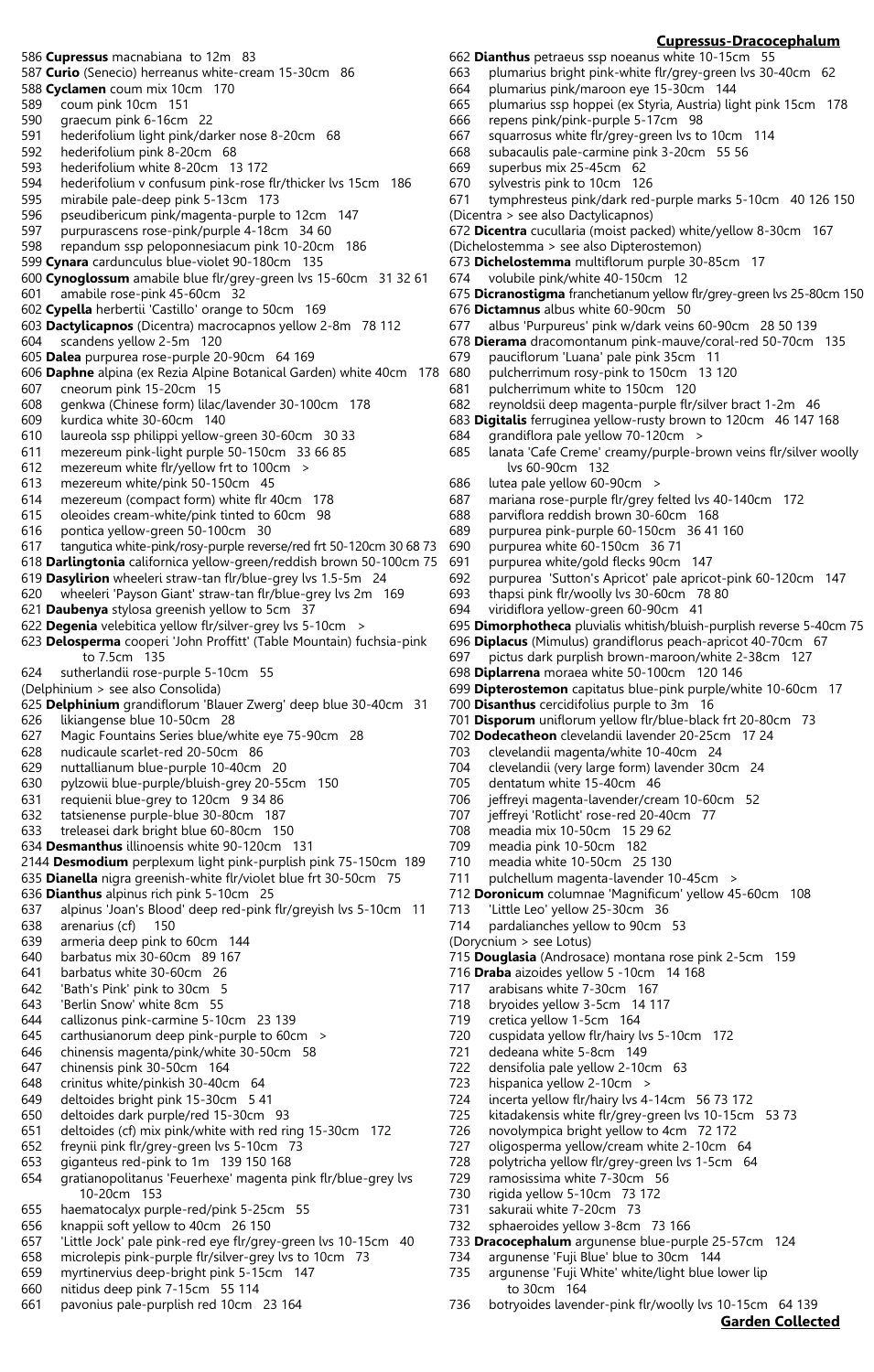## **Dracocephalum-Freesia**

- 737 **Dracocephalum** grandiflorum dark blue 15-26cm 27
- 738 renati creamy white 20-25cm 150
- 739 ruyschiana blue-purple 15-25cm >
- 740 **Dracunculus** vulgaris maroon to 90cm 150
- 741 **Drosera** intermedia white 5-20cm 135
- 742 rotundifolia white/pink 5-35cm 135 743 **Dryas** drummondii yellow 2-23cm 153 171
- 
- 744 octopetala white/cream 3-12cm > suendermannii (x) cream 10cm 178
- 2145 **Drymocallis** (Potentilla) arguta yellow 30-80cm 189
- 746 glandulosa yellow/cream-white 20-60cm 75<br>747 gunestris 'Nana' white 7-12cm 55 164
- rupestris 'Nana' white 7-12cm 55 164
- 748 **Dyckia** 'Red Devil' orange flr/burgundy-grey lvs 30-90cm 98
- 749 'Silver Superstar' orange flr/pale pink-silver lvs 15-20cm 98
- 750 **Echeandia** texensis yellow 55-105cm 131
- 751 texensis 'Loma del Potrero Cerdado' yellow 90-150cm 169
- 752 **Echinacea** purpurea pink-purple 50-120cm 167
- 753 purpurea 'Cheyenne Spirit' yellow/red/orange shades 40-75cm 119
- 754 **Echinocereus** reichenbachii ssp baileyi pink-magenta 7.5-30cm 15
- 755 triglochidiatus orange-red 5-70cm 15
- triglochidiatus f inermis orange-red flr/nearly spineless 5-70cm 15
- 757 triglochidiatus hybrids mix 15
- 758 viridiflorus (ex San Miguel Co, NM) green 5cm 90
- 759 **Echinops** sphaerocephalus 'Arctic Glow' white flr/red stems 80-120cm 150
- (Echium > see also Pontechium)
- 760 **Echium** amoenum russet-red 15-40cm 58 23 172
- 761 vulgare blue-purple 30-90cm 150
- 762 **Edraianthus** graminifolius blue-violet 5-10cm 51 60 126
- 763 pumilio violet-blue flr/silver lvs 1-3cm 60 126 170
- 764 tenuifolius blue-violet 5-20cm 60 62
- 765 **Eleutherococcus** (Acanthopanax) divaricatus v chiisanensis brown purple to 4m 180
- 766 **Elmera** racemosa white/cream 10-35cm 8 172
- 767 **Elsholtzia** stauntonii rose-purple 70-170cm 167
- 768 **Elymus** hystrix 60-120cm 72
- 769 **Enemion** biternatum (moist-packed) white 10-40cm 172
- 770 **Enkianthus** chinensis cream/red veins 180-240cm 21
- 771 **Ephedra** sinica red frt to 40cm 41
- 772 **Epilobium** canum ssp canum red-orange 30-60cm 128
- 773 canum ssp garrettii red-orange 15-40cm 115
- 774 canum ssp garrettii (ex Salt Lake Co, UT) orange 30cm 60
- 775 canum ssp garrettii 'Orange Carpet' bright orange-red 30cm 150
- 776 crassum pink 5-10cm 40
- 777 **Epipactis** gigantea greenish-rose/red-brown 30-100cm 46
- 778 **Eranthis** pinnatifida (moist-packed) white petal/blue-purple anther 5-15cm 172
- 779 **Eremogone** (Arenaria) aculeata white 7-25cm 97
- 780 **Eremurus** 'Charleston' lemon yellow 60-120cm 85
- 781 cristatus brown-purple 50-80cm 170
- 782 isabellinus (x) 'Cleopatra' peach-soft orange to 1.5m 135
- 783 robustus pale pink-white 2.5-3m 150
- 784 stenophyllus yellow 30-150cm 150
- 785 zoae yellow-green to 40cm 170 786 **Erigeron** aureus yellow flr/woolly grey lvs 1-15cm 139
- 787 aureus 'Canary Bird' yellow 10-15cm 36
- 788 'Azure Fairy' lavender-blue 30-75cm 36
- 789 caespitosus white-bluish 5-25cm 62
- 790 compositus lavender 5-15cm 150
- 791 compositus mauve 5-15cm 153
- 792 compositus mix 5-15cm 25 64
- 793 compositus (as v discoideus) white flr/grey-green lvs 5cm 150 794 compositus 'Railroad Ridge' lavender-pink flr/grey-green lvs
- 5cm 64 150 795 compositus 'Red Desert' white 5-10cm >
- 796 compositus 'The Giant' white 20-25cm 67 150
- 797 elegantulus mix 3-15cm 64
- 798 glaucus mix 5-30cm 64
- 799 glaucus purple 5-30cm 73
- 800 glaucus 'Olga' lavender to 30cm 150
- 801 glaucus 'Wayne Roderick' lavender to 30cm 66
- 802 grandiflorus mix 2-25cm 64
- 803 leiomerus white/blue-purple 4-12cm 36 49 73
- 804 linearis bright yellow-cream flr/greenish-white lvs 5-15cm 67
- 805 pulchellus v pulchellus 'Lynnhaven Carpet' lavender flr/grey green lvs 15-40cm 69
- 806 pumilus (cf) 150
- 807 sp (dwarf) 150
- 808 speciosus (ex Colorado) pink 30cm 53
- 809 ursinus pink-bluish purple 5-25cm 150

# **Garden Collected**

- 810 **Erigeron** vagus pink 2-5cm 53
- 811 **Erinus** alpinus blue-purple 10-15cm 69
- 812 alpinus rose-pink 10-15cm >
- 813 alpinus 'Dr. Hahnle' carmine 10-15cm 73
- 814 **Eriogonum** compositum cream-yellow/white 60cm 140
- 815 compositum pale-bright yellow 20-40cm 150<br>816 corvmbosum white-cream/pink/vellow 15-80cm
- 816 corymbosum white-cream/pink/yellow 15-80cm 150
- 817 corymbosum (ex San Rafael Swell, Utah) pink 150<br>818 douglasii yellow-cream/rose-red flr/grey woolly lys
- douglasii yellow-cream/rose-red flr/grey woolly lvs 4-15cm 150
- 819 grande v rubescens pink-rose 20-50cm 66
- 820 heermannii v sulcatum yellowish white 10-40cm 126 jamesii white-cream 5-25cm 150
- 822 kennedyi white-pink/rose flr/woolly lvs 4-15cm 150
- 
- 823 ovalifolium mix 2-30cm 150<br>824 ovalifolium v nivale white-rose ovalifolium v nivale white-rose/red flr/white woolly lvs 1-13cm 75
- 825 siskiyouense sulphur yellow flr/grey woolly lvs 5-15cm 67
- 826 umbellatum yellowish-reddish 10-200cm 138
- umbellatum v aureum 'Kannah Creek' yellow turns orange/ purple-red winter lvs 30-40cm 150
- 828 umbellatum v porteri bright yellow 2-6cm 15 150<br>829 vrightij v wrightij white-pink/rose flr/woolly lys 15
- wrightii v wrightii white-pink/rose flr/woolly lvs 15-50cm 150

842 yuccifolium 'Kershaw Blue' tan flr/powder-blue lvs 60-150cm 111<br>843 zabelii (x) deep blue to 90cm 29

853 **Erythranthe** (Mimulus) cardinalis orange-red/scarlet 25-80cm 46 119

- 830 **Eriophorum** callitrix white 5-50cm 135
- 831 sp white 20-45cm 42
- 832 **Eritrichium** canum blue 15-40cm 32
- 833 pectinatum bright blue 15-30cm 50
- 834 **Eryngium** alpinum blue 30-70cm 53 173

838 giganteum bluish-silver to 120cm 29 33 36 839 glaciale silvery-bluish to 20cm 187 840 planum silvery blue to 60cm 69 841 yuccifolium greenish-white to 1.5m 31

zabelii (x) deep blue to 90cm 29 844 zabelii (x) 'Big Blue' deep blue to 90cm 36 845 **Erysimum** asperum yellow-orange 12-65cm 119 846 carium (as caricum) pale yellow 2-5cm 40 847 cheiri (x) yellow/red/orange 15-60cm 19

850 menziesii (as ssp yadonii) bright yellow 15cm 117 pulchellum golden yellow 5-15cm 39

854 cuprea 'Red Emperor' scarlet-red 45cm 135

857 lewisii x cardinalis mostly pink 60cm 9

860 montanum white/yellow base 12-35cm 20

856 lewisii pale pink-dark magenta 25-80cm 83 183

858 naiandina pink/white-pale yellow/spotted 20-30cm 24 859 **Erythronium** californicum 'White Beauty' white 10-30cm 82

861 oregonum white/yellow base/mottled lvs 15-40cm 20

**Eschscholzia** californica yellow-orange 5-60cm 135 **Escobaria** sneedii ssp leei brownish-pink 1.5-8cm 15 **Eucomis** bicolor pale green/purple margins 30-60cm 1 **Euonymus** cornutus reddish-purple flr/red frt 2-3m 112 **Euphorbia** rigida acid yellow flr/blue-grey lvs 30-60cm 133 **Eustoma** russellianum (ex Hays Co, Texas) blue-purple/pink/white

 flr/blue-green waxy lvs 15-60cm 169 872 **Exochorda** macrantha (x) 'The Bride' white to 1.2m 16

874 **Farfugium** japonicum yellow to 70cm 75 875 **Ferula** glauca yellow flr/blue-grey lvs 2-3m 152

878 hohenackeri pale blue 5-20cm 113

882 **Fragaria** vesca white flr/red frt 5-30cm 15

885 **Freesia** laxa red 20-35cm 39 78 120

883 **Frailea** buenekeri ssp densispina yellow to 6cm 90

877 **Fessia** (Scilla) greilhuberi blue-lilac to 25cm 120

873 **Fallugia** paradoxa white flr/fluffy pink seed heads to 2m 32 139

879 **Fibigia** clypeata yellow flr/grey felted lvs 15-75cm 13 115 162 880 **Foeniculum** vulgare 'Purpureum' yellow flr/purple-bronze lvs

881 **Fosterella** albicans (cf) (ex Monteagudo, Bolivia) green 40cm 61

884 **Franklinia** alatamaha (moist packed) creamy white 5-7m 44

862 oregonum (as ssp leucandrum) cream-pale yellow/pale anthers

848 insulare yellow 5-30cm 75 849 marshallii (x) orange to 50cm 69

852 redowskii purple 4-40cm 150

855 guttata yellow 2-150cm 36

15-40cm 20

865 sibiricum white 16-20cm 27

876 sp (ex Peter Korn) 150

90-180cm 111

863 revolutum violet-pink 15-40cm 20 864 sibiricum dark pink/lilac 16-20cm 27

- 835 aquaticum v ravenelii white-blue tinge to 120cm 169
- 836 bourgatii silver-blue 15-45cm 94<br>837 ebracteatum maroon to 120cm 9 ebracteatum maroon to 120cm 94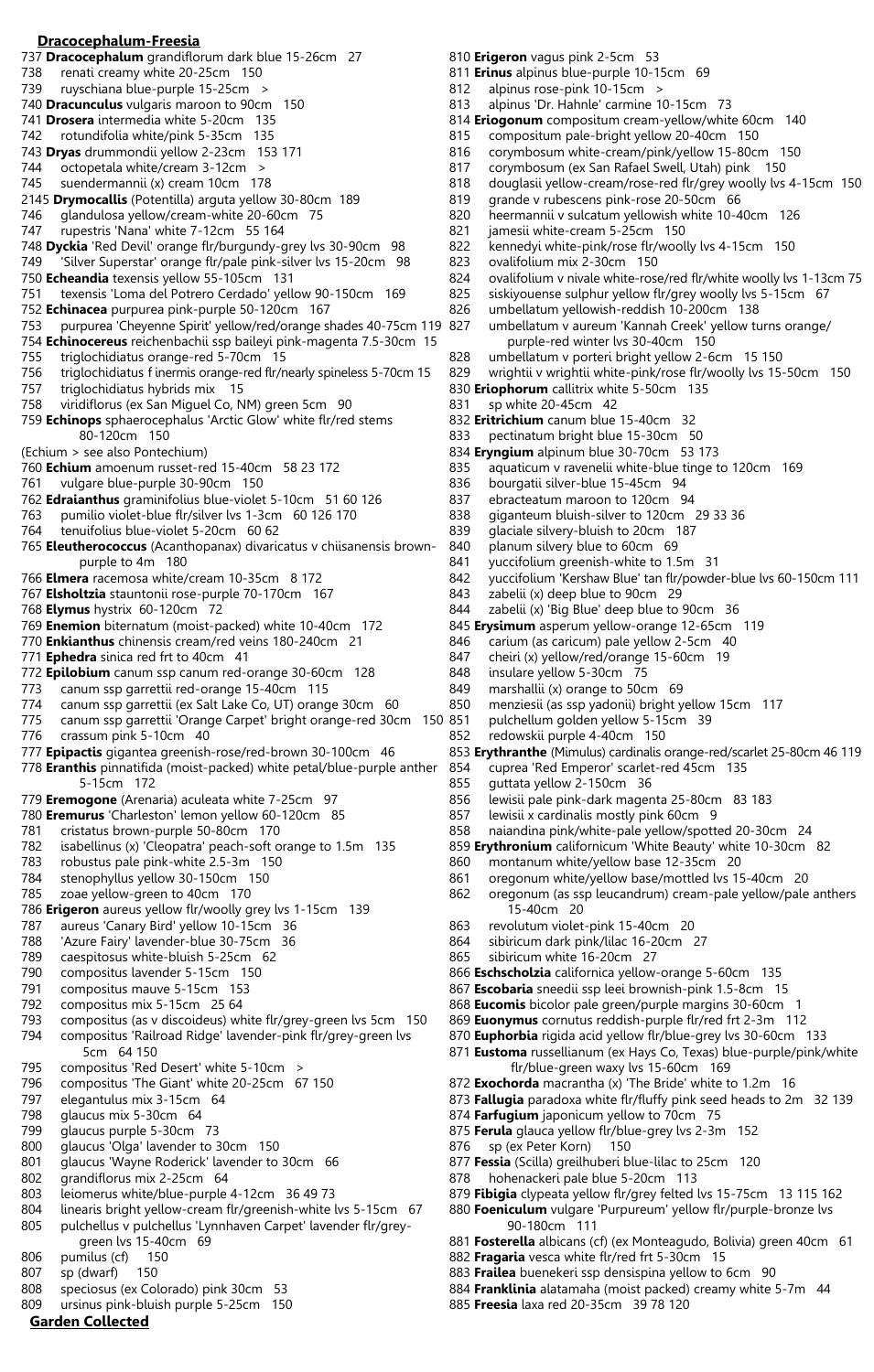886 **Freesia** laxa red/white 20-35cm 39 887 laxa white 20-35cm 102 888 laxa 'Joan Evans' white/red eye to 30cm 131 889 **Fritillaria** acmopetala yellowish green-purplish brown 30-70cm > 890 acmopetala dark form green/dark brown 30-70cm 2 891 affinis brown-purple/pale yellow-green 10-120cm 20 95 892 camschatcensis greenish-brown/brownish-purple 20-60cm 27 893 graeca ssp thessala (as ssp reiseri) green/brown 40cm 6<br>894 imperialis mix 40-100cm 174 imperialis mix 40-100cm 174 895 imperialis 'Garland Star' orange-red to 90cm 34 896 kurdica yellowish-green/brown-purple 3-10cm 72<br>897 meleagris purple checkered 15-40cm > meleagris purple checkered 15-40cm > 898 meleagris white 15-40cm 27 39 899 orientalis purplish-brown checkered 15-40cm 2 pallidiflora pale yellow 15-45cm 27 85 191 901 persica plum purple-grey green 30-90cm 142 902 pontica pale green/maroon tinged 15-45cm 13 120 903 pyrenaica brownish-purple/yellow-greenish 15-30cm 13 18 904 raddeana pale yellow-green 50-80cm 6 34 905 rhodocanakis brownish-purple/yellow tips 10-15cm 26<br>906 stenanthera pink/purple base 5-12cm 170 173 stenanthera pink/purple base 5-12cm 170 173 907 striata white-pink/red striped 25-38cm 6 thunbergii pale yellow/slightly tessellated 15-80cm 18 909 verticillata white/pale yellow 15-50cm 169 910 **Fuchsia** procumbens yellow/green/red to 15cm 43 911 **Fumana** sp yellow 150 912 **Gaillardia** aristata 'Arizona Red Shades' red 30cm 135 913 **Galanthus** 'Spindlestone Surprise' white/yellow tip & ovary to 30cm 13 914 **Galatella** (Aster) sedifolia 'Nana' deep lavender-blue 30-45cm 150 991 **Glaucidium** palmatum mix 45-60cm 130 915 **Galax** urceolata white 20-40cm 16 916 **Galphimia** glauca yellow 1.5-2.75m 131 (Galtonia > see Ornithogalum) 917 **Gaultheria** shallon white-light pink flr/blue-black frt 50-200cm 68 (Gaura > see Oenothera) 918 **Gazania** linearis yellow/orange to 30cm 64 919 **Genista** sagittalis yellow 10-50cm 115 920 sylvestris ssp dalmatica yellow to 20cm 15 921 **Gentiana** acaulis blue 2-8cm > 922 affinis blue 10-35cm 159 923 andrewsii dark blue 30-60cm 31 924 angustifolia deep sky blue to 10cm 69 154 159 925 asclepiadea deep blue 60-90cm 16 120 asclepiadea mix 30-80cm 102 927 asclepiadea pale violet 60-90cm 85 120 928 asclepiadea white 60-90cm 29 120 929 asclepiadea 'Rosea' pink-rose 30-60cm 151 930 autumnalis (ex New Jersey) blue 25cm 163 931 cachemirica blue 10-25cm 74<br>932 clausa blue-purple 30-60cm 1 932 clausa blue-purple 30-60cm 16 41 182 933 clausa white 30-60cm 182 934 clusii blue 5-10cm 42 935 clusii white 5-10cm 151 936 cruciata violet-blue 20-40cm 114 144 937 cruciata (cf) (prostrate form) blue 10cm 21 938 dahurica dark blue-purple 10-25cm 40 140 939 decumbens (aff) (section Cruciata) 150 940 kirilowii (nv) (ex Kazakhstan) 150 941 lagodechiana blue to 10cm 115 942 linearis blue-purple 30-60cm 163 943 lutea yellow 1-2m 30 85 944 marcailhouana (x) (burseri x lutea) yellow 1m 30 945 occidentalis dark blue 5-10cm 166 946 paradoxa blue 15-25cm 33 947 paradoxa x septemfida blue 10-20cm 150 948 parryi blue 8-45cm 183 949 pumila ssp delphinensis deep blue 5-12cm 159 950 septemfida deep blue 15-30cm 92 951 septemfida 'Hascombensis' purple 30cm 27 952 terglouensis sky blue 3-6cm 166 953 tibetica pale yellow-green/cream 40-50cm 102 954 'True Blue' deep blue 60-75cm 144 955 verna deep blue 5-8cm 124 956 **Gentianopsis** crinita blue 30-60cm 163 957 paludosa blue 25-60cm 42 958 **Geranium** aristatum (HJKK 09-10, ex Albania) violet pink 50cm 178 959 brevicaule 'Nigricans' white flr/dark brown lvs 2.5-15cm 172 960 macrorrhizum purplish-pink 3045cm 172 961 maculatum white 30-60cm 8

962 maculatum 'Espresso' lavender flr/brown lvs 45-60cm 8

pratense blue-purple 60-90cm 150

- **Freesia-Helleborus** 964 **Geranium** sanguineum magenta-pink to 40cm 172 965 sanguineum 'Max Frei' reddish-purple 10-25cm 147 966 sanguineum 'Striatum' pale pink/dark pink veins 10-20cm 70<br>967 sp (ex Chris Chadwell) rose-pink 15-25cm 28 sp (ex Chris Chadwell) rose-pink 15-25cm 28 968 **Geum** 'Blazing Sunset' double red to 60cm 9 969 coccineum red-orange 30-45cm 187 'Lady Stratheden' semi-double yellow to 60cm 36 971 reptans yellow 5-20cm 166<br>972 rivale pink 25-70cm 41 rivale pink 25-70cm 41 973 rivale yellow/purple-brown 25-70cm 168 974 rivale (ex Routt Co, CO) 150<br>975 triflorum cream/pink-purple 1 triflorum cream/pink-purple 10-45cm 63 976 **Gillenia** trifoliata white/pale rose 40-100cm > 977 trifoliata 'Pink Profusion' pink flr/bronze-green lvs 60-90cm 16 978 **Gladiolus** 'Atom' red/white edge 30-90cm 135 150 181 979 atroviolaceus black-purple 35-70cm 173 980 byzantinus (x) magenta/deep red-purple to 90cm 135<br>981 carneus white/pink 25-60cm 133 carneus white/pink 25-60cm 133 982 caucasicus red-violet 70-100cm 27 983 flanaganii bright red/paler red to 30cm 28 92 103 gracilis blue-grey/pale pink-mauve 30-60cm 37 985 imbricatus reddish-violet purple 40-60cm 180<br>2146 italicus pink-light purple 50-100cm 190 italicus pink-light purple 50-100cm 190 986 italicus (ex Crete) 45cm 186 987 priorii red 30-40cm 37<br>988 Purple Flora' violet-purp 988 'Purple Flora' violet-purple 120-150cm 135 saundersii salmon-scarlet/white speckles 40-90cm 80 990 watermeyeri cream/dark red veins/yellow-green 10-30cm 37 992 palmatum pink-pale purple 45-60cm 16 66 993 **Glaucium** acutidentatum hybrids orange/red/yellow 150 994 flavum hybrid orange/light orange 60cm 69 995 **Globba** winitii yellow flr/pink-purple bracts 50cm 131 996 **Globularia** incanescens pale blue 5-10cm 60 997 meridionalis lavender-blue 10-15cm 36 60 998 nudicaulis violet-blue 20-30cm 168 172 999 repens blue-lilac 1-5cm 48 164<br>1000 stvaia blue 5-10cm 150 stygia blue 5-10cm 150 1001 trichosantha violet-blue 15-20cm 129 140 1002 valentina violet-blue 7-30cm 150 1003 **Gloriosa** superba red/yellow 2-3m 135 1004 **Goniolimon** tataricum white to 30cm 115 1005 **Gossypium** herbaceum 'Nigra' pink flr/purple-black lvs 60-90cm 111 1006 **Gymnocalycium** bruchii pale pink-white 6cm 90 1007 taningaense white-pale yellow 2.5-4cm 90 1008 **Gypsophila** aretioides 'Caucasica' white/pink veins 3cm 40 1009 petraea pink 4- 20cm 51 1010 **Haberlea** rhodopensis lilac-violet blue 8-15cm 51 1011 **Hablitzia** tamnoides green to 3m 54 (Habranthus > see also Rhodophiala) 1012 **Habranthus** tubispathus yellow-copper 10-20cm 23 113 131 1013 **Halesia** diptera Magniflora Group white 7-11m 130 1014 **Hamamelis** intermedia (x) (mixed cultivars) 16 1015 intermedia (x) 'Aphrodite' orange-copper red to 3m 16 1016 **Hedysarum** alpinum pink-pale purple to 70cm 42 1017 **Helianthemum** nummularium prostrate form 150 1018 nummularium mix white/pink/apricot 20-30cm 12 1019 nummularium (cf) white 15 1020 **Helianthus** giganteus yellow 1-4m 167
	- 2147 maximiliani yellow 50-300cm 189
	- 1021 **Helichrysum** sibthorpii hybrid 150
	- 1022 **Heliophila** coronopifolia bright blue 35-60cm 127
	- 1023 **Heliopsis** helianthoides yellow 80-150cm 115 155
	- 1024 **Helleborus** hybridus (x) (moist packed) dark purple to 45cm 120
	- 1025 hybridus (x) (moist packed) dark yellows to 45cm 120 184
	- 1026 hybridus (x) (moist packed) mixed to 45cm 172
	- 1027 hybridus (x) (moist packed) mixed blacks to 45cm 184
	- 1028 hybridus (x) (moist packed) mixed doubles to 45cm 184
	- 1029 hybridus (x) (moist packed) pale yellows to 45cm 184
	- 1030 hybridus (x) (moist packed) pink w/spots to 45cm 172
	- 1031 hybridus (x) (moist packed) veined to 45cm 184
	- 1032 hybridus (x) (moist packed)(hp) double pale peach/pink to 45cm 78
	- 1033 hybridus (x) (moist packed)(hp) double pale pink/faint spots to 45cm 78
	- 1034 hybridus (x) (moist packed)(hp) double white/spots to 45cm 78 1035 hybridus (x) (moist packed)(hp) yellow/dark red center to 45cm 78
	- 1036 hybridus (x) anemone-center (moist packed)(hp) dark pink/plum to 45cm 78

## **Garden Collected**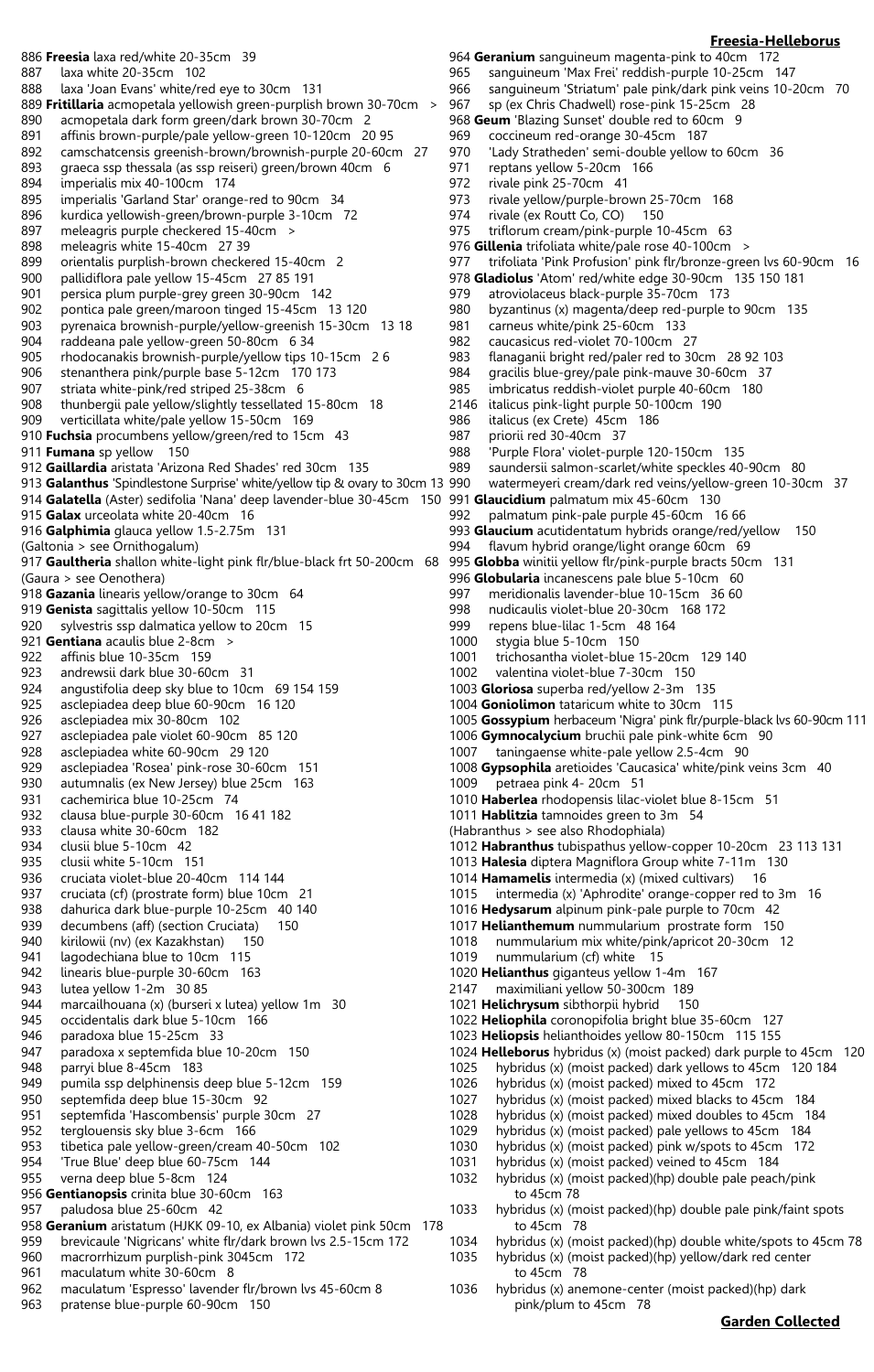#### **Helleborus-Jeffersonia**

1037 **Helleborus** hybridus (x) anemone-center (moist packed)(hp) pure 1109 **Incarvillea** zhongdianensis deep pink-magenta 20-50cm 53 white/raspberry edge 45cm 78<br>1038 hybridus (x) 'Eco Dragon's Blood' (n hybridus (x) 'Eco Dragon's Blood' (moist packed) pink/green w/dark spots to 45cm 172 1039 hybridus (x) 'Neon' Ashwood Evolution Group (moist packed) yellow-golden/deep red veins 25-30cm 184<br>1040 niger white 15-30cm 64 niger white 15-30cm 64 1041 niger (moist packed) white 15-30cm 120 172<br>1042 niger 'Quick Rose' white 20cm 178 niger 'Quick Rose' white 20cm 178 1043 thibetanus (moist packed) pink 30-50cm 172 1044 vesicarius purple-brown/green 45cm 173 1045 **Helonias** bullata (cannot send outside USA) purplish pink 10-60cm 57 180 1120 **Ipomopsis** rubra scarlet red 60-180cm > 1046 **Hepatica** asiatica (moist packed) mix 10cm 14 1047 nobilis blue 10-15cm 16 1048 **Heracleum** maximum white 2m 54 1049 **Herbertia** lahue bluish purple-violet 8-15cm 78 117 2148 **Hesperantha** baurii bright pink to 20cm 190 1050 baurii light pink to 20cm 146 1051 **Heterotheca** villosa yellow 16-40cm 183 1052 **Heuchera** abramsii reddish-purple/white 6-15cm 56 1053 americana 'Dale's Strain' white-pink flr/silver green-purple veined lvs 30-60cm 167<br>1054 cylindrica cream-vellow 9-55 1054 cylindrica cream-yellow 9-55cm 171<br>1055 Green Spice' white flr/silver lvs red ve 'Green Spice' white flr/silver lvs red veins 25-70cm 5 1056 hybrid bright pink 35cm 60<br>1057 pulchella reddish rose/pink 7 pulchella reddish rose/pink 7-15cm 40 150 183 1058 richardsonii green/greenish-white 20-95cm 41 1059 **Hibiscus** moscheutos pink to 2.5m 80 syriacus bluish pink 2-4m 132 1061 **Hieracium** maculatum yellow flr/mottled lvs 10-50cm 64 1062 mixtum yellow flr/grey-green woolly lvs 4-15cm 153 187 2149 schmidtii yellow flr/blue-green hairy lvs 189 1063 sp yellow flr/silver-grey lvs 10cm 145 1064 tomentosum yellow flr/white woolly lvs 10-40cm 69 1065 villosum yellow flr/silver-grey woolly lvs 30-45cm > 1066 **Hippeastrelia (x)** 'Durga Pradhan' red 30cm 135 1067 **Holodiscus** discolor white/pink tinged 0.5-5m 150 1068 **Horminum** pyrenaicum violet-blue/dark purple 20-45cm 9 92 140 1069 **Hosta** capitata (aff) 150 1070 ventricosa violet-bluish purple 60-90cm 3 1071 **Hudsonia** ericoides yellow to 30cm 15 1072 tomentosa yellow flr/woolly lvs to 40cm 15 1073 **Hunnemannia** fumariifolia yellow flr/grey-green lvs to 60cm 165 1074 **Hyacinthoides** hispanica mix pink/white 30-40cm 172 182 1075 non-scripta large white 20-50cm 113 1076 reverchonii blue 10-25cm 34 1077 **Hydrastis** canadensis white flr/red frt 15-50cm 62 1078 canadensis (moist packed) white flr/red frt 15-50cm 172 1079 **Hylotelephium** tatarinowii white-pinkish 8-15cm 150 1080 telephium 'Matrona' mauve-pink 45-60cm 150 (Hymenoxys > see Tetraneuris) 1081 **Hypericum** ascyron ssp pyramidatum (ex New Hampshire) golden yellow/red-tinged 50-200cm 163 1082 buckleyi (ex North Carolina) yellow 20cm 163 1083 coris yellow 10-40cm 8 150 1084 empetrifolium bright yellow 10-60cm 46 1085 olympicum yellow flr/grey-green lvs to 25cm 81 150 1086 przewalskii yellow 30-55cm 125 189 1087 uniflorum yellow 3-10cm 72 1088 **Hyssopus** officinalis purplish-blue/pink/white 30-60cm 155 1089 seravschanicus blue-violet 40-50cm 94 150 1090 **Iberis** aurosica ssp nana white-lilac 5-15cm 13 1091 aurosica ssp nana (ex Gran Sasso, Italy) white 8cm 60 1092 aurosica 'Sweetheart' pink-lilac 5-15cm 48 1093 sempervirens white 15-30cm 26 1094 simplex white flr/violet bud 5-10cm 150 1095 **Ikonnikovia** kaufmanniana purple 14-35cm 150 1096 **Ilex** verticillata (dwarf form) green 90cm 35 1097 verticillata 'Red Sprite' white flr/red frt 90-150cm 167 1098 verticillata 'Winter Red' bright red frt 1.8-2.4m 167 1099 **Iliamna** remota pale rose-purple 1-2.5m 147 1100 **Illicium** 'Woodlander's Ruby' ruby-pink 180-240cm 44 1101 **Impatiens** balfourii pink-lavender/white 50-120cm 45 150 1102 balsamina mixed colors/single & doubles 40cm 84 1103 bicolor pink/yellow 26-75cm 150 1104 **Incarvillea** delavayi rose-purple/pink 30-60cm 28 1105 mairei purple-red/pale red 30-40cm 183 1106 olgae pink-purple 100-150cm 102 120 1107 sp (delavayi/zhongdianensis?) rose-purple 30cm 120 1108 younghusbandii rose-purple 10-20cm 103

1110 **Indigofera** heterantha pink-light purple 1-2m 110 1111 pseudotinctoria pink-pale purple 40-100cm 172 1112 pseudotinctoria 'Rose Carpet' rose pink 20-30cm 167 1113 **Inula** ensifolia yellow 25-45cm 28 1114 helenium yellow 50-150cm 161<br>1115 racemosa vellow-orange 60-200 racemosa yellow-orange 60-200cm 54 1116 **Iodanthus** pinnatifidus light violet-white 30-80cm 4 1117 **Ionactis** (Aster) linariifolia violet blue/lavender 10-50cm 69 1118 **Ipheion** uniflorum 'Alberto Castillo' white 7-15cm 172 1119 **Ipomoea** quamoclit red to3m 141 1121 **Iris** chrysographes very dark violet 25-70cm 168 1122 clarkei blue-violet 30-60cm 182<br>1123 cristata mix blue/white to 15cm cristata mix blue/white to 15cm 143 1124 cristata 'Precious Pearl' white-palest blue 10cm 143 1125 decora (hp) purple 30cm 87<br>1126 dichotoma lavender/violet 70 dichotoma lavender/violet 70-90cm 87 1127 domestica orange/red spots 60-90cm 158 160 1128 domestica 'Freckle Face' orange/heavy red spots 45-60cm 172 douglasiana mix 15-70cm 75 1130 gracilipes pale purple 15-30cm 143 1131 graminea purple/violet-blue 20-50cm 153 168 1132 histrio 'Hatay' blue to 8cm 58 1133 hookeri deep-pale blue/blue-violet 5-60cm 46 182 innominata yellow 25cm 46 1135 kerneriana yellow 20-45cm 103 170 1136 lactea pale violet/milky white-yellow 14-70cm 58 lactea 'Redundant' (repeat bloomer) lavender-blue to 50cm 143 1138 lacustris (cannot send outside USA) blue 4-15cm 1 1139 latifolia pale blue-purple to 60cm 46 1140 lazica (hp) purple 40cm 87 2150 magnifica white 30-60cm 190 1141 magnifica 'Virginity' pure white 30-60cm 58 1142 milesii pinkish-violet 60-90cm 87 1143 norrisii (x) mix 60-90cm 143 1144 norrisii (x) plum/gold 60-90cm 78 norrisii (x) yellow/gold 60-90cm 78 1146 orchioides deep-pale yellow 15-30cm 170 1147 Pacific Coast hybrid ('Like Clockwork' x unknown) blue/white 154 1148 planifolia (hp)(v micrantha ex Tunisia x ex Spain) blue 10cm 87 1149 prismatica pale violet/blue 30-80cm 143 1150 pumila ssp attica (ex Evia, Greece) blue/purple 10cm 186 1151 pumila ssp attica (ex S of Delphi, Greece) yellow 10cm 186 1152 pumila ssp pumila yellow/purple-violet 10-20cm 183 1153 sanguinea reddish purple 40-60cm 162 1154 sanguinea (ex Lake Hanka, Russia) blue-violet 60cm 143 1155 setosa dark blue-violet/purple 15-90cm 73 130 146 1156 setosa pale lavender 75cm 143 1157 setosa white 45cm 87 1158 setosa (dwarf arctica form) blue-purple 15-30cm 50 71 sibirica blue/white mix 40cm 101 1160 sintenisii blue-violet 20-35cm 151 1161 sintenisii (evergreen form, Zone 5 hardy) violet 25cm 143 1162 sp (dwarf) blue-purple 167 1163 spuria (short form) purple 25-30cm 46 1164 spuria ssp maritima blue-violet/purple 20-70cm 37 1165 tectorum bluish-violet 20-40cm 55 66 158 1166 tectorum mix 20-40cm 38 1167 tectorum purple 20-40cm 72 1168 tectorum white 20-40cm 16 72 88 1169 tectorum 'Woolong' lavender-blue violet 25-50cm 158 1170 tenax purple 15-30cm 25 1171 tridentata (ex wild collected plants) mixed purple 45cm 143 1172 tuberosa greenish-yellow/purplish brown-black 35-50cm 170 1173 unguicularis mix purples/whites 30-60cm 87 1174 versicolor 'Between the Lines' white w/violet blue veins 60cm 143 1175 versicolor 'Candystriper' white/pink veins 45-60 cm 143 1176 versicolor 'Cat Mousam' violet-blue 70cm 143 1177 versicolor 'Mint Fresh' white/magenta-red veins 60cm 143 1178 versicolor 'Murrayana' pure white 70cm 143 1179 versicolor 'Party Line' violet-rose 65cm 143 1180 versicolor 'Whodunit' white/heavily veined violet 60cm 143 1181 xiphium (hp) (2 clones x ex Spain, KV 198) purple 60cm 87 1182 **Ixiolirion** tataricum light blue-dark violet 10-40cm 139 1183 **Jacobaea** adonidifolia orange 10cm 166 1184 incana ssp carniolica yellow-orange flr/grey-felted lvs 5-15cm 166

(Jeffersonia > see also Plagiorhegma)

1185 **Jeffersonia** diphylla (moist packed) white 40cm 168 172

**Garden Collected**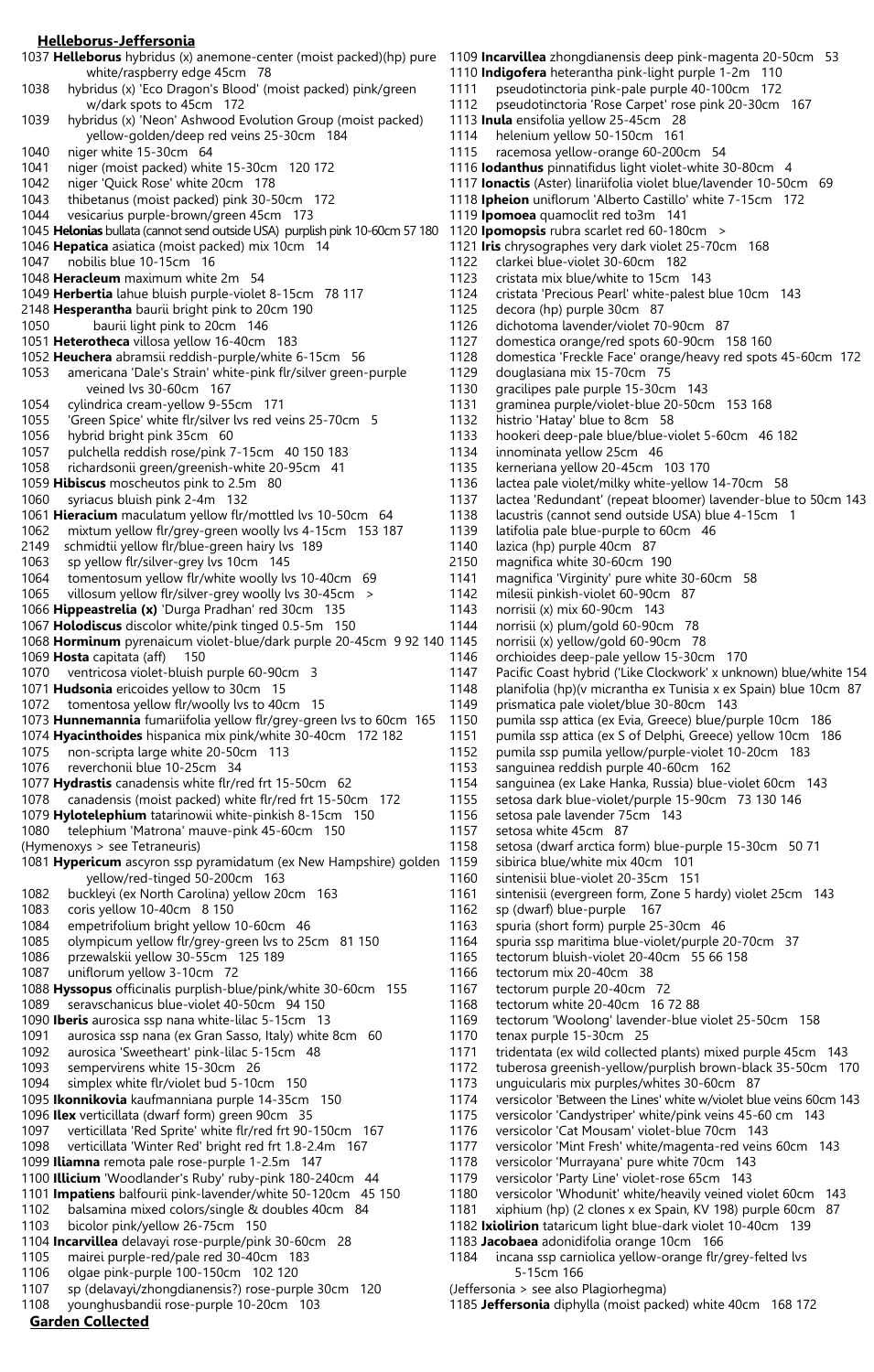## **Jeffersonia-Meconopsis**

1186 **Jeffersonia** diphylla (moist packed) white flr/jagged leaf margins 40cm 72 (Jovibarba > see Sempervivum) (Kalimeris > see Aster) 1187 **Keckiella** cordifolia red-reddish orange 1-3m 67 1188 corymbosa pink-red 30-60cm 9 1189 **Kitagawia** terebinthacea white 30-120cm 150 2151 **Kitaibelia** vitifolia white-light pink 120-150cm 189 1190 **Knautia** macedonica deep crimson red 45-75cm 37 1191 **Kniphofia** fluviatilis apricot yellow-greenish yellow 35-70cm 133 1192 hirsuta orange red/greenish yellow 30-60cm 150 uvaria mix 50-120cm 92 1194 uvaria orange-greenish yellow 50-120cm 29 133 1195 **Koelreuteria** paniculata 'Rose Lantern' yellow flr/rose pink-apricot frt to 10m 130 1196 **Kolkwitzia** amabilis light pink to 3m 130 172 1197 **Krascheninnikovia** ceratoides ssp lanata white densely hairy/ woolly stems/lvs/frt 15-50cm 126 1198 **Lachenalia** reflexa yellow 3-19cm 24 1199 **Lallemantia** canescens dark violet blue-lavender 20-50cm 150 183 1273 **Limnanthes** douglasii white/yellow center 3-35cm 37 1200 **Lapageria** rosea red-pink to 10m 1 1201 **Laser** trilobum white 60-120cm 41 1202 **Lathyrus** aureus coppery-orange 30-60cm 113 1203 vernus blue 20-40cm 113 1204 vernus mix 20-40cm 38<br>1205 vernus reddish-purple 20 vernus reddish-purple 20-40cm 141 172 1206 vernus 'Alboroseus' pink/white 20-40cm 122 142 1207 vernus 'Flaccidus' violet-blue to 30cm 168 vernus 'Subtle Hints' mauve 30cm 168 1209 **Lavandula** angustifolia lavender-purple to 1m 26 155 1210 angustifolia 'Mini Blue' purple flr/grey-green lvs 30cm 140 1211 **Lavatera** cachemiriana pink-lilac to 1m 70 1212 **Layia** pentachaeta ssp albida white 5-100cm 37 1213 **Leibnitzia** anandria white/pink 5-20cm 72 1214 **Leiotulus** aurea yellow 50-100cm 94 1215 **Leontopodium** nivale white woolly flr & lvs 3-20cm 42 1216 nivale ssp alpinum white flr/white wooly lvs 3-20cm 73 183 1217 souliei white-felted flr 6-25cm 73 1218 **Leopoldia** weissii brown-yellowish/violet-purplish 8-30cm 46 1219 **Lepechinia** calycina (ex NNS) pale lavender 75cm 120 (Lesquerella > see Physaria) 1220 **Lessertia** montana (ex Silverhill Seeds) red 60cm 61 (Leucojum > see Acis) 1221 **Leuzea** conifera pink-purple flr/white-felted lvs 15-30cm 93 1222 **Lewisia** cotyledon mix 10-30cm 64 1223 cotyledon hybrid orange 10-30cm 186 1224 cotyledon hybrid red 10-30cm 186 1225 cotyledon v howellii mixed 10-30cm 23 1226 cotyledon v howellii pink 10-30cm 23 1227 cotyledon v howellii white 10-30cm 117 1228 longipetala peach/plum 3-6cm 97 1229 pygmaea white 3-9cm 63 1230 rediviva rose-pink 1-3cm 117 1231 **Liatris** ligulistylis pinkish purple 20-100cm > 1232 microcephala lavender-purple 30-80cm 16 1233 microcephala (short form) lavender-purple 30-40cm 130 1234 punctata lavender-purple 15-85cm 150 171 1235 punctata pink 15-85cm 60 1236 pycnostachya deep rose purple 60-120cm 16 1237 scariosa v novae-angliae pale violet 30-100cm 80 1238 spicata 'Floristan White' white 90-120cm 152 1239 **Libertia** grandiflora white 50-80cm 120 1240 **Ligularia** 'Britt Marie Crawford' orange-yellow flr/purple-black lvs 60-100cm 167 1241 japonica yellow 50-100cm 16 1242 **Ligusticum** scoticum green-white 15-60cm 93 150 1243 **Lilium** bulbiferum orange-red 20-90cm 101 1244 canadense orange/black spots to 1.8m 107 1245 canadense yellow/maroon spots to 1.8m 124 1246 carniolicum red-orange/black spots 50-100cm 170 1247 columbianum yellow/orange w/maroon spots to 1.7m 20 101 1248 concolor 'Shikoku Yellow' yellow/red spots 30-60cm 169 1249 formosanum white/maroon stripe outer 120-200cm 37 76 1250 formosanum v formosanum white/flushed purple reverse 20-55cm > 1251 hansonii yellow/red-orange 60-150cm 101 103 1252 humboldtii orange-yellow/red spots to 3m 21 1253 leucanthum white-pale green yellow 60-150cm 1 1254 leucanthum v centifolium white tinged purple 60-150cm 180 1255 maritimum red-orange 1.2-2.3m 146

1256 **Lilium** martagon light purple 1-2m 52 1257 martagon mix 1-2m 27 77<br>1258 martagon pink-purple/spot 1258 martagon pink-purple/spotted 1-2m > 1259 martagon white 1-2m > martagon white  $1-2m$ 1260 martagon white/pink mix 1-2m 120 1261 martagon 'Black Prince' dark burgundy-red to 120cm 109 1262 martagon 'Gaybird' dark pink/heavily spotted/yellow center 100-150cm 52<br>1263 martagon 'Painted martagon 'Painted Ladies' mix 60cm 27 1264 monadelphum yellow 50-100cm 101 1265 pardalinum 'Giganteum' carmine-red 150-210cm 146 1266 pardalinum ssp shastense orange-red to 2m 22 1267 pardalinum ssp wigginsii yellow 45cm 101 1268 pumilum orange 15-60cm 38<br>1269 regale white/yellow throat/purp regale white/yellow throat/purple flush reverse 120-150cm 21 180 1270 sargentiae white/purple brown-green reverse 120-150cm 180 1271 superbum yellow-red orange/maroon spots to 2.8m 62 176 taliense (as v jinfushanense) white-yellowish/purple tinged base & spots 70-130cm 91 1274 **Limonium** binervosum violet-blue 20-30cm 150 1275 minutum light violet 10-15cm > 1276 **Linaria** alpina blue-purple/orange lip 5-20cm 55 1277 alpina mix 5-20cm 144 1278 tristis yellow/purple-brown 10-30cm 94 1279 **Linum** arboreum yellow 30-50cm 149 1280 lewisii blue 5-80cm 37 1281 perenne pale blue 40-60cm 114<br>1282 sp vellow 7.5cm 149 sp yellow 7.5cm 149 1283 tenuifolium white-lilac pink 20-30cm 65 1284 **Lobelia** cardinalis red 60-120cm > 1285 siphilitica blue 60-90cm 59 119 172 1286 siphilitica white 60-90cm 120 1287 siphilitica 'Mistassinica' blue 10-25cm 172 1288 spicata light blue/white 60-90cm 150 1289 **Lomatium** grayi yellow 15-50cm 126 1290 **Lomelosia** (Scabiosa) crenata rosy-lilac 10-25cm 167 1291 **Lonicera** prolifera pale yellow-orange yellow to 4.5m 75 1292 **Lotus** hirsutus white-pink flr/silver lvs 20-50cm 65 93 1293 maritimus yellow flr/bluish-green lvs 10-30cm 149 1294 **Lunaria** annua purple-violet 60-90cm 70 1295 annua 'Alba Variegata' white flr/variegated lvs 60-90cm 142 181 1296 annua 'Corfu Blue' blue-purple 45-90cm 142 1297 rediviva lilac/white 60-90cm 86 1298 **Lupinus** densiflorus white-yellow/pink-lavender 10-80cm 75 1299 microcarpus pink-purple to 80cm 75 1300 'My Castle' brick red-dusky rose to 90cm 36 1301 perennis blue-purple to 60cm 38 1302 succulentus blue-purple/white 20-100cm 127 1303 'Tutti Frutti' hybrids purple 50cm 84 (Lychnis > see also Silene) 1304 **Lychnis** arkwrightii (x) scarlet-orange 30-40cm 62 1305 **Lyonia** ligustrina white 1-4m 176 1306 **Lysimachia** atropurpurea 'Beaujolais' dark red-burgundy flr/grey lvs 45-60cm 16 1307 **Lysionotus** pauciflorus white-light purple/purple lines 15-30cm 21 1308 **Machaeranthera** (Aster) tanacetifolia purple/violet to 100cm 116 1309 **Magnolia** macrophylla v ashei creamy white to 10m 16 142 1310 sieboldii white 5-10m 16 180 1311 sieboldii 'Colossus' white/rose stamens 3-7.5m 130 1312 stellata white-rich pink 1.5-2.5m 16 1313 virginiana (moist packed) cream-white to 10m 106 1314 virginiana 'Jim Wilson' cream-white to 6m 70 1315 **Maianthemum** racemosum white flr/red frt 75-125cm 158 172 2152 racemosum (moist packed) white flr/red frt 75-125cm 182 1316 **Maihuenia** poeppigii pale yellow 10-15cm 126 1317 **Malacothamnus** palmeri v lucianus dark rose 1.5-2.5m 75

- 1318 **Malva** alcea pink 50-125cm 150
- 1319 sylvestris pink-purple to 1.25m 64
- 1320 **Manfreda** undulata 'Mint Chocolate Chip' burgundy flr/black spotted glaucous lvs 20cm lvs/120cm flr 15
- 1321 virginica yellow-green 8-40cm lvs/140cm flr 83
- 1322 **Marrubium** incanum white-pale lilac flr/silver woolly lvs 30-50cm 150
- 1323 **Massonia** depressa green/cream/pink 5cm 7
- 1324 pustulata cream-pink to 5cm 37
- 1325 **Matthiola** arborescens white 45-100cm 74
- 1326 montana lilac-pink flr/grey-green hairy lvs to17cm 172
- 1327 **Maurandella** antirrhiniflora magenta to 3m 117
- (Meconopsis > see also Papaver)

1328 **Meconopsis** betonicifolia light blue 60cm 137

**Garden Collected**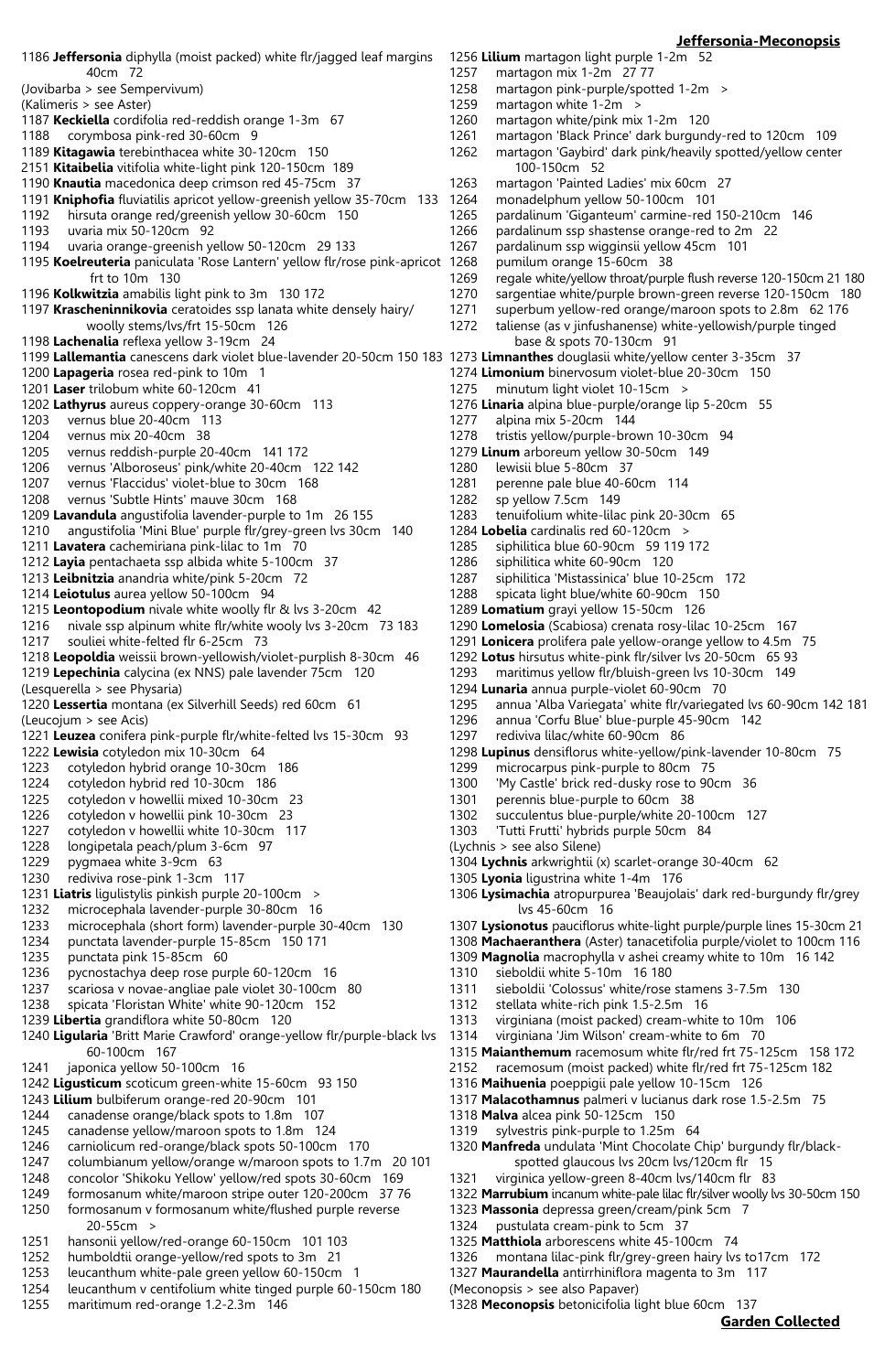#### **Meconopsis-Papaver** 1329 **Meconopsis** Fertile Blue Group blue 60-120cm 137 1330 'Lingholm' (Fertile Blue Group) sky blue 1-1.2m 28 85 137 1331 **Melanthium** virginicum white-greenish yellow 60-200cm 122 1332 **Melica** altissima pale purplish 60-250cm 182 1333 uniflora f. albida white 20-60cm 94 2153 **Menispermum** dauricum cream-pinkish flr/bluish-black frt to 3m 189 1405 **Ophiopogon** planiscapus 'Nigrescens' lavender-white/purple- (Merendera > see Colchicum) 1334 **Mertensia** virginica blue flr-pink buds 45-60cm 181 1335 virginica (moist packed) blue flr/pink buds 45-60cm 172 1336 **Metasequoia** glyptostroboides to 50m 167 1337 **Michauxia** campanuloides (ex Ala Dag, Turkey) white 100cm 178 1338 tchihatcheffii white 40-120cm 173 1339 **Milium** effusum 'Aureum' yellow-green lvs 30-60cm 150 (Mimulus > see also Diplacus, Erythranthe) 1340 **Mimulus** ringens lavender-purple 20-130cm 147 1341 **Mirabilis** jalapa deep pink 60-90cm 106 1342 jalapa white 60-90cm 147<br>1343 ialapa 'Limelight' hot pink f jalapa 'Limelight' hot pink flr/chartreuse lvs 60-75cm 147 1344 longiflora white 50-150cm 147 1345 multiflora magenta 40-70cm 96 139 1346 **Mitella** diphylla white 10-45cm 187 1347 diphylla (cf) pink 30-40cm 8 1348 **Moltkia** petraea deep violet-blue 20-40cm 150 1349 **Monarda** punctata white/purple-tinged 15-60cm 4 1350 **Montiopsis** umbellata deep pink-magenta flr/grey-green lvs 10-15cm 93 2154 **Moraea** alticola pale yellow to 90cm 190 1351 aristata x villosa cream-white 30cm 95 bellendenii yellow 50-100cm 95 1353 ciliata blue to 20cm 95 1354 vegeta tan 15-30cm 95 1355 villosa purple/blue to 40cm 95 1356 villosa tan/green to 40cm 95 1357 villosa white to 40cm 95 1358 **Morina** longifolia white turns pink-deep red to 90cm 28 (Muscari > see also Leopoldia, Pseudomuscari) 1359 **Muscari** armeniacum dark-light blue/white tips 15-25cm 36 1360 latifolium dark purple/pale violet 15-30cm 170 172 174 1361 latifolium (ex S France) dark violet 15cm 113 1362 macrocarpum (ex Rodericks Form) yellow 30cm 34 1363 neglectum dark blue 5-20cm 2 1364 racemosum (as muscarimi) pale grey-blue 15cm 34 1365 sp blue flr/green frt 75 1366 **Myosotis** alpestris blue 5-20cm 27 1367 **Myrrhis** odorata white 60-120cm 167 1368 **Narcissus** cantabricus v foliosus white 10cm 127 1369 romieuxii 'Julia Jane' soft yellow 15-20cm 11 1370 **Nassella** tenuissima 30-90cm 111 152 1371 **Nelumbo** nucifera (as v komarovii) pink 154 1372 **Nemophila** hoplandensis white 15cm 23 1373 menziesii blue/white eye to15cm 127 1374 **Nepeta** subsessilis violet-blue 45-60cm 120 1375 trachonitica dark reddish-purple 35-110cm 99 1376 **Nicandra** physalodes (PI) violet/white to 1m 84 1377 **Nicotiana** mutabilis white-ages pink to dark rose 120-240cm 120 1378 **Nigella** damascena blue 20-50cm 100 160 167 1379 **Noccaea** (Thlaspi) densiflora white 5-10cm 172 1380 minima white 5-10cm 25 1381 rotundifolia light purple-pink 5-15cm 46 1382 stylosa pale violet-pink 3-7cm 64 1383 zaffranii white-pale pink flr/grey-green lvs 3-5cm 172 1384 **Nothochelone** nemorosa pink-maroon/bluish-purple 22-120cm 146 1385 **Notholirion** thomsonianum pink/lavender white/pale-rose purple 40-100cm 169 1386 **Oclemena** (Aster) nemoralis pale-deep pink/white 5-70cm 135 1387 **Oenothera** acaulis 'Aurea' yellow 5-10cm 46 1388 cespitosa ssp marginata white/yellow age to pinkish/purple 1-18cm 150 1389 elata yellow/fades red-orange 40-180cm 12 1390 elata ssp hookeri yellow 40-180cm 150 1391 hartwegii ssp fendleri yellow fade pinkish orange to 45cm 150 1392 kunthiana deep pink 15-20cm 46 1393 lindheimeri pink-white 50-150cm 32 1394 macrocarpa yellow 15-30cm 89 macrocarpa ssp fremontii yellow flr/silvery-green lvs 15-20cm 150 1473 1396 missouriensis yellow 15-30cm 115 139 2155 rosea pink/rose-purple 10-50cm 189 1397 speciosa white-pink/rose-purple 10-50cm 46 1398 stricta 'Sulphurea' pale yellow fade to amber to 90cm 70

- 1400 **Onobrychis** montana hot pink 10-20cm 135 1401 **Ononis** spinosa pink-mauve 30-60cm 13 1402 **Onosma** echioides pale yellow 15-30cm 41 150 172
- 1403 nana white-pale yellow age to blue/pink 10-20cm 150
- 1404 rigida pale yellow 10-25cm 40
- black lvs & frt 15-30cm 16 167
- 1406 **Opuntia** fragilis (v denudata) yellow flr/nearly spineless 2-10cm 139
- 1407 **Orbexilum** psoralioides 'Nash' lavender 45cm 169
- 1408 **Origanum** acutidens yellow-green bracts/white-pink flr to 50cm 150
- 1409 'Kent Beauty' rose-pink flr/silvery lvs to 25cm 150
	- laevigatum 'Herrenhausen' purple-pink 30-45cm 120
	- 1411 **Ornithogalum** balansae white/green stripe reverse 10-15cm 120
- 1412 candicans white to 120cm ><br>1413 fimbrimarginatum white 20-4
- fimbrimarginatum white 20-45cm 22
- 1414 magnum white 30-60cm 146
- 1415 princeps pale green-cream 60-90cm 91<br>1416 regale pale green 90-120cm 91
- regale pale green 90-120cm 91
- 1417 viridiflorum pale yellow-green to 1m 46 91
- 1418 **Orostachys** chanetii white 10-30cm 150
- minuta reddish/purple spotted 2-6cm 150
- 1420 **Osmorhiza** longistylis white 30-90cm 54
- 1421 **Othonna** capensis yellow 10-13cm 7
- 1422 **Oxytropis** jacquinii violet-purple flr/grey-hairy lvs 10-15cm 166
- 1423 **Packera** aurea yellow 30-60cm 108
- cana yellow 10-30cm 153
- 1425 **Paeonia** anomala pink to 1m 52
- 1426 anomala rose-red to 1m 180 188<br>1427 anomala ssp veitchii rose-pink/rec
- anomala ssp veitchii rose-pink/red 30-90cm 102 180 186
- 1428 cambessedesii rose-pink to 45cm 173
- 1429 daurica mix pink/white/yellow 60-100cm 45
- 1430 daurica ssp coriifolia pink 45cm 10
- 1431 daurica ssp coriifolia red-rose 70-100cm 180
- 1432 daurica ssp mlokosewitschii yellow 80-100cm 102
- 1433 daurica ssp mlokosewitschii (ex Archibald) yellow 50cm 185
- 1434 daurica ssp mlokosewitschii hybrid cream/pink center 60cm 50
- 1435 delavayi dark red 20-180cm 120 130
- 1436 hybrids (ex Tbilisi, Georgia) white/red/pink 45cm 149
- 1437 lactiflora white/pink to 70cm 180
- 1438 lactiflora 'Krinkled White' white 60-90cm 27
- 1439 ludlowii yellow to 3.5m 28 120
- 1440 mascula deep purplish-pink to 90cm 50 102
- obovata pink 30-70cm 88
- 1442 obovata white 30-70cm 66 143 161
- 1443 obovata ssp willmottiae white 30-70cm 77
- 1444 officinalis deep pink/deep red 60-70cm 146
- 1445 ostii white to 1.5m >
- 1446 peregrina brilliant red 30-70cm 149 172
- 1447 peregrina x officinalis 'Rosea Plena' 100cm 178
- 1448 rockii pink single 60-180cm 188
- 1449 rockii rich pink to 1.8m 154
- 1450 rockii white/dark purple eye to 1.8m 154 173 181
- 1451 sp (tree-type) double pink mix 62
- 1452 sp (tree-type) single white 62
- suffruticosa (x) magenta semi-double to 1.5m 184
- 1454 suffruticosa (x) pale pink/dark pink center 100cm 77
- 1455 suffruticosa (x) pink to 1.5m 50 188
- 1456 suffruticosa (x) 'Hana-kisoi' semi-double pink 1-1.5m 18
- 1457 **Panicum** bulbosum 50-200cm 150
- 1458 **Papaver** alboroseum white-rose to 15cm 42
- 1459 alpinum pale orange 5-25cm 56
- alpinum (as rhaeticum) yellow to 20cm 40
- 1461 atlanticum soft apricot orange to 45cm >
- 1462 atlanticum (aff) double pale orange 150
	- 1463 atlanticum 'Flore Pleno' semi-double orange 45-60cm >
	- 1464 cambricum mix 40-60cm 41 1465 cambricum yellow 40-60cm >
	- 1466 commutatum 'Ladybird' red/black-spotted base to 45cm 96
	- 1467 croceum yellow/orange/reddish 30-40cm 150
- 1468 croceum (aff) yellow 30-40cm 96
- 1469 croceum ssp chinense white flr/blue-green lvs 30-40cm 150
	- 1470 degenii yellow-cream 5-15cm 27
- 1471 dubium ssp lecoqii 'Albiflorum' pink flr/grey-green lvs to 45cm 94 1472 miyabeanum white flr/grey lvs 10cm 104
- nudicaule yellow/orange/reddish-orange 10-40cm 27
- 1474 persicum ssp tauricola red-orange 30-40cm 150
	- 1475 rhoeas deep red 30cm 46
	- 1476 rhoeas pastel coral 50cm 115
- 1477 rhoeas red/black base to 70cm 89
- 1478 rupifragum orange-apricot 30-50cm 107
- **Garden Collected** 1399 **Olsynium** junceum white/purple stripes 5-20cm 92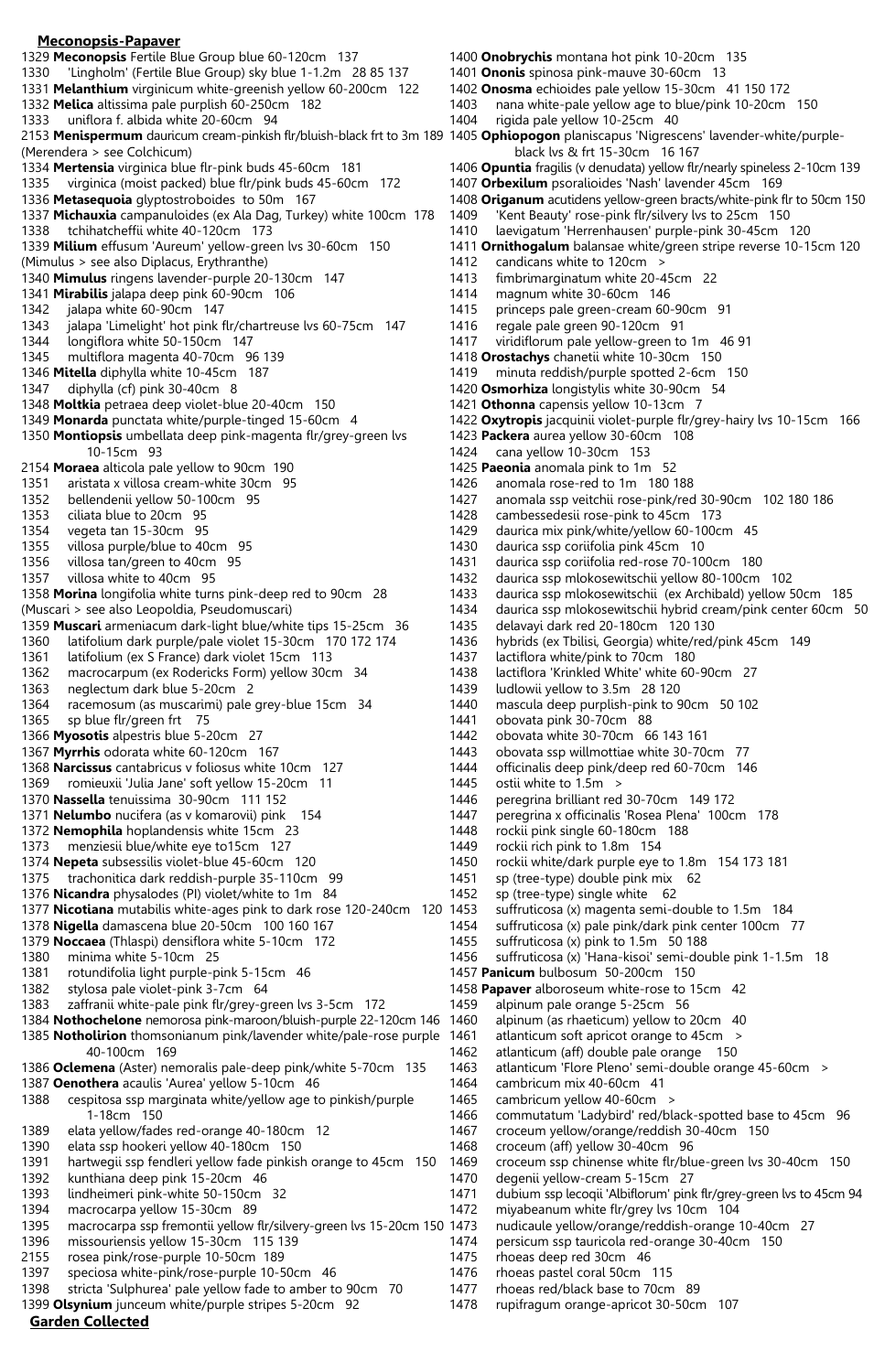## 1479 **Papaver** rupifragum orange-red to 50cm 150 1480 somniferum coral pink to 120cm 147 1481 somniferum mix pink/purple to 120cm 96 104<br>1482 somniferum pink fringed to 120cm 18 somniferum pink fringed to 120cm 18 1483 somniferum purple to 120cm 183 1484 somniferum (v paeoniflorum) double deep red flr/silver lvs 50cm 135 1485 somniferum (v paeoniflorum) double red flr/silver lvs 50cm 135<br>1486 somniferum and rhoeas mix red/pink/purple 76cm 160 somniferum and rhoeas mix red/pink/purple 76cm 160 1487 somniferum 'Caroline's Pink' double deep red-pink 50cm 137 1488 somniferum 'Lauren's Grape' deep red-purple to 120cm > 1489 sp orange/purple spots 30cm 50 1490 **Paracaryum** racemosum blue flr/hairy lvs 12-40cm 40 50 1491 **Paradisea** lusitanica white 80-120cm 46 91 117 1492 **Paris** quadrifolia yellow-green flr/blue-black frt 25-40cm 85 180 1493 **Parnassia** grandifolia white 12-70cm 163 1494 palustris white 8-35cm 42 135 1495 **Parodia** concinna (as v rubrigemmatus) yellow/red 17cm 90 1496 erinacea yellow 15-20cm 90 1497 linkii yellow to 15cm 90<br>1498 turecekiana vellow 7cm turecekiana yellow 7cm 90 1499 **Paronychia** cephalotes silver-white papery bracts 5-15cm 93 1500 **Parrotia** persica dark red flr/colorful fall lvs 6-12m 16 1501 **Pasithea** caerulea blue 60cm 146 1502 **Passiflora** incarnata (PI) bluish-purple/white 1.8-2.4m 35 132 1503 **Patrinia** monandra yellow 1.5-2m 94 1504 scabiosifolia yellow 30-100cm 123 142 1505 scabiosifolia 'Korean Form' yellow 150cm 147 1506 **Pavonia** praemorsa pale yellow flr/apricot buds 1-2m 165 1507 **Pedicularis** groenlandica pink-purple 10-60cm 183 creamy white flr 75cm 169 1510 **Pelargonium** alternans white to 40cm 7 1512 auritum ssp auritum dark purple-black 15-20cm 86 1514 endlicherianum deep pink-maroon veins 20-35cm > bronze-purple 90-120cm<sup>3</sup>4 1516 orientale 'Karley Rose' rose-purple flr 60-90cm 158 1517 **Penstemon** alamosensis red-orangish red 14-120cm 99 150 1518 albertinus bright blue-pinkish 15-38cm 40 63 1519 barbatus red/orangish red 30-100cm 97 119 1520 barbatus 'Coccineus' scarlet red 30-100cm 29 1521 breviculus dark blue-violet/purple 8-20cm 140 1522 californicus purple-violet flr/grey lvs 8-30cm 79 1523 calycosus pink/rose/rosy-purple 60-90cm 147 1524 cardinalis red-crimson 32-100cm > 1525 cardwellii lavender-pink 10-30cm 43 1526 cardwellii purple-violet 10-30cm 20 67 1527 cardwellii x rupicola 40 1528 'Chiapas' light purple 120-150cm 120 1529 clevelandii red-reddish purple 30-70cm 117 'Dark Towers' pale pink flr/dark bronze-red lvs 45-90cm 167 1531 davidsonii blue-lavender/violet/purple 4-17cm 147 1532 digitalis pink flr/purplish lvs 90-150cm 132 1533 digitalis white 25-90cm 108 147 1534 eatonii red-scarlet 40-100cm 97 1535 eriantherus pale lavender-violet/bluish 8-40cm 64 1536 euglaucus violet-blue/purple 15-55cm 20 1537 flavescens light yellow 15-40cm 40 1538 fremontii blue-violet/purple 8-25cm 25 1539 fruticosus (aff) pure white 10cm 115 1540 fruticosus v scouleri white 15-40cm 58<br>1541 fruticosus v serratus pale blue-lavender, fruticosus v serratus pale blue-lavender/purple 15-40cm 97 1542 fruticosus v serratus 'Holly' pink-purple 5-15cm 14 20 1543 glaber v alpinus blue-violet 10-65cm 159 1544 gormanii lavender-purple/bluish violet 10-30cm 136 1545 grandiflorus deep pink/cerise 50-100cm 110 1546 grandiflorus (ex Isanti Co MN) pink/mauve to 90cm 72 1547 hallii blue-violet/purple 7-25cm 25 23 heterophyllus (ex Glendora Mtn Road, CA) white 30cm 24 1549 hirsutus lavender-violet/white 20-60cm 38 hirsutus 'Pygmaeus' lavender/white 15cm >

- 1551 hirsutus 'Pygmaeus' mauve 15cm 47
- 1552 humilis blue-purple/violet 5-30cm 58
- 1553 kunthii red-purple 50cm 120
- 1554 laricifolius white/pink-violet/purple 10-30cm 79
- 1555 laricifolius ssp exilifolius white 10-30cm 40
- 1556 **Penstemon** linarioides blue/lavender 8-50cm 150
- 1557 linarioides ssp sileri blue/lavender 8-40cm 150
- 1558 lyallii lavender-purple 30-80cm 183
- 1559 mensarum dark blue/purple-violet 25-90cm 71
- 1560 mexicali (x) 'Red Rocks' bright rose-red to 45cm 120 122 172
- 1561 murrayanus red 50-150cm 134<br>1562 nitidus bright blue-pinkish flr/bl
	- nitidus bright blue-pinkish flr/blue-grey lvs 5-40cm 40 64
- 1563 ophianthus lavender-violet 10-40cm 40
	- ovatus violet-blue/purple 30-100cm 67 102
- 1565 palmeri pale pink-white/pinkish lavender 43-140cm 110
- 1566 pinifolius orange 10-50cm 128 139
- 1567 pinifolius red 15-20cm 120
- 1568 pinifolius yellow 10-50cm 115 139
- 1569 procerus lavender 5-25cm 139<br>1570 procerus violet-blue/purple 3-5
- procerus violet-blue/purple 3-55cm 97
- 1571 procerus v tolmiei deep purple-blue 5-15cm 97
- 1572 procerus v tolmiei 'Bethel Ridge' blue-purple 10-12cm 48 procerus v tolmiei 'Nisqually Cream' white 15-20cm 159
- 
- 1574 pseudospectabilis rose pink 30-100cm 119 150
- 1575 roseus red/crimson to 120cm 23<br>1576 rostriflorus orangish red-scarlet 30 rostriflorus orangish red-scarlet 30-100cm 150
	-
- 1577 rupicola red 3-16cm 67<br>1578 rupicola 'Diamond Lake' rupicola 'Diamond Lake' clear pink 10cm 2
- 1579 secundiflorus mix 15-50cm 58
- 1580 serrulatus blue-violet/purple 13-80cm 46 96 189
	- smallii lavender-violet/purple 35-80cm 167
- 1582 sp blue 30cm 50
- 1583 strictus purple-violet/blue 35-70cm 34 183
- triflorus pinkish red/reddish violet 30-65cm 99
- 1585 tusharensis pale blue-violet 3-12cm 97
- 1586 uintahensis sky blue/blue-violet 5-15cm 183
- 1587 virens blue-light purple/violet 10-40cm 15 60 145
- 1588 virgatus v asa-grayi violet-pink lavender/purple 20-65cm 140
- 1589 wrightii red-pink 40-70cm 64 125 2156 **Periploca** graeca purple-brown/yellow-green to 10m 190

(Persicaria > see also Bistorta)

2157 **Persicaria** virginiana white-greenish white 45-60cm 189

1590 virginiana 'Painter's Palette' red flr/green-white-red lvs 45-60cm 106

- 1591 **Petrocallis** pyrenaica pale pink/lilac 5cm 13
- 1592 **Petrophytum** caespitosum white to 10cm 64 79
- caespitosum (ex Colorado) cream 15cm 150
- 1594 **Petrorhagia** cretica white 10-40cm 1
- 1595 saxifraga white 15-30cm 144
- 1596 **Phacelia** bolanderi lavender-bluish 15-20cm 120
- 1597 sericea dark blue-purple flr/silvery silky lvs 10-60cm 136
- 1598 **Phalocallis** coelestis blue-lavender 30-90cm 78 80 111
- 1599 **Phaseolus** polystachios pinkish-purple to 3-4m 112
- 1600 **Phedimus** (Sedum) kamtschaticus yellow to 15cm 144 155
- 1601 litoralis yellow to 30cm 93 150
- 1602 middendorffianus yellow 10-30cm 73
- 1603 **Phemeranthus** brevifolius rose/lavender/white 6cm 126
- 1604 calcaricus rose-purple to 25cm 22 55
- 1605 calycinus pink/red-purple 25-40cm >
- (Phlomis > see also Phlomoides)
- 1606 **Phlomis** cashmeriana rose-pale purple flr/woolly lvs 40-80cm 150
- 1607 fruticosa deep yellow flr/grey-green felty lvs to 1m 75
- 1608 russeliana soft yellow flr/grey-green lvs to 100cm 36
- 1609 **Phlomoides** oreophila purple 30-80cm 150
- 1610 tuberosa purple-pink 40-150cm 80 162
- 1611 **Phlox** nana deep pink 10-30cm 115
- 1612 nana (ex Lincoln Co, NM) pink 30cm 60
- 1613 **Phuopsis** stylosa pink 15-20cm 83
- 1614 **Phygelius** capensis 'Cherry Ripe' cherry red 60-90cm 135
- 1615 **Phyllanthopsis** phyllanthoides greenish-yellow 50-100cm 4
- 1616 **Physaria** alpina deep yellow flr/grey lvs 3-8cm 164 172
- 1617 arizonica yellowish flr/grey-green lvs 2-10cm 14 64
- 1618 bellii yellow flr/silvery hairy lvs 5-13cm 60
- 1619 chambersii yellow 5-15cm 64
- 1620 fendleri orange-yellow 5-25cm 126 149
- 1621 ovalifolia yellow 5-25cm 150
- 1622 **Physocarpus** opulifolius 'Diabolo' pinkish-white flr/purple lvs 120-240cm 167
- 1623 **Physoplexis** comosa lilac-dark violet 5-10cm 73
- 1624 **Phyteuma** charmelii blue-violet 10-20cm 93 164
- 1625 hemisphaericum dark violet-blue 3-30cm 27 48 49
- 1626 scheuchzeri deep blue to 40cm >
- 1627 sieberi (cf) 150
- 1628 **Phytolacca** americana 'Silberstein' white flr/cream-speckled variegated lvs 1-1.8m 120

# **Garden Collected**

# **Papaver-Phytolacca**

- 1508 **Pediomelum** canescens (ex Santa Rosa Co, Florida) blue buds-
- 1509 piedmontanum 'Columbia' lavender 90cm 169
- 
- 1511 aridum white/cream 20-30cm 7
- 
- 1513 carnosum white-pink to 60cm 7
- 
- 1515 **Pennisetum** glaucum 'Jester' light green lvs & seed head turn
- 
- 
- 
- 
- 
- 
- 
-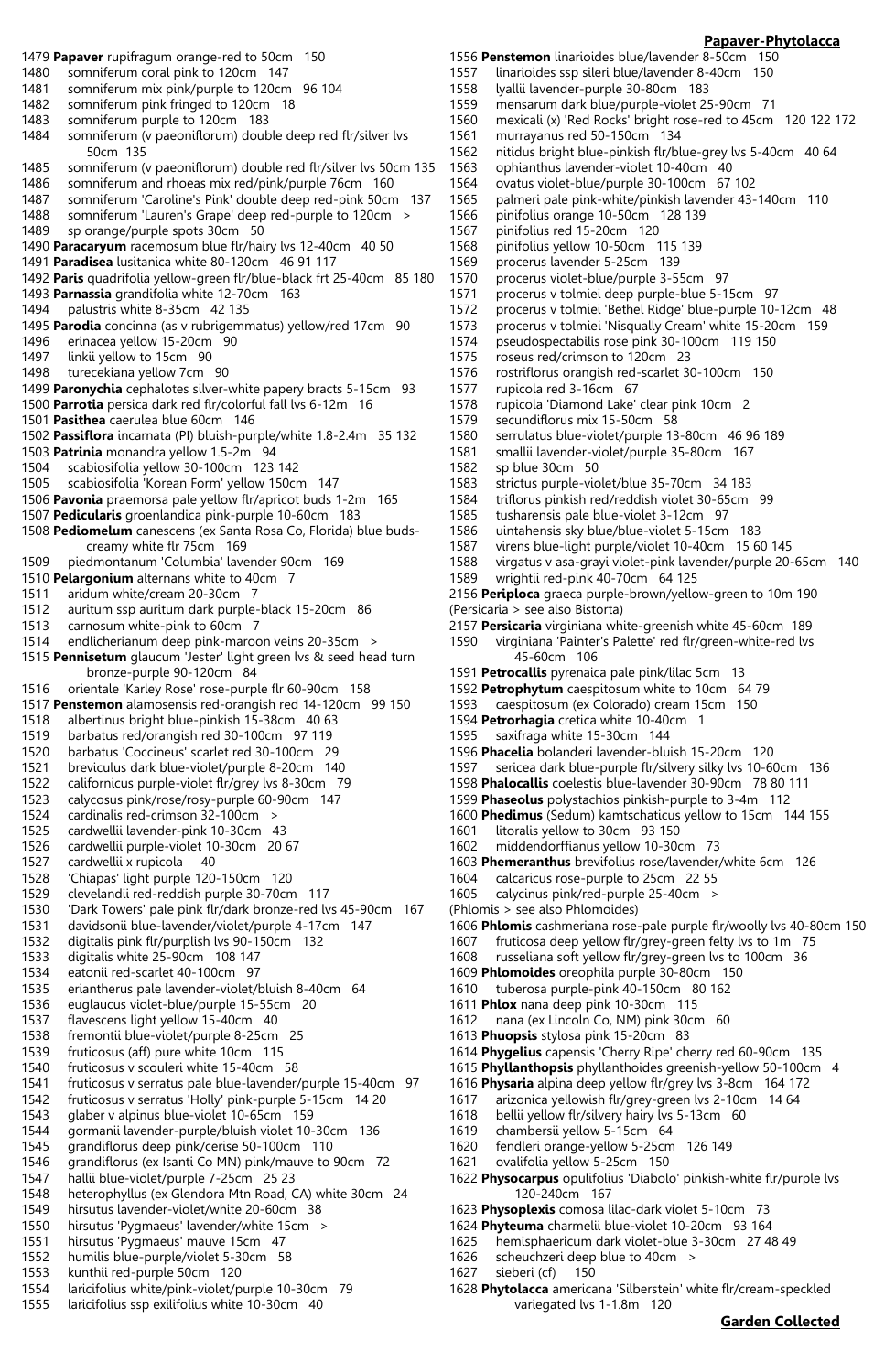#### **Pieris-Salvia**

1629 **Pieris** japonica white 1-4m 167

- 1630 **Pinellia** pedatisecta yellowish-green to 45cm 150
- 1631 tripartita green 30-35cm 41
- 1632 tripartita 'Free Tibet' maroon flr/yellow-green variegated lvs 30-35cm 77 1633 **Plagiorhegma** (Jeffersonia) dubium pale lilac 10-30cm 180
- 1634 **Plantago** patagonica white woolly flr to 18cm 4
- 1635 **Platycodon** grandiflorus blue/purple 30-90cm 150
- 1636 grandiflorus pale pink/rose veins 75cm 120
- 1637 grandiflorus (dwarf form) blue-purple 10-30cm 140 150
- 1638 grandiflorus (dwarf form) pink 10-30cm 150
- 1639 grandiflorus (dwarf form) white 10-30cm 150
- 1640 grandiflorus 'Sentimental Blue' blue 15-30cm 48 49
- 1641 grandiflorus 'Twinkle Blue' blue 15-20cm 144 1642 **Podophyllum** hexandrum mix 15-60cm 150
- 1643 hexandrum pale pink flr/dark mottled lvs 15-60cm 115
- 
- 1644 hexandrum pink 15-60cm 154<br>1645 hexandrum white 15-60cm 14 hexandrum white 15-60cm 141
- 1646 **Polanisia** dodecandra white 10-60cm 24 155
- 1647 **Polemonium** boreale blue-purple flr/hairy lvs 10-20cm 114
- 1648 brandegeei pale yellow 10-30cm 139
- 1649 caeruleum blue-lavender 45-60m 1<br>1650 caeruleum 'White Pearl' white 60-90
- caeruleum 'White Pearl' white 60-90cm 36
- 1651 occidentale blue/purple 20-100cm 83
- 1652 pauciflorum soft yellow/red tinge 30-45cm 102 120
- pulcherrimum blue to 30cm 42
- 1654 reptans blue-violet to 50cm 150
- 1655 vanbruntiae (ex New York) blue 70cm 163 1656 **Pollia** japonica white flr/dark blue frt 30-90m 45 106
- 1657 **Polygonatum** odoratum 'Byakko' red stems/green-white center lvs 45-60cm 77
- 1658 sibiricum white 50-90cm 50
- 1659 verticillatum white/greenish 40-80cm 91
- 1660 **Pontechium** maculatum crimson red 40-70cm 83
- (Potentilla > see also Drymocallis)
- 1661 **Potentilla** crantzii yellow 15-25cm 172
- 1662 deorum white flr/grey downy lvs 15-25cm 40
- 1663 megalantha yellow 10-20cm 55
- 2158 micrantha white 10cm
- 1664 nepalensis 'Miss Willmott' cherry-pink 30-45cm 27 187
- 1665 porphyrantha pink flr/silver felted lvs 5-15m >
- 1666 pyrenaica yellow 20-40cm 53
- 1667 sp F&JK1098 (ex Albania, Serpentine NE Pass) yellow to 25cm 55 1745 **Rebutia** arenacea yellowish-orange 5-13cm 90
- 1668 speciosa white-pale yellow flr/silver lvs 5-30cm 150 1669 **Primula** alpicola mix 15-60cm 85
- 1670 atrodentata mauve/pale blue-violet 1-15cm 73
- 1671 auricula mix to 20cm 27
- 1672 auricula yellow to 20cm 27 172 187
- 1673 bulleesiana (x) mix 45-60cm 120
- 1674 chungensis pale orange 15-80cm 137
- 1675 elatior light yellow to 30cm 34 183
- 1676 florindae yellow 30-120cm 85
- 1677 japonica cerise 45-60cm 29
- 1678 japonica mix 45-60cm 41 183 188
- 1679 japonica pink shades 45-60cm 22
- 1680 japonica red 45-60cm 29 146
- 1681 japonica 'Postford White' white 45-60cm 102
- 1682 marginata lavender-blue to 15cm 114 1683 matthioli deep pink-rose 20-25cm 85
- 1684 matthioli mix 20-35cm 124
- 
- 1685 matthioli pink-purple 20-25cm 172 1686 matthioli white 20-25cm 52 137
- 1687 poissonii deep purplish crimson/rose-purple 20-45cm 171
- 1688 scandinavica purple-mauve 4-10cm 27
- 1689 secundiflora rose-purple/deep rose 10-60cm 85
- sieboldii mix 12-25cm 15 63 124
- 1691 sieboldii (from Japanese Sakurasoh forms) mix 12-25cm 62
- 1692 sikkimensis yellow/cream 15-90cm 183
- 1693 veris mix 8-30cm 168
- 1694 veris red 8-30cm 168
- 1695 veris very pale yellow 8-30cm 27
- 1696 veris yellow 8-30cm >
- 1697 veris 'Sunset Shades' mix yellow/orange/red 15-25cm 22
- 1698 vulgaris pale yellow 10-30cm 27
- 1699 **Proboscidea** parviflora reddish-purple/pink/white to 1m 83
- 1700 **Prospero** autumnale lilac/pink/bluish purple to 15cm > 1701 **Prunella** vulgaris purple/white 5-30cm 187
- 
- 1702 **Psephellus** bellus pink flr/silver-grey lvs 25-40cm 11
- **Garden Collected** 1703 **Pseudocodon** (Codonopsis) convolvulaceus ssp forrestii lavender blue 2m 120
- 1704 **Pseudocodon** (Codonopsis) grey-wilsonii (true, hp) blue 46 1705 vinciflorus pale blue/blue-purple to 1m 103 1706 **Pseudofumaria** (Corydalis) lutea yellow 40cm 64 1707 **Pseudomuscari** azureum blue 4-15cm 46 1708 chalusicum pale blue 10-20cm 150 1709 **Pseudotrillium** (Trillium) rivale pale pink 20cm 46 1710 rivale (wider petals, broadfaced) pale pink 20cm 46 1711 **Pterocephalus** depressus pink-mauve 5-10cm > 1712 **Ptilostemon** echinocephalus purplish-pink 10-50cm 40 1713 **Pulsatilla** albana yellow 10-30cm 170 1714 alpina ssp apiifolia yellow 10-50cm 53 166<br>1715 bungeana bluish-violet 5-15cm 149 bungeana bluish-violet 5-15cm 149 1716 dahurica pale lilac-pale bluish violet 25-40cm 170 1717 grandis light purple 5-30cm 186<br>1718 grandis mix 5-30cm 186 grandis mix 5-30cm 186 1719 grandis 'Papageno' mix fringed 15-30cm 27 1720 grandis 'Papageno' red-purple fringed 15-30cm 149 halleri violet-lavender 5-25cm 27 1722 occidentalis white/tinged purple 20-60cm 20
- 1723 patens blue/purple 5-40cm 10<br>2159 sp (ex Mongolia) blue 15-20cm
- sp (ex Mongolia) blue 15-20cm 191
- 1724 sp large white flr 15-20cm 159<br>1725 sp red 15-20cm 159 sp red 15-20cm 159
- 1726 sp gorgeous dark blue 30cm 63
- 
- 1727 turczaninovii blue-violet 15-25cm 57<br>1728 vernalis white/blue or pink reverse 5-1 vernalis white/blue or pink reverse 5-15cm 13 166 173
- 1729 vulgaris mix 15-40cm 39
- 1730 vulgaris peach 15-40cm 69<br>1731 vulgaris purple 15-40cm 69
- vulgaris purple 15-40cm 69 144 172
- 1732 vulgaris red-purple/burgundy 15-40cm 20
- 1733 vulgaris white 15-40cm 172
- 1734 vulgaris (fringed) deep purple 15-40cm 69
- 1735 vulgaris 'Rubra' red 15-30cm 97
- 1736 **Puschkinia** scilloides white/pale blue stripe 10-15cm 120
- 1737 **Rabiea** albipuncta yellow 5cm 110
- 1738 **Ramonda** myconi deep violet 6-12cm >
- 1739 myconi pink 6-12cm 104
- 1740 serbica lilac to 8cm 186
- 1741 **Ranunculus** calandrinioides white/tinged pink to 20cm 34
- 1742 gramineus yellow 30-45cm 30 64 149

1751 kiusianum rose-purple 45-60cm 172 1752 pseudochrysanthum pink 90-250cm 130 1753 quinquefolium white 80-180cm 130 1754 **Rhodophiala** rosea rose-pink 30-45cm 1

new lvs 90-120cm 172

1763 **Romulea** eximia rose-red 8-15cm 133 2160 rosea pink-magenta 6-15cm 190

1765 pinetorum deep pink 10-150cm 75 1766 pisocarpa pink-deep pink to 2.5m 75

1768 **Rosularia** platyphylla (ex Kyrgyzstan) 150 1769 **Rubus** odoratus magenta-pink flr/red frt 1-2m 41

1774 **Ruellia** humilis lavender-lilac 30-60cm 60

1756 **Rhus** chinensis white 2-10m 125

2-4m 120

1760 **Rindera** sp 150

- 1743 platanifolius white 30-100cm 30
- 1744 **Ratibida** columnifera maroon-red to 1m 150
- 
- 1746 **Rhamnella** franguloides red-orange frt turns purple-black 2-9m 158 (Rhaponticum > see Leuzea)
- 1747 **Rhexia** virginica rose-lavender 20-60cm 50
- 1748 **Rhodiola** rhodantha greenish white-rose 10-60cm 183 1749 rosea pale green-yellow/red tip flr/blue-green lvs 5-40cm 124 187

1755 **Rhodotypos** scandens white flr/jet-black frt to 2m 68

1758 roezlii maroon/white flr/purple frt 50-120cm 67

1764 **Rosa** pendulina (ex Austrian Alps) rose 250cm 151

1767 spinosissima cream-white/pale pink 20-140cm 86

1771 occidentalis purple-brown cone center to 2m 183 1772 subtomentosa yellow/yellow-orange to 2m 108 1773 triloba yellow-orange/brown-purple center to 1.5m 115

1775 **Ruta** graveolens yellow flr/blue-green lvs 60-90cm 111 1776 **Salpingostylis** coelestina blue-violet 15-30cm 74 169

1757 **Ribes** amarum maroon/pinkish white flr/purple frt 1-2m 67

1759 sanguineum v glutinosum 'Clairemont' long pink racemes

1761 **Rodgersia** aesculifolia v henrici hybrid cream-pale pink flr/bronze

1762 **Rohdea** watanabei (ex Wuling, Taiwan) green/orange 30cm 121

1770 **Rudbeckia** fulgida v sullivantii 'Goldsturm' yellow 60-90cm 167

1777 **Salvia** apiana white-pale lavender flr/silver-white lvs to 1.5m 117 1778 argentea white flr/silver-grey woolly lvs 30-60cm 64 139 150

1750 **Rhododendron** atlanticum white/flush pink-rose .5-1m 46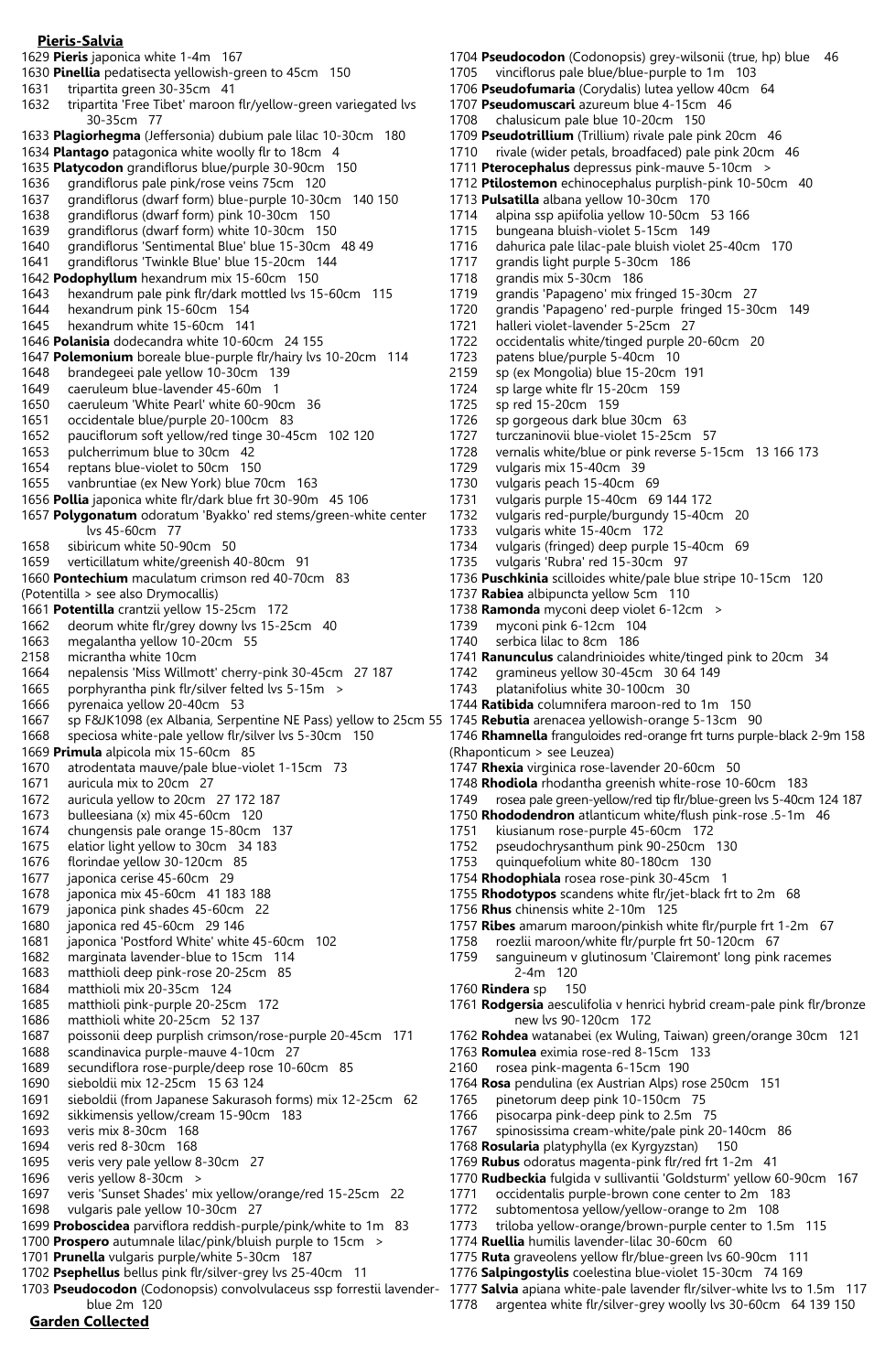#### 1779 **Salvia** azurea blue 90-150cm 58 1780 azurea 'Grandiflora' blue 90-150cm 150 1781 caespitosa lilac-pink/violet/white 5-15cm 150<br>1782 canescens v daghestanica purple flr/silver-whit canescens v daghestanica purple flr/silver-white woolly lvs 10-30cm 150 1783 chrysophylla lilac/yellow lip 20-60cm 150 1784 coccinea scarlet/orange-red to 1m 119 1785 coccinea 'Lady in Red' red to 60cm 167<br>1786 cyanescens purple-violet flr/velvety grev cyanescens purple-violet flr/velvety grey-green lvs 30cm 40 150 1787 dorrii blue-purple flr/grey-green lvs 10-70cm 58 1788 dorrii ssp dorrii blue-purple flr/grey-green lvs 10-70cm 25 dumetorum blue-purple to 90cm 162 1790 eigii purple-pink/ruby bicolor 30-100cm 99 1791 forsskaolei violet blue/white 60cm 86 120 1792 glabrescens 'Autumn Equinox' light purple/dark purple 90cm 16<br>1793 alutinosa pale vellow/maroon speckled 40-60cm 108 glutinosa pale yellow/maroon speckled 40-60cm 108 1794 halophila purple-lilac/white lip to 50cm 99<br>1795 hierosolymitana wine-red/white-pale pink to hierosolymitana wine-red/white-pale pink to 60cm 37 1796 huberi white/lilac-pink to 30cm 99 1797 hybrid (perhaps pratensis x recognita) pink-early & long blooming 66cm 115 1798 indica lilac/white w/dark purple spots 60-120cm 99<br>1799 iurisicii violet-lavender to 30cm 93 139 1799 jurisicii violet-lavender to 30cm 93 139 lyrata white flr/purple lvs 30-60cm 16 132 1801 microphylla pale pink-deep red 50-200cm 75<br>1802 miltiorrhiza purple-blue/white 40-80cm 54 miltiorrhiza purple-blue/white 40-80cm 54 1803 moorcroftiana pale lilac to 75cm 150 1804 pachyphylla blue-violet/mauve-purple 30-60cm 150 1805 palaestina white-pale lilac 30-60cm 94 1806 pentstemonoides dark rose-red/wine red to 150cm 133 1807 pinnata lilac-pink 40-60cm 99 1808 pisidica violet blue 15-35cm 150 1809 recognita pale pink flr/grey hairy lvs 60-90cm 99 150 1810 reflexa (PI) pale-dark blue 10-70cm 150 1811 ringens violet-blue to 60cm 150 1812 roemeriana scarlet to 30cm 99 1813 'Royal Bumble' scarlet-red flr/purple-black stems 60-120cm 165 1814 sclarea pale mauve-lilac/white-pink 90-120cm 150 1815 'Shangri-la' (moorcroftiana x indica) lavender-blue flr/blue-grey lvs 60-90cm 150 1816 staminea off-white/cream to 75cm 162 1817 summa pink/pale lavender to 30cm 99 1818 superba (x) violet blue-pale pink to 1m 150 1819 texana purple-blue 30-45cm 131 1820 transsylvanica lavender blue 60-90cm 150 1821 valentina bluish violet 15-30cm 99 1822 'Windwalker Royal Red' (darcyi x microphylla ) ruby-red 90-120cm 128 1823 **Sambucus** canadensis 'Johns' white flr/purple-black frt 3m 158 1824 **Sandersonia** aurantiaca yellow/orange to 75cm 61 1825 **Sanguinaria** canadensis (moist packed) white to 40cm 172 1826 canadensis 'Snow Cone' (moist packed) semi-double white to 40cm 62 1827 canadensis 'Venus' (moist packed) pink bud/deep pink reverse to 40cm 62 1828 **Sanguisorba** minor greenish-reddish purple 40-75cm 187 1829 officinalis 'Red Thunder' deep burgundy-red 30-120cm 16 1830 tenuifolia 'Rubra' red-purple to 1.5m 147 1831 tenuifolia v alba white to 1.5m 123 1832 **Santolina** chamaecyparissus yellow flr/silvery woolly lvs to 50cm 150 1833 virens 'Lemon Fizz' pale yellow flr/bright yellow lvs 30-45cm 49 1904 **Seseli** gummiferum white-pink tinged flr/silver-grey lvs (Saponaria > see also Petrorhagia) 1834 **Saponaria** caespitosa purplish-pink 5-15cm 56 150 1835 cypria pink to 15cm 74 139 1836 pumilio pink-purple 1-5cm 64 97 170 1837 **Sarracenia** purpurea green-red/purple pitcher/red-maroon flr 5-79cm 148 1838 **Saruma** henryi soft yellow 45-60cm 71 147 180 1839 **Sauromatum** venosum purplish brown-yellowish mottled spathe 20-100cm 161 1840 **Saxifraga** cotyledon 'Pyramidalis' white 8-50cm 73 1841 hostii white 20-60cm 150 1842 hostii ssp hostii creamy-white to 30cm 27 1843 macnabiana (x) white/red spotted to 45cm 172 1844 oppositifolia pink-purple 2cm 42 1845 paniculata mix to 30cm 15 1846 paniculata white-cream to 30cm 53 150 187 1849 **Saxifraga** scardica white fades pink 12cm 15 1850 sempervivum dark red-purple to 20cm 170<br>1851 sp. white flr/silver encrusted lys 25cm 63 1851 sp white flr/silver encrusted lvs 25cm 63<br>1852 stribrnyi purplish-pink flr/reddish stems 6 1853 tricuspidata white-cream 4-10cm 42

1847 paniculata 'Minor' creamy-white 7cm 51 1848 paniculata 'Minutifolia' white 5cm 53

(Scabiosa > see also Lomelosia) 1854 **Scabiosa** columbaria mauve 30-40cm 187 1855 columbaria 'Nana' blue-lilac 10-15cm 29 1856 columbaria 'Nana' lavender-blue 15cm 120 1857 graminifolia lilac-pink 20-30cm 60 1858 incisa 'Kudo Pink' pink 25-45cm 36 japonica 'Ritz Blue' blue-lilac 10-20cm 36 48 49 1860 ochroleuca cream-yellow 60-90cm 31 1861 **Schisandra** chinensis white flr/red frt to 8m 180 1862 **Schivereckia** podolica white to 25cm 9 1863 **Schizachyrium** scoparium 7-210cm 150 (Scilla > see also Barnardia, Fessia, Prospero) 1864 **Scilla** cilicica blue 15-25cm 34 1865 litardierei blue-violet 15-20cm 39 143 151 1866 mesopotamica pale blue/darker midrib to 36cm 113 1867 mischtschenkoana white/blue mid-vein 10-15cm 120 1868 monophyllos deep blue 5-15cm 9 34 peruviana violet-blue 15-40cm > 1870 rosenii (ex Ruksans) dark blue 20cm 27 1871 sardensis rich blue 7-20cm 34 120 1872 **Scopolia** carniolica dull reddish purple-brown to 60cm 172 1873 **Scorzonera** hispanica yellow to 90cm 54 1874 **Scrophularia** californica red/maroon-brown 80-120cm 67 macrantha bright red 40-110cm 115 119 1876 vernalis yellowish green 20-80cm 120 1877 **Scutellaria** alpina blue-violet/purple-white 10-30cm > 1878 baicalensis red-purple/blue-purple 30cm 119 139 154 1879 diffusa purple/white spot 15cm 120 1880 galericulata violet-blue 20-80cm 16 incana blue-purple 60-90cm 122 189 1882 indica blue-purple 8-28cm 8 1883 mesostegia yellow-red flr/grey-green lvs 10-25cm 170<br>1884 orientalis vellow flr/grey woolly lys to 30cm 40 orientalis yellow flr/grey woolly lvs to 30cm 40 1885 orientalis ssp pinnatifida yellow flr/grey lvs 5-15cm 40 1886 pontica reddish-purple/magenta to 15cm 92 1887 przewalskii yellow/purple 6-22cm 150 1888 salviifolia yellow flr/grey lvs 5-15cm 40 1889 sapphirina (ex Nye Co, NV) blue/purple 12cm 60 1890 scordiifolia 'Pat Hayward' (Sky's Edge) intense violet-blue 30-40cm 165 1891 suffrutescens bright rose-pink 10-20cm 23 1892 suffrutescens 'Texas Rose' rose-red 10-20cm 120 (Sedum > see also Hylotelephium, Phedimus) 1893 **Sedum** album white 5-18cm 86 1894 cepaea white to 30cm 150 1895 fragrans white 10-20cm 86 1896 palmeri yellow 30cm 86 1897 spathulifolium yellow 3-14cm 86 1898 **Sempervivum** 'Desert Bloom' pink flr/grey-green to pink-purple lvs 7.5cm 144 1899 heuffelii pale yellow 7-20cm 49 1900 heuffelii (mixed cultivars) mixed lvs colors 48 93 109 1901 hybrids/cultivars mixed 172 1902 tectorum reddish-purple flr/grey-green lvs to 15cm 86 (Senecio > see Curio, Jacobaea) 1903 **Serratula** tinctoria ssp seoanei pinkish-purple 25-30cm 144 to 90cm 111 115 1905 **Sibiraea** laevigata white flr/grey-green lvs 120-150cm 150 1906 **Sideritis** cypria yellow flr/grey woolly lvs to 60cm 94 127 1907 perfoliata pale yellow 60-100cm 99 1908 **Silene** acaulis 'Grand Ridge' pink 5cm 40 1909 alpestris white 12-20cm 60 1910 armeria pink 20-40cm 19 144 150 1911 caroliniana ssp wherryi bright pink 8-20cm 39 1912 chalcedonica maroon 40-50cm 104 1913 chalcedonica scarlet 35-100cm 36 1914 chalcedonica white 50-100cm 26 1915 coronaria magenta-pink flr/grey felted lvs 40-100cm 135 1916 coronaria white 40-100cm 160

stribrnyi purplish-pink flr/reddish stems 6-10cm 170

- 1917 fenzlii pink-red 6cm 97
- 1918 flos-cuculi pink 20-90cm 86 93
- 1919 flos-cuculi (dwarf congested form) rose-pink to 10cm 11
- 1920 flos-jovis mix 30-45cm 62
- 1921 flos-jovis pink 30-45cm 46 187

## **Salvia-Silene**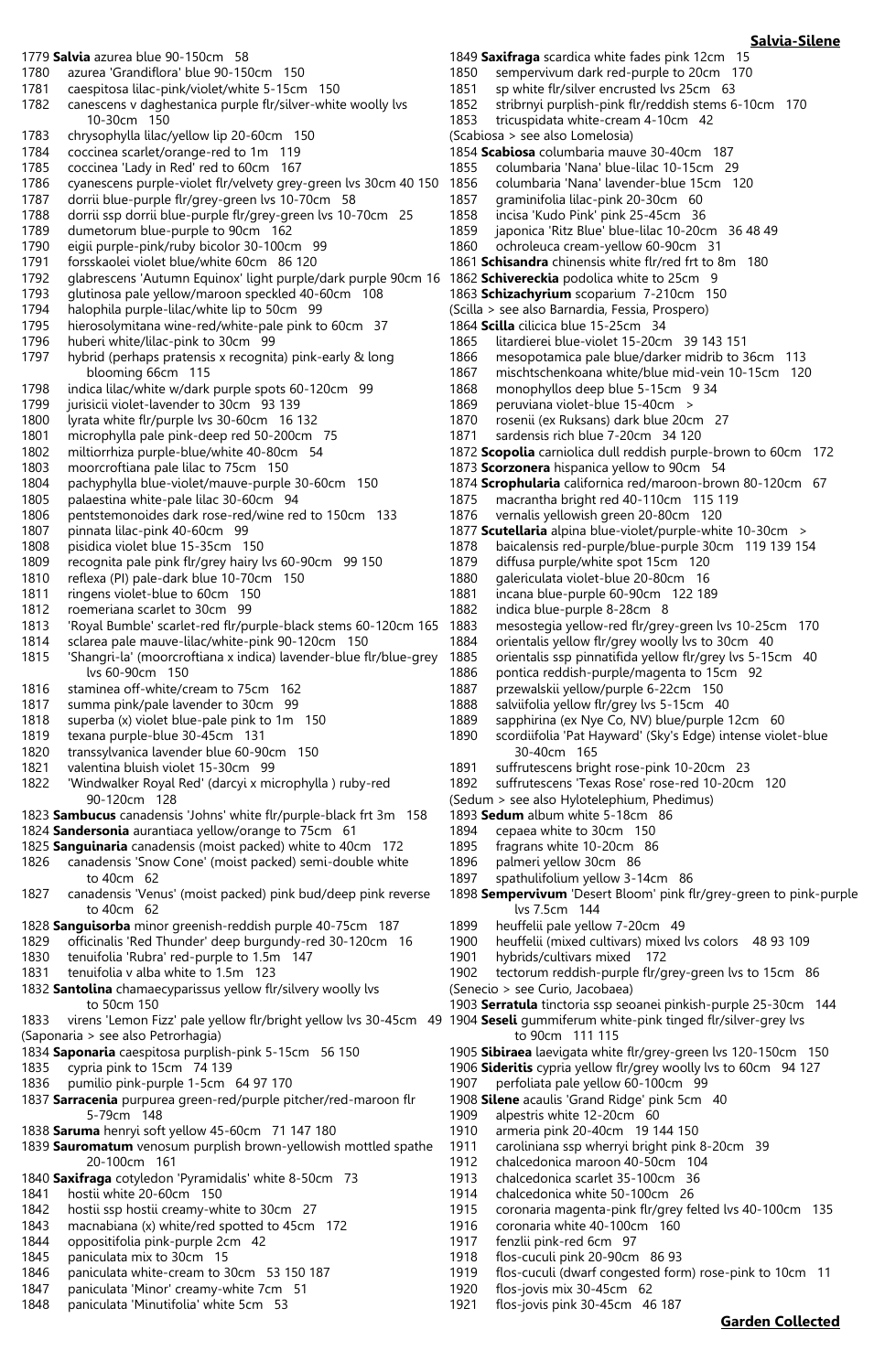#### **Silene-Trillium**

- 1922 **Silene** flos-jovis pink-white flr/hairy grey-green lvs 30-45cm 93 1923 hookeri pink/white 5-14cm 40 168 1924 hookeri salmon/pink 20cm 60<br>1925 macrantha pink 5-20cm 170 macrantha pink 5-20cm 170 1926 macrophylla white to 1m 36 1927 parishii pale greenish-yellow/white 10-40cm 23<br>1928 petersonii bright pink 5-15cm 25 petersonii bright pink 5-15cm 25
- 
- 1929 pusilla white 10-15cm 74<br>1930 regia scarlet 50-160cm > regia scarlet 50-160cm >
- 1931 samojedorum pink 25-30cm 39
- 1932 saxifraga white 10-20cm 92<br>1933 schafta rose-pink to 25cm 6
- 1933 schafta rose-pink to 25cm 60 23 139<br>1934 sieboldii red/orange/white mix 60cm
- sieboldii red/orange/white mix 60cm 80
- 1935 suecica bright pink 5-35cm ><br>1936 undulata white/pinkish to 60cr
- undulata white/pinkish to 60cm 93
- 1937 uniflora 'Compacta' white-light pink flr/grey-green lvs 5-10cm > 1938 uniflora 'Druett's Variegated' white flr/grey-green white
- variegated lvs 5-10cm 48
- 1939 viscaria rose pink/purple 30-60cm 53 96
- 1940 zawadzkii white 15-30cm 30 96
- 1941 **Silphium** integrifolium yellow 40-200cm 150
- 1942 perfoliatum yellow 75-300cm 3 41<br>1943 terebinthinaceum vellow 1-2.5m 4
- terebinthinaceum yellow 1-2.5m 49
- 1944 **Sinningia** sellovii hybrid (? x tubiflora) red 50cm 120
- 1945 **Sinojackia** xylocarpa white to 7m 112 (Sisyrinchium > see also Olsynium)
- 
- 1946 **Sisyrinchium** angustifolium pale-deep blue to 45cm 73 128 181
- 1947 californicum yellow 5-40cm<br>1948 idahoense bluish-violet to 45d idahoense bluish-violet to 45cm 64 83 172
- 1949 macrocarpum yellow/brown ring to 20cm 64 115
- 1950 montanum dark blue-violet 10-50cm 136
- 1951 palmifolium yellow 30-60cm 23
- 1952 patagonicum yellow/brown throat 10-30cm 46
- 
- 1953 platense violet-blue 20cm 75<br>1954 Pole Star' white 25cm 172 'Pole Star' white 25cm 172
- 1955 sp blue 62
- (Smilacina > see Maianthemum)
- 1956 **Soldanella** carpatica violet-blue 15cm 27
- 2161 chrysosticta blue to 25cm 191
- 1957 **Solidago** multiradiata yellow 10-30cm 137
- 1958 ptarmicoides white 10-40cm 142
- 1959 virgaurea ssp minuta yellow 10-20cm 73
- 1960 **Sorbus** fruticosa (hort) white flr/white frt 1.5-2m 113
- 1961 reducta white flr/pink-white frt 15-60cm 22
- 1962 **Sparaxis** caryophyllacea yellow/white 8-20cm 7
- 1963 metelerkampiae violet 15-30cm 37
- 1964 **Sphaeralcea** caespitosa red-orange flr/grey-green lvs 20-25cm 126
- 1965 **Sphaeromeria** capitata yellow flr/grey woolly lvs 5-20cm 150
- 1966 **Spigelia** marilandica red/yellow tip 30-60cm >
- 1967 **Spiraea** morrisonicola pink 30cm 46
- 1968 morrisonicola white/dark pink to 50cm 92
- 1969 **Spiranthes** cernua white-cream 10-50cm 167 1970 **Sporobolus** heterolepis 30-70cm 100 111
- (Stachys > see also Betonica)
- 1971 **Stachys** albotomentosa salmon flr/white felted lvs 30-45cm 165
- 1972 lavandulifolia mauve-purple woolly flr/grey-green lvs 15-25cm 64
- 1973 spathulata rose-purple 7-25cm 47 81
- 1974 **Stenanthium** gramineum white-greenish yellow 50-200cm 105 1975 **Stewartia** pseudocamellia white 10-15m 16 70
- (Stipa > see Achnatherum)
- 1976 **Stokesia** laevis mix blue/yellow/white 20-50cm 161
- 1977 **Streptopus** lanceolatus pale rose 15-40cm 77
- 2162 **Stylophorum** lasiocarpum yellow 30-50cm 189
- 1978 **Styrax** americanus white to 5m 4
- 1979 americanus 'Kankakee Form' white to 1.5m 72
- 1980 confusus white 2-8m 112
- 1981 obassia white 10-14m 88
- 1982 **Sutherlandia** frutescens red-orange flr/grey-green lvs 50-100cm 165 (Symphyandra > see Campanula)
- 1983 **Symphyotrichum** (Aster) oblongifolium rose/lavender/deep purple 10-80cm 60
- 2163 prenanthoides lavender-blue 20-90cm 189
- 1984 **Syneilesis** aconitifolia pink-white 70-120cm 103 148 182
- (Synthyris > see Veronica)
- (Talinum > see also Phemeranthus)
- 1985 **Talinum** paniculatum 'Aureum' pink-purple flr/golden lvs 45-60cm 147 1986 **Tanacetum** armenum white to 15cm 140 2058 sessile (moist packed) maroon purple 8-25cm 172
- 1987 parthenium 'Aureum' white flr/chartreuse lvs to 30cm 127
- **Garden Collected** 1988 praeteritum ssp massicyticum white flr/grey-white downy lvs 15-30cm 126 150
- 1989 **Taraxacum** albidum white to 40cm 72
- 1990 atrans white/blush 2-8cm 42<br>1991 faeroense vellow flr/dark red-l
- 1991 faeroense yellow flr/dark red-black lvs to 15cm 137<br>1992 pseudoroseum pink/yellow center 10-20cm 122
	- pseudoroseum pink/yellow center 10-20cm 122
- 1993 rubifolium yellow flr/maroon lvs 64
- 1994 **Taxodium** distichum 30-35m 167
- 1995 **Tecophilaea** cyanocrocus deep blue 5-10cm 9
- 1996 **Tellima** grandiflora greenish white ages pink 40-90cm 68
- grandiflora Odorata Group bright white flr/fragrant 45-60cm 67
- 1998 **Tetraneuris** acaulis yellow 2-30cm 64 150
- 1999 herbacea yellow 6-35cm 135 150
- 2000 scaposa yellow 14-40cm 82 150
- torreyana (ex Uintah Co, Utah) yellow 20cm 60
- 2002 **Teucrium** flavum pale yellow flr/grey-green lvs 30-60cm 94
- hircanicum deep reddish-purple 45-60cm >
- 2004 lamiifolium white 20-75cm 99
- 2164 scorodonia pale green/yellowish 30-60cm 189
- subspinosum red purple-pink flr/white woolly stems 10cm 150
- 2006 **Thalictrum** actaeifolium mauve-lilac/white 45-90cm 147
- 2007 aquilegiifolium lilac-purple to 90cm 167<br>2008 aquilegiifolium white/pink/lavender mix
- 
- 2008 aquilegiifolium white/pink/lavender mix 1-1.5m 120 2009 baicalense white flr/slight bronze new lvs 40-80cm 172<br>2010 dasycarpum white 40-150cm 72 152
- dasycarpum white 40-150cm 72 152
- 2011 delavayi white 60-150cm 146
- 2012 flavum ssp glaucum yellow flr/blue-green lvs 60-120cm > 2013 pubescens white-purplish 50-300cm 38
- pubescens white-purplish 50-300cm 38
- 2014 rochebruneanum lavender-purple 120-180cm 167 182
- 
- 2015 **Thelocactus** leucacanthus yellow 4-15cm 90 setispinus (as v hamatus) (ex San Antonio, TX) yellow/red center 7-30cm 90
- 2017 **Thermopsis** villosa yellow 90-150cm >

2024 **Townsendia** exscapa white-pink 1-3cm 153

- (Thlaspi > see Noccaea)
- 2018 **Thymophylla** tenuiloba yellow-orange to 30cm 131

2023 **Tofieldia** coccinea pinkish cream-deep crimson 2-20cm 159

2028 leptotes 'Jeannie's Purple' lavender-purple 2.5cm 64

2019 **Thymus** ciliatus pink 5cm 140

2025 hookeri white 1-3cm 64 153 2026 incana white 2-12cm 2 63 2027 leptotes white-pinkish 1-3cm 64

2036 sp off white 4cm 23

2020 cilicicus lilac-purple 10-15cm 126 2021 comosus purple-pink 5-15cm 93 2022 **Tiarella** cordifolia white 15-40cm 167

montana mauve 2cm 153 2030 parryi blue-purplish 5-12cm 23 64 2031 parryi lavender 5-12cm 109 2032 parryi light purple 5-12cm 153 2033 parryi pink 5-12cm 25

2034 rothrockii blue-purplish 1-3cm 64 171 2035 rothrockii lilac/mauve 1-3cm 33

2037 spathulata white-pinkish 1-2cm 153

2041 hirta 'Alba' white 60-90cm 167

lvs 40-60cm 158

to 45cm 172

10-30cm 3

20cm 172

2044 **Trifolium** reflexum red-pink to 50cm 80 2045 **Trillium** cernuum white 15-40cm 180

 white ovary to 50cm 172 2052 grandiflorum white 15-40cm 77

2056 nivale (Indiana form) white 7.5cm 149

2046 cernuum (moist packed) white 15-40cm 168 2047 chloropetalum creamy yellow 20-65cm 113

2038 **Trautvetteria** caroliniensis white 50-150cm 123 2039 **Tricyrtis** ex 'Angel's Halo' white/lilac spots 60cm 16 2040 hirta white-pale lilac/purple spots 60-90cm 167

2165 hirta 'Lightning Strike' white/purple spotted flr/gold-streaked

2042 latifolia (ex Shaanxi, China) yellow/red spots 60cm 121 2043 puberula yellowish-green/purplish-brown spots to 70cm 130

2048 cuneatum (moist packed) maroon-purple flr/mottled lvs

2050 flexipes hybrid (moist packed) red flr/white ovary 20-50cm 172 2051 flexipes hybrid (moist packed) reddish-brown over cream/

lancifolium (moist packed) reddish maroon 15-32cm 3 2055 luteum (moist packed) greenish-lemon yellow 15-40cm 16

2057 oostingii (moist packed) yellowish-green/deep maroon

2049 erectum red/maroon-dark purple 15-60cm 77 180

2053 kurabayashii dark maroon red/purple 25-55cm 113

2059 sp (sessile type) (moist packed) dark maroon flr/mottled lvs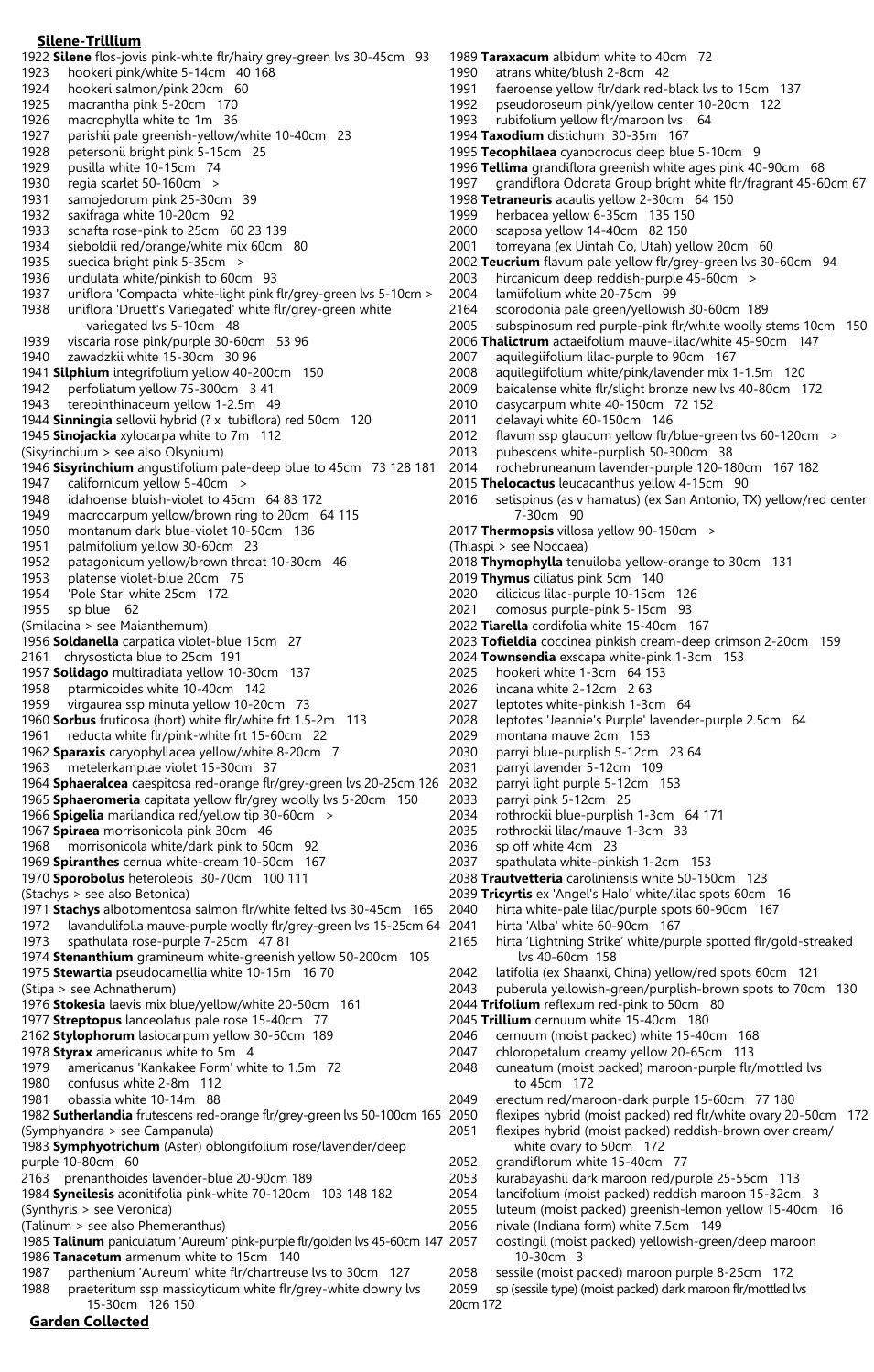2060 **Trillium** sulcatum x flexipes hybrids (moist packed) pink shades/ white mix 50cm 120 2061 viride (moist packed) green/yellow 23-34cm 16<br>2062 Triosteum pinnatifidum (non-pinnate form) 85 2062 **Triosteum** pinnatifidum (non-pinnate form) 2063 **Tripsacum** dactyloides 60-90cm 4 2064 **Triteleia** ixioides pale-bright yellow to 50cm 46 2065 laxa pale blue/deep purple 10-70cm 12 17 2066 **Trollius** chinensis golden-yellow 20-80cm 41 farreri yellow 5-19cm 30 2068 hondoensis yellow-orange 40-60cm 173 2069 pumilus yellow 5-25cm 187 2070 **Tulipa** acuminata (hort) red/yellow 40-50cm 11 2071 clusiana orange/red 30cm 34 2072 clusiana yellow/red 30cm 39 2073 clusiana 'Lady Jane' white/rose-red reverse 20-30cm 5 2074 dubia 'Beldersai' yellow/red reverse flr/grey-purple lvs to 20cm 58 2075 sprengeri bright red/scarlet 20-40cm ><br>2076 sylvestris vellow to 45cm 34 sylvestris yellow to 45cm 34 2077 tarda yellow/white tips 5-20cm > 2078 turkestanica white-yellow center/grey-violet reverse 15-30cm 36 2079 **Umbilicus** luteus greenish-yellow 30-80cm 43 2080 **Ursinia** anthemoides yellow-orange 5-50cm 34 2081 **Utricularia** cornuta yellow 5-30cm 135 2082 **Uvularia** grandiflora (moist packed) yellow 20-75cm 172 2083 **Vaccinium** vitis-idaea white-pale pink 10-30cm 16 2084 **Valeriana** supina deep pink 5-15cm 166 2085 **Veltheimia** bracteata light pink 20-40cm 178 (Veratrum > see also Melanthium) 2086 **Veratrum** grandiflorum greenish white to 1.5m 16 2087 nigrum black-purple to 1m 181 189 2088 **Verbascum** lychnitis white-yellow flr/white woolly under lvs-stems (Zauschneria > see Epilobium) to 150cm 150 2089 nigrum yellow 50-150cm 32 phoeniceum purple 30-100cm 104 2091 roripifolium yellow to 1.2m 150 2092 **Verbena** bonariensis (PI) lavender-rose purple to 180cm 86 115 2093 **Verbesina** alternifolia yellow 1-2m 108 2094 encelioides yellow 10-120cm 150 2095 **Vernonia** lettermannii purplish-pink 50-60cm 150 2096 noveboracensis purple 80-120cm 156 2097 **Veronica** allionii deep blue-violet 5-15cm 48 2098 alpina sky blue-blue violet 5-15cm 25 **WILD COLLECTED:** 3001 **Acantholimon** echinus sessile flr spikes cushion North Macedonia: Galicica / 2100m 179 3279 **Acer** pensylvanicum 7m Canada: Haliburton, ON 182 3002 **Achillea** holosericea yellow 15-20cm North Macedonia: Galicica / 1900m 179 3003 oxyloba ssp schurii white 5-15cm<br>3004 **Aconitum** columbianum purple 200cm **Romania: Bucegi / 2400m 179** Oregon: Mt Ashland / 2012m 118 3004 **Aconitum** columbianum purple 200cm 3005 **Actaea** racemosa Pennsylvania: Allegheny Co 70 3006 rubra Wyoming: Big Horn Co / 2591m 70 3007 **Agalinis** tenuifolia Virginia: Scott Co 175 3009 **Agoseris** aurantiaca orange 50cm Oregon: Mt Ashland / 2042m 118 3011 **Agrimonia** gryposepala yellow 35cm **Consumers Consumers Consumers Consumers Consumers Consumers Consumers Consumers Consumers Consumers Consumers Agricultural Agricultural Consumers Agricultural Agricultural Agricult** 3012 **Allium** cernuum pink 30cm<br>3013 Geyeri pink-white 10-50cm Canada: Ruxton Island, BC 177 3013 geyeri pink-white 10-50cm Wyoming: Big Horn Co / 2591m 70 3014 textile white 15-20cm Colorado: Douglas Co / 2250m 139 3015 tricoccum (moist packed) white 20cm Minnesota: Hennepin Co 72 3016 **Anemone** parviflora white 10cm Canada: Cape Norman, NL 53 3017 parviflora white 15cm<br>3018 **Angelica** arguta (cf) white 1-2m<br>3018 **Angelica** arguta (cf) white 1-2m 3019 capitellata white 100cm California: Plumas Co 157 3020 **Antennaria** media Wyoming: Big Horn Co / 3109m 70 3021 **Anthemis** cretica white 10-20cm **North Macedonia: Galicica / 1700m** 179 3022 cretica ssp carpatica white 10-15cm extendion of the Romania: Bucegi / 2300m 179 3023 **Anthyllis** aurea yellow 10-15cm North Macedonia: Galicica / 1900m 179 3024 **Aquilegia** formosa light red-orange/yellow 70cm California: Shasta Co / 600m 116 3025 **Aralia** californica green 3m Oregon: Rogue River, Josephine Co 61 3026 **Arctostaphylos** canescens white 180cm Oregon: Marial, Curry Co / 1067m 118 3027 canescens white 3m Oregon: Rogue River, Curry Co 61 3028 patula whitish 100cm Oregon: Klamath Co 83

- 
- 3030 viscida pink flr/glaucous-whitish lvs 2m California: Mariposa Co / 594m 116
- 
- 
- 3033 triphyllum mixed green & black stems 30cm New York: Erie Co 84
- 

2099 **Veronica** armena blue 5-15cm 58 2100 bombycina ssp bolkardaghensis deep blue flr/white woolly lvs 2-6cm 183<br>| 2101 aentianoides white/pale gentianoides white/pale blue striped 25cm 187 2102 gentianoides (dwarf) 3-8cm 150 2103 grandiflora bright blue-violet blue 5-15cm 42<br>2104 missurica blue to 33cm 63 119 missurica blue to 33cm 63 119 2105 missurica ssp stellata lavender-blue to 30cm 13<br>2106 onoei pale blue 10cm 79 onoei pale blue 10cm 79 2107 perfoliata violet-blue flr/blue-grey lvs to 120cm 75 2108 spicata 'Nana' blue to 20cm 40<br>2109 thessalica blue-purple 15cm 14 thessalica blue-purple 15cm 149 2110 **Veronicastrum** virginicum mix 80-200cm 167 2111 virginicum white 80-200cm 32 2112 **Viburnum** glomeratum ssp magnificum (ex Zhejiang, China) white/pink 300cm 121 2113 lantanoides white-pink 2-4m 180<br>2114 plicatum 'Molly Schroeder' pink to plicatum 'Molly Schroeder' pink to 3m 135 2115 setigerum white flr/red frt to 4m 106 sieboldii cream flr/red-black frt 4-6m 106 2117 **Viola** elatior light blue 20-50cm 174 2118 glabella yellow 3-38cm 27<br>2119 pumila (ex Pirin Mtns) bluepumila (ex Pirin Mtns) blue-purple 10cm 27 2120 tricolor blue-violet/yellow/white 3-20cm 144 2121 **Vitaliana** primuliflora yellow flr/grey-green lvs 2-5cm 170 2122 **Wahlenbergia** gloriosa deep blue-purple to 30cm 93 2123 **Wulfenia** carinthiaca deep violet-blue 20-30cm 151 2124 **Xanthisma** (Aster) coloradoense pink-purple 2.5-14cm 48 2125 coloradoense (alpine form) pink 2.5cm 82 2126 **Xanthoceras** sorbifolium white/purplish red-yellow eye 2-5m 145 2127 **Zephyranthes** dichromantha yellow/rusty-red flushed 20-30cm 74 131 2128 drummondii white 16-45cm 74 131 2129 katheriniae red 20cm 131 2130 morrisclintii rose pink 25cm 74 2131 morrisclintii white 25cm 131 2132 sp pink 12cm 98 2133 **Zinnia** grandiflora yellow 8-22cm 139 150 2134 peruviana scarlet red/maroon 30-50cm 75 2135 **Zizia** aptera yellow 30-90cm 8 16 2136 aurea yellow 40-75cm >

**Trillium-Zizia / Acantholimon-Arisaema**

Oregon: Mt Ashland / 2042m 118 California: Siskiyou Co / 1463m 118 Washington: Hawkins Mtn, Kittitas Co 61 3029 uva-ursi Wyoming: Crook Co / 1524m 70 3280 uva-ursi white 5cm Norway: Ibestad 191 3031 **Argemone** polyanthemos white Colorado: Boulder Co 138 3032 **Arisaema** triphyllum Pennsylvania: Butler Co 70 3034 triphyllum purple Virginia: Chestnut Creek, Grayson Co 55

# **Garden Collected / Wild Collected**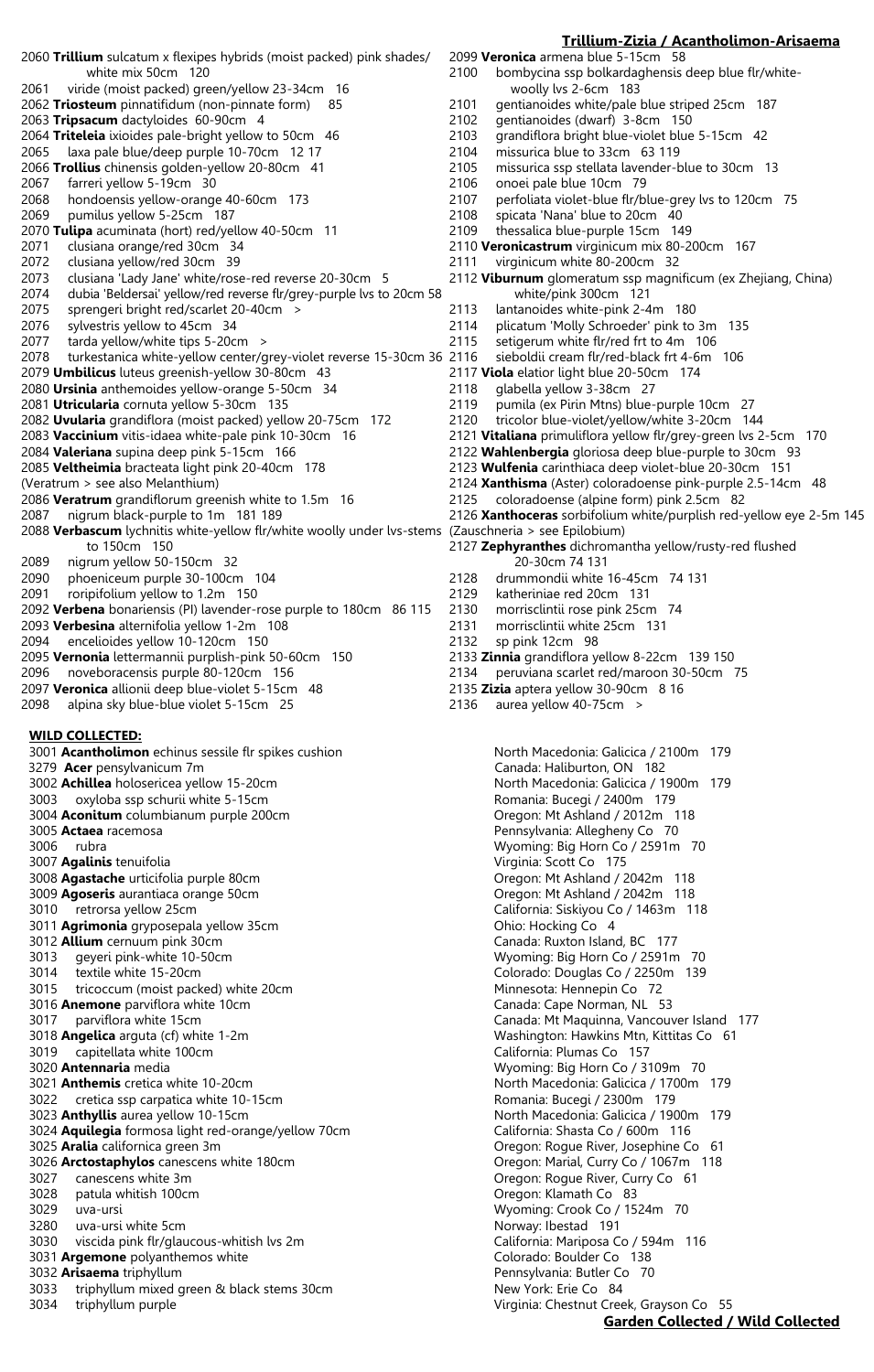**Armeria-Erythronium** 3035 **Armeria** maritima ssp sibirica pink 15cm and the state of the Canada: Cape Norman, NL 53<br>3036 **Asclepias** cordifolia purple-red 30cm and the state of Cape Oregon: Galice, Josephine Co / 610m 118 3036 **Asclepias** cordifolia purple-red 30cm **Community Community Community Community Community Community Community**<br>3037 incarnata pink 91-152cm **Michigan: Shiawassee Co** 158 3037 incarnata pink 91-152cm<br>3038 incarnata pink 3038 incarnata pink<br>3039 syriaca pink/purple/white 91-152cm<br>3039 syriaca pink/purple/white 91-152cm<br>3039 syriaca pink/purple/white 91-152cm syriaca pink/purple/white 91-152cm 3040 tuberosa orange 50cm Michigan: Monroe Co 35 3042 **Asplenium** rhizophyllum **Ashidrahim Communist Communist Communist Communist Communist Communist Communist Communist Communist Communist Communist Communist Communist Communist Communist Communist Communist Communist** 3044 whitneyi v siskiyouensis cream 15cm Oregon: Big Red Mtn, Jackson Co / 2012m 118 3045 **Balsamorhiza** sagittata and the same of the Wyoming: Crook Co / 1524m 70<br>3046 **Berberis** canadensis (moist packed) and the same of the Virginia: Scott Co 175 3046 **Berberis** canadensis (moist packed) 3047 repens <br>3048 **Briza** maxima (not native) 20cm<br>3048 **Briza** maxima (not native) 20cm (Bruckenthalia > see also Erica) 3049 **Calochortus** tolmiei light pink-dark purple 20cm California: Shasta Co / 441m 116 3050 tolmiei violet 10cm<br>3051 **Caltha** leptosepala<br>3051 **Caltha** leptosepala 3052 Calycanthus floridus wine red 180-370cm 3053 **Camassia** leichtlinii ssp suksdorfii purple-blue 20cm **Oregon: Olallie Meadow / 1341m** 118<br>3054 **Campanula** alpina v bucegiensis pale blue/dirty white 5cm Romania: Bucegi / 2500m 179 3054 **Campanula** alpina v bucegiensis pale blue/dirty white 5cm **Romania: Bucegi / 2500m**<br>3055 tommasiniana long bells 10-20cm 3055 tommasiniana long bells 10-20cm<br>3056 Castilleja arachnoidea yellow 12cm 3057 integra orange 10-40cm<br>3058 miniata red 30cm 3058 miniata red 30cm<br>3059 **Cercis** canadensis<br>3059 **Cercis** canadensis<br>Pennsylvania: Allegheny Co. 70 3059 **Cercis** canadensis Pennsylvania: Allegheny Co 70 3061 **Cercocarpus** ledifolius 200cm California: Siskiyou Co / 1067m 118 3063 **Chaenactis** douglasii violet 30cm Oregon: Mt Ashland / 2012m 118 3064 Chamaebatia foliolosa white 20cm California: Calaveras Co / 1067m 118 3065 **Chimaphila** maculata Connecticut: Franklin 16 3067 **Chlorogalum** pomeridianum white 2m 3066 pomeridianum white 120cm<br>3068 **Clintonia** umbellulata di Barcelonia: Durante Co / 305m 118<br>Pennsylvania: Butler Co / 70 3068 **Clintonia** umbellulata 3069 uniflora white 15cm Canada: Port Renfrew, BC 177 3070 **Collinsonia** canadensis<br>
3071 **Cornus** canadensis cream 15cm<br>
Canada: Port Renfrew, BC 177 3071 **Cornus** canadensis cream 15cm 3072 florida white 7.6m<br>3281 **Cypripedium** calceolus vellow/brown 30cm<br>3281 **Cypripedium** calceolus vellow/brown 30cm<br>3281 **Cypripedium** calceolus vellow/brown 30cm 3281 **Cypripedium** calceolus yellow/brown 30cm<br>3073 **Cyrilla** racemiflora white 240-915cm<br>**North Carolina: Surry Co** 158 3073 **Cyrilla** racemiflora white 240-915cm<br>3074 **Delphinium** glaucum blue-purple 200cm North Carolina: Surry Co 158 3074 **Delphinium** glaucum blue-purple 200cm<br>3075 **Dianthus** armeria deep carmine 20-40cm<br>**Oregon: Morth Macedonia: Galicica / 2300m** 179 3075 **Dianthus** armeria deep carmine 20-40cm<br>3076 glacialis ssp gelidus red 3-5cm 3076 glacialis ssp gelidus red 3-5cm external results of the Romania: Bucegi / 2400m 179 3282 superbus pink 35cm Norway: Neiden, Finnmark 191 3077 **Dichelostemma** congestum purple 50cm Oregon: Marial, Curry Co / 122m 118 3078 multiflorum blue-purple 50cm California: Plumas Co 157 3079 **Dodecatheon** hendersonii pink 30cm<br>3080 jeffreyi red 35cm Canada: Langford, BC 177 3081 **Douglasia** montana Wyoming: Big Horn Co / 3048m 70 3082 nivalis red 10cm entitled and the settlement of the Mashington: Wenatchee Mtns 67<br>3083 **Draba** nivalis white 10cm entitled and the Mashington: Canada: Cape Norman, NL 53 3084 **Draperia** systyla lavender 20cm 3085 **Dryas** hookeriana white 2cm Canada: Livingstone Range, AB 171 3086 integrifolia white 10cm Canada: Cape Norman, NL 53 3283 octopetala white 10cm<br>3087 **Echinocactus** polycephalus highly variable 60-80cm **Norway: Harstad 191**<br>3088 Echinocereus engelmannii 25cm California: Inyo Co / 1200m 116 3087 **Echinocactus** polycephalus highly variable 60-80cm 3088 **Echinocereus** engelmannii 25cm 3089 **Edraianthus** graminifolius (as jugoslavicus) very pale blue 10cm Serbia: Kopaonik / 1800m 179 3090 horvatii hairy form **North Macedonia: Galicica / 1850m** 179 3091 **Elmera** racemosa pale yellow 10cm **COV COVERSIS 100 COVERSIS 100 COVERSIS 100 COVERSIS 100 COVERSIS 100 COVERSIS 100 COVERSIS 100 COVERSIS 100 COVERSIS 100 COVERSIS 100 COVERSIS 100 COVERSIS 100 COVERSIS 100 COVERSIS 3092 Elymus** hystrix Michigan: Kent Co 108 3093 **Epilobium** angustifolium violet 60cm **Canada: Upper Bow River, AB 52**<br>3094 **Eremogone** (Arenaria) congesta Canada: Canada: Communism Canada: Upper Bow River, AB 52 3094 **Eremogone** (Arenaria) congesta 3095 congesta white 20cm<br>3096 **Erica** spiculifolia pink 10-15cm **California: Condrey Mtn, Siskiyou Co** / 2073m 118 3096 **Erica** spiculifolia pink 10-15cm<br>3097 **Ericameria** bloomeri yellow 40cm 3098 **Erigeron** aliceae purple 30cm<br>3099 glacialis violet 30cm<br>Oregon: Olallie Meadow / 1341m 3100 inornatus yellow 20cm Oregon: Big Red Mtn, Jackson Co / 2012m 118 3102 sp blue 10cm Wyoming: Big Horn Co / 3048m 70 3101 sp blue 20cm Colorado: Durango 149 3103 **Eriogonum** androsaceum cream 4cm 3104 compositum whitish 15cm Oregon: Klamath Co 83 3105 umbellatum cream to pink 15cm 3106 umbellatum v ahartii yellow 60cm Cometa California: Yuba Co 157 3107 **Erythranthe** (Mimulus) guttata yellow 2-150cm Oregon: Port Orford, Curry Co / 6m 118 3108 **Erythronium** grandiflorum yellow 38cm Canada: Mt 5040, Vancouver Island, BC 177 3109 grandiflorum yellow 20cm Washington: Hawkins Mtn, Kittitas Co 61 3110 montanum white 30cm Canada: San Juan Ridge, Vancouver Island, BC 177

Michigan: Shiawassee Co 158 California: Piedras Blancas, San Luis Obispo Co 24 Oregon: Port Orford, Curry Co / 61m 118 Wyoming: Big Horn Co / 3200m 70<br>North Carolina: Wake Co 132 California: Condrey Mtn, Siskiyou Co / 1951m 118<br>Colorado: Douglas Co / 1890m 139 California: Seiad Valley, Siskiyou Co 118 Wyoming: Johnson Co / 1829m 70 Washington: Wenatchee Mtns 67 Canada: Cape Norman, NL 53<br>California: Butte Co 157 California: Highland Lakes, Alpine Co / 2621m 118 Oregon: Olallie Meadow / 1341m 118

**Wild Collected**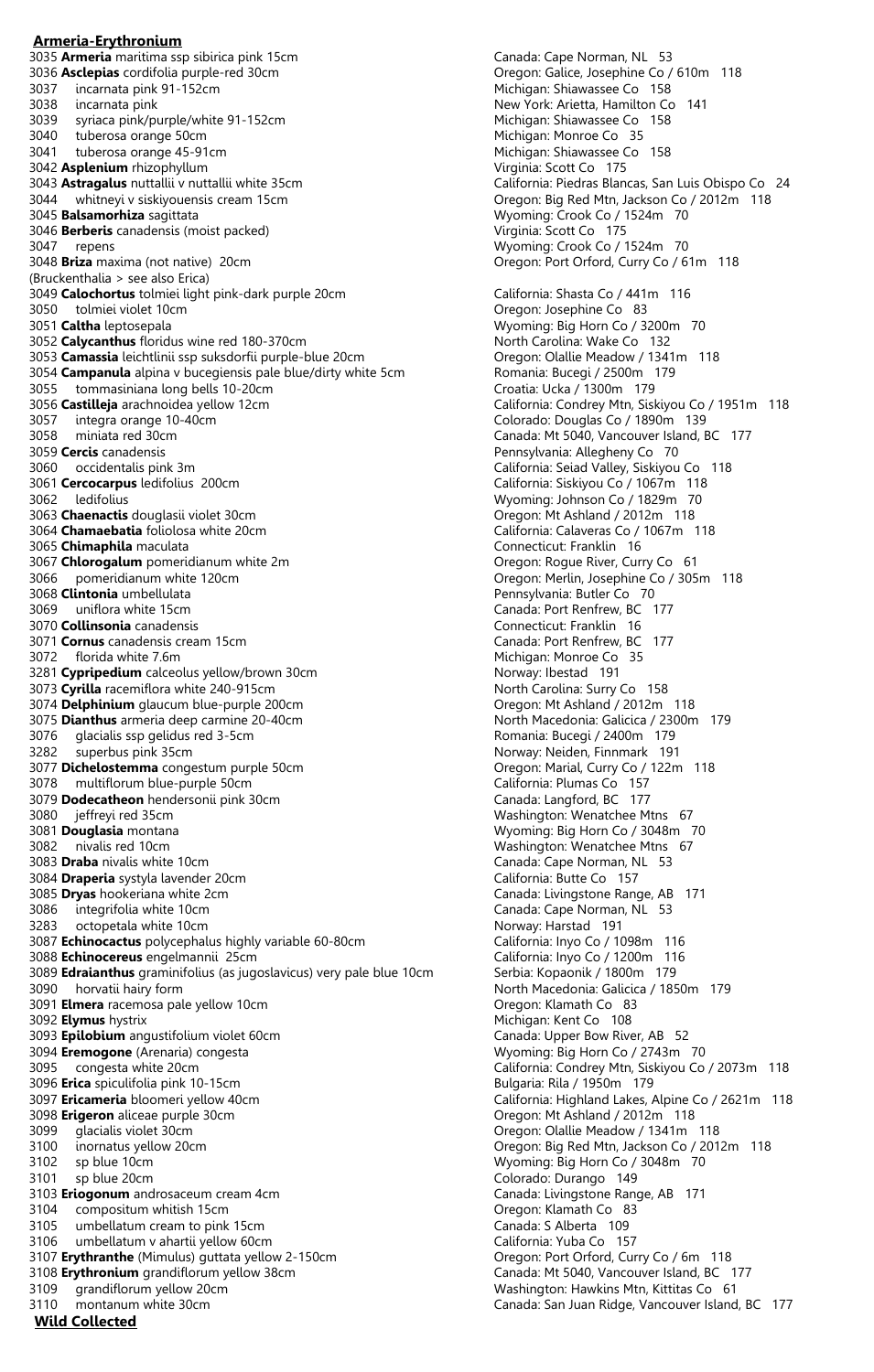3111 **Erythronium** oregonum cream 30cm Canada: Oak Bay, BC 177<br>3112 oregonum (aff) white 15cm Canada: Oregon: Marial, Curry Co 3112 oregonum (aff) white 15cm <br>3113 revolutum pink 38cm **Oregon: Marial, Curry Co / 122m 118**<br>Canada: Clayoquot River, BC 177 3113 revolutum pink 38cm<br>3114 **Eucephalus** (Aster) ledophyllus purple 30cm<br>**Cregon: Mt Hood / 1707m** 118 3114 **Eucephalus** (Aster) ledophyllus purple 30cm<br>3115 **Eurybia** (Aster) macrophylla **District purple 30cm** Michigan: Kent Co 108 3115 **Eurybia** (Aster) macrophylla<br>3116 **Ferocactus** cylindraceus 80cm<br>3116 **Ferocactus** cylindraceus 80cm 3116 **Ferocactus** cylindraceus 80cm California: Inyo Co / 10<br>3117 **Frangula** caroliniana pink to black frt Communication Communication Communication Co / 175 3117 **Frangula** caroliniana pink to black frt 3118 **Frasera** albicaulis v nitida white-blue 40cm California: Butte Co 157 3120 speciosa green 100-200cm<br>3121 speciosa greenish 100cm 3121 speciosa greenish 100cm<br>3122 **Fraxinus** latifolia 20-25m (1899) show California: Highland Lakes, Alpine Co / 2621m in 3122 **Fraxinus** latifolia 20-25m 3123 **Fritillaria** affinis brown 60cm<br>3124 affinis brown/yellow mottling 25cm<br>California: Shasta Co / 600m 116 3124 affinis brown/yellow mottling 25cm California: Shasta Co / 600m 116 3125 recurva red 40cm<br>3126 recurva (aff) orange-red 40cm 3126 recurva (aff) orange-red 40cm California: Cook and Green Pass, Siskiyou Mtns / 1219m 118 3127 **Galax** urceolata white Virginia: Chestnut Creek, Grayson Co 55 3129 procumbens white 7.5cm<br>3130 **Gentiana** acaulis (as kochiana) larger form 5-15cm Maine: Monto Serbia: Kopaonik / 1800m 179 3130 **Gentiana** acaulis (as kochiana) larger form 5-15cm<br>3131 calycosa blue 20cm 3131 calycosa blue 20cm Washington: Hawkins Mtn, Kittitas Co 61 3132 dinarica 5-10cm Montenegro: Komovi / 1800m 179 3284 nivalis blue 10cm Norway: Harstad 191 3133 sceptrum purple 40cm<br>3285 **Gentianella** aurea blue 15cm<br>3285 **Gentianella** aurea blue 15cm 3285 **Gentianella** aurea blue 15cm<br>3134 Geranium maculatum rose-purple/violet-purple to 60cm **Norway: Connecticut: Trumbull** 38 3134 **Geranium** maculatum rose-purple/violet-purple to 60cm Connecticut: Trumb<br>3135 **Gillenia** trifoliata white 35cm Computer purple to 60cm Computer Computer Schip 20 3135 **Gillenia** trifoliata white 35cm<br>3136 **Goniolimon** tataricum rose 15-20cm<br>3136 **Goniolimon** tataricum rose 15-20cm 3136 **Goniolimon** tataricum rose 15-20cm<br>3137 **Grindelia** hirsutula vellow 30cm 3138 Helianthus pumilus yellow 30-80cm 3139 **Heuchera** parvifolia **Neutralistic participates** Wyoming: Carbon Co / 2896m 70<br>3140 **Hibiscus** moscheutos pink 180cm 3140 **Hibiscus** moscheutos pink 180cm<br>3141 **Houstonia** longifolia blue 10cm **Michigan: Monroe Constant Co 36 Constant Co 36 Co 36 Co 36 Co 36 Co 36 Co 36 Co 36 Co 36 Co 36 Co 36 Co 36 Co 36 Co 36 Co 36 Co 36 Co 36 Co 36 Co** 3141 **Houstonia** longifolia blue 10cm<br>3142 **Hyacinthoides** non-scripta blue 30cm **Ohio:** Ohio: Vinton Co 4<br>1142 **Hyacinthoides** non-scripta blue 30cm 3142 **Hyacinthoides** non-scripta blue 30cm<br>3143 **Hypericum** concinnum yellow 15-33cm<br>California: Nevada Co 157 3143 **Hypericum** concinnum yellow 15-33cm 3144 **Ilex** verticillata<br>3145 **Iris** chrysophylla white w/purple lines 25cm<br>California: Donomore Meado 3146 domestica (not native) yellow-orange 80cm<br>3147 hookeri 20cm 3147 hookeri 20cm Maine: Washington Co 163 3148 hookeri blue 30cm Canada: Frenchman's Cove, NL 53 3149 missouriensis Colorado: Jefferson Co 97 3150 pallida pale blue 40-50cm **North Macedonia: Galicica / 1600m** 179<br>3151 tenuissima cream 30cm **North America California: Scott River, Siskiyou Co / 853r** 3152 Jacobaea (Senecio) pseudoarnica yellow 60cm 3153 **Juniperus** communis Wyoming: Big Horn Co / 3200m 70 3154 **Kalmia** microphylla Wyoming: Big Horn Co / 3200m 70 3155 Leptarrhena pyrolifolia white/red 15cm 3156 **Liatris** spicata Pennsylvania: Butler Co 70 3157 **Ligusticum** scoticum white 60cm<br>3158 **Lilium** albanicum yellow 20-30cm Canada: Lamather Montenegro: Komovi / 2000m 179 3158 **Lilium** albanicum yellow 20-30cm and the state of the Montenegro: Komovi / 2000m 179 Montenegro: Komovi / 200<br>3159 **Canadense orange 130cm** 179 Montenegro: Alexandria extensive orange in the State of Tale of Tale of 3159 canadense orange 130cm 3160 columbianum yellow 90cm Canada: Port Renfrew, BC 177 3161 michiganense orange 150cm 3163 **Lindera** benzoin Pennsylvania: Butler Co 70 3162 benzoin Connecticut: Franklin 16 3164 **Linum** capitatum yellow 15-20cm Montenegro: Komovi / 1800m 179 3165 lewisii lewisii Xareyon Musulman Musulman Musulman Wyoming: Johnson Co / 2134m 70<br>3166 Lobelia cardinalis red 80cm and the state of Massachusetts: Chilmark, Dukes Co

- 
- 
- 
- 
- 
- 
- 
- 
- 3173 nudicaule yellow 45cm<br>3286 Lotus corniculatus ssp corniculatus (PI) yellow 15cm<br>286 Lotus corniculatus ssp corniculatus (PI) yellow 15cm<br>286 Lotus: Norway: Harstad 191 3286 Lotus corniculatus ssp corniculatus (PI) yellow 15cm
- 
- 
- 3176 kingii blue-violet/white flr/hairy lvs 10-30cm
- 3177 **Madia** gracilis yellow 100cm Oregon: Mt Ashland / 2012m 118
- 3178 **Magnolia** acuminata Pennsylvania: Butler Co 70
- 3179 **Maianthemum** (Smilacina) racemosum **Michigan: Kent Communisty Communisty** Michigan: Kent Communisty Communisty
- 
- 
- 3182 Marrubium vulgare (PI) (not native) lavender 60cm 3183 **Melanthium** (Veratrum) hybridum **Vice Access 1983** Virginia: Scott Co 175
- 
- 
- 
- 
- 

# **Erythronium-Micranthes**

Wyoming: Big Horn Co / 3109m 70<br>Utah: Iron Co 77 Oregon: Rogue River, Josephine Co 61<br>Canada: Ruxton Island, BC 177 Wyoming: Big Horn Co / 2591m 70 Oregon: Agness, Curry Co 118<br>Colorado: Douglas Co / 1890m 139 California: Donomore Meadow, Siskiyou Co / 1981m 118<br>Massachusetts: Chilmark, Dukes Co 44 California: Scott River, Siskiyou Co / 853m 118<br>Canada: Lamaline, NL 53 Massachusetts: Chilmark, Dukes Co 44 3167 siphilitica Pennsylvania: Allegheny Co 70 3168 siphilitica blue 3168 siphilitica blue 3169 spicata (175)<br>3170 **Lomatium** canbyi cream 15cm (1890) 1999 (1890) 1999 (1890) 1999 (2011 1890) 1999 (2011 1890) 1999 (2011 1 California: Donomore Meadow, Siskiyou Co / 1859m 118 3171 dissectum brown/red 90cm Canada: Victoria, BC 177 3172 nudicaule cream 30cm California: Cook and Green Pass, Siskiyou Mtns / 823m 118 3174 **Luina** hypoleuca cream 40cm Oregon: Galice, Josephine Co / 244m 118 3175 **Lupinus** argenteus white/lavender 30-45cm **Colorado: Douglas Co / 1890m** 139<br>3176 kingii blue-violet/white flr/hairy lvs 10-30cm Colorado: Douglas Co / 1890m 139 3180 racemosum Pennsylvania: Butler Co 70 3181 stellatum white 20-30cm Michigan: Alger Co 18 3184 **Mentzelia** nuda Colorado: Boulder Co 138 3185 nuda white 60-90m Colorado: Douglas Co / 1750m 139 3186 **Mertensia** maritima blue 10cm<br>3187 **Micranthes** odontoloma<br>3187 **Micranthes** odontoloma Wyoming: Big Horn Co / 3048m 70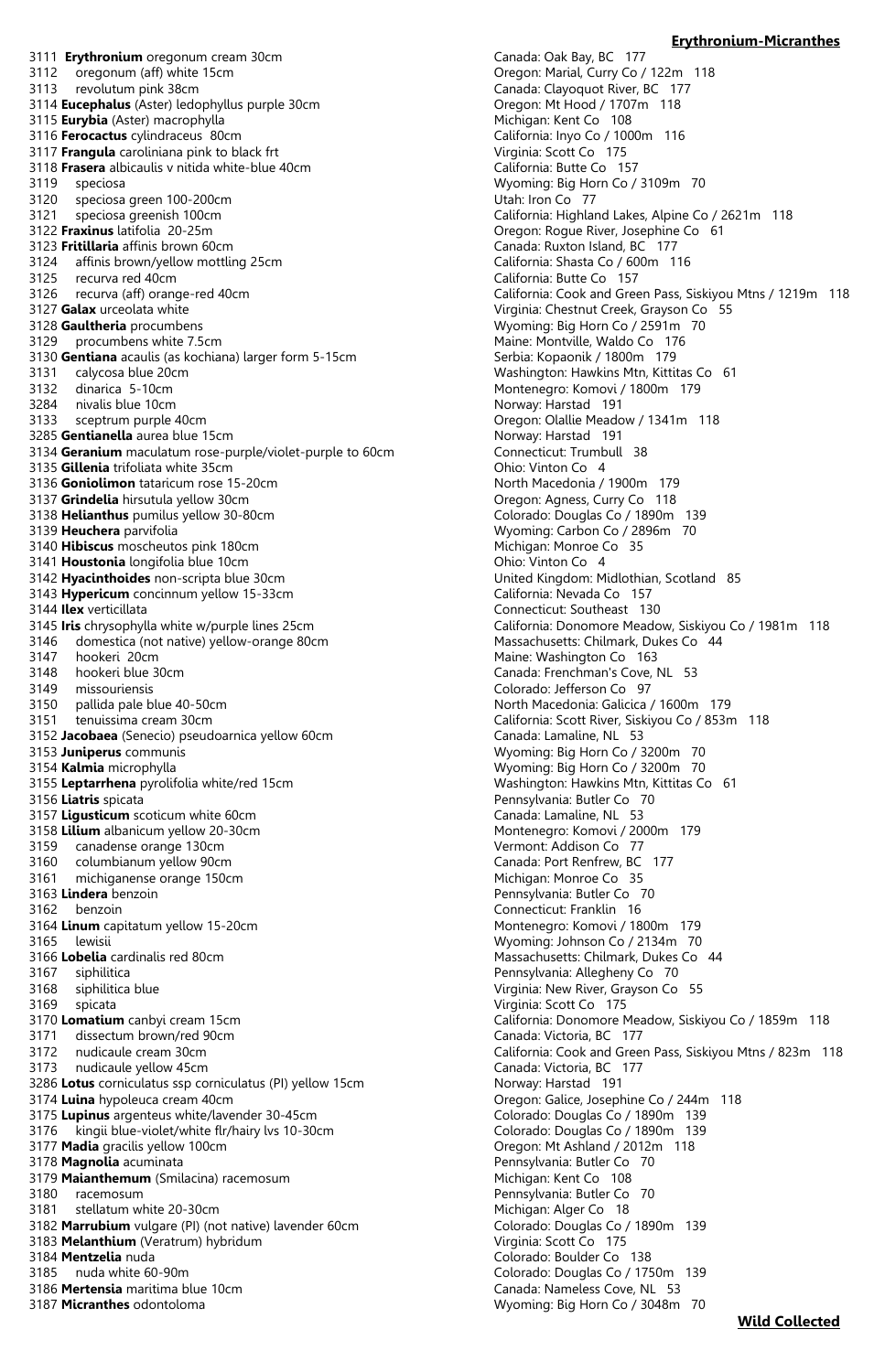# **Micranthes-Toxicoscordion**<br>3188 Micranthes tolmiei white 15cm 3189 **Mimulus** ringens Pennsylvania: Allegheny Co 70 3191 **Monardella** purpurea purple 40cm<br>3192 **Nothochelone** nemorosa pink-purple 60cm **Oregon: Mt Ashland / 2042m** 118 3192 **Nothochelone** nemorosa pink-purple 60cm<br>3193 **Olsynium** douglasii purple 20cm<br>Canada: Langford, BC 177 3193 **Olsynium** douglasii purple 20cm<br>3194 douglasii v inflatum purple 25cm Canada: Communicum Canada: Langford, BC 3194 douglasii v inflatum purple 25cm 3195 **Opuntia** basilaris 60cm<br>3196 **Orobanche** fasciculata yellow 15cm<br>**California: Shasta Co** 116 3196 **Orobanche** fasciculata yellow 15cm<br>3197 **Orthocarpus** cuspidatus pink 20cm<br>3197 **Orthocarpus** cuspidatus pink 20cm 3197 Orthocarpus cuspidatus pink 20cm 3198 **Oxyria** digyna<br>3199 **Oxytropis** campestris v johannensis purple 10cm<br>**Canada: Cape Norman, NL** 53 3199 **Oxytropis** campestris v johannensis purple 10cm<br>3200 lambertii pink 20cm 3200 lambertii pink 20cm<br>3201 splendens red-violet 20cm<br>3201 splendens red-violet 20cm<br>2001 splendens red-violet 20cm 3201 splendens red-violet 20cm<br>3202 Packera subnuda 3203 Papaver corona-sancti-stephani yellow 10-15cm 3204 **Parnassia** fimbriata Wyoming: Big Horn Co / 3048m 70 3206 **Passiflora** lutea yellow-white vine<br>3207 **Pedicularis** groenlandica pink-purple 10-60cm<br>3207 **Pedicularis** groenlandica pink-purple 10-60cm<br>3207 **Pedicularis** groenlandica pink-purple 10-60cm 3207 **Pedicularis** groenlandica pink-purple 10-60cm Wyoming: Big Horn Co <sup>3208</sup> **Peliaea** atropurpurea 3208 **Pellaea** atropurpurea Virginia: Scott Co 175 3209 **Penstemon** anguineus blue 50cm<br>3210 azureus v azureus blue 40cm **Oregon: Mt Ashland / 2012** California: Butte Co 3210 azureus v azureus blue 40cm<br>3211 davidsonii purple 10cm 3212 davidsonii v menziesii blue 10cm<br>3213 deustus white 40cm Washington: S Cascade Mtns 67<br>3213 deustus white 40cm 3214 eatonii red 60cm Utah: Washington Co 77 3215 fruticosus purple 20cm<br>3216 nitidus electric blue 20cm (3216 metals) and the Canada: Kananaskis, Alberta 153 3217 rydbergii purple 30cm Oregon: Lake of the Woods, Klamath Co / 1494m 118 secundiflorus violet 40-45cm 3219 serrulatus purple 50cm **Oregon: Mt Hood / 1280m** 118 3220 strictus Colorado: Jefferson Co 97 3221 virens Colorado: Jefferson Co 97 3222 virens blue 20cm<br>3223 **Peucedanum** verticillare (not native) chartreuse 200cm<br>3223 **Peucedanum** verticillare (not native) chartreuse 200cm<br>3223 **Peucedanum** verticillare (not native) chartreuse 200cm 3223 **Peucedanum** verticillare (not native) chartreuse 200cm 3224 **Phacelia** argentea white 25cm<br>3225 procera white 100cm<br>3225 procera white 100cm 3226 **Philadelphus** lewisii white 3m<br>3227 **Phlox** ovata pink/pink-purple 30-45cm<br>3227 **Phlox** ovata pink/pink-purple 30-45cm 3227 **Phlox** ovata pink/pink-purple 30-45cm<br>3228 **Phyllodoce** empetriformis pink 25cm 3228 **Phyllodoce** empetriformis pink 25cm Canada: Mt 5040, Vancouver Island, BC 177<br>3229 **Polemonium** brandegeei **Canada: Music Carlo Canada: Carbon Co** / 3048m 70 3230 **Polygonatum** biflorum<br>3231 **Potentilla** anserina yellow 10cm 3232 gracilis yellow 60cm Colorado: Douglas Co / 1890m 139 3233 speciosa pale yellow flr/white tomentose 15cm North Macedonia: Galicica / 2000m 179<br>3234 **Primula** parryi **North America** Control of Myoming: Big Horn Co / 3139m 70 3235 **Prunus** emarginata white 2m **Community 19th Community 19th Community 19th Press, 19th Community 19th Community** 19th 3236 **Pulsatilla** patens 7( 3237 **Pyrola** americana Connecticut: Franklin 16 3239 **Rhodiola** rosea 20cm<br>3240 **Rhododendron** albiflorum white 150cm 3241 macrophyllum pink 200cm Oregon: Olallie Meadow / 1341m 118 3287 virginiana Pennsylvania: Butler Co 70 3243 woodsii pink-white 16-20cm Canada: Jumping Pound Creek, AB 52<br>3244 Sabatia angularis Canada: Jumping Pound Creek, AB 52 3244 **Sabatia** angularis 3245 **Saponaria** officinalis (PI) (not native) white 70cm California: Seiad Valley, Siskiyou Co / 427m 118<br>3246 Saxifraga scardica creamy 10-13cm California: Galicica / 2300m 179 3246 **Saxifraga** scardica creamy 10-13cm **North Macedonia: Galicica / 2346 Saxifraga** scardica creamy 10-13cm **1798**<br>3247 **Scutellaria** serrata blue 3247 **Scutellaria** serrata blue 3248 **Sedum** lanceolatum annotatum and the set of the S248 Section Myoming: Big Horn Co / 3200m 70<br>3249 **Sempervivum** ciliosum v galicicum rose 5-10cm and the Morth Macedonia: Galicica / 2000m 179 3249 **Sempervivum** ciliosum v galicicum rose 5-10cm 3250 **Silene** acaulis Wyoming: Big Horn Co 70 bernardina white 25cm and the settlement of the Soviet Coregon: Mt Ashland / 2012m at 118<br>Stellata white the settlement of the Soviet Coregon: Mt Ashland / 2012m at 118 3252 stellata white stellate white white which were well as a stellar white which west Virginia: Monroe Co 105<br>3253 **Smilax** herbacea green stellar which were well as a stellar which west Virginia: Monroe Co 105 3254 **Solidago** elongata yellow 40cm Oregon: Olallie Meadow / 1341m 118 3256 **Sphaeralcea** coccinea orange 30-50cm Colorado: Douglas Co / 1890m 139 3257 **Streptopus** amplexifolius and avender/yellow 50cm and Myoming: Big Horn Co / 2591m 70<br>3258 **Symphyotrichum** (Aster) foliaceum lavender/yellow 50cm **and Multim Washington: Hawkins Mtn, Kittitas Co** 61 3258 **Symphyotrichum** (Aster) foliaceum lavender/yellow 50cm Washington: Hawkins Mt<br>3259 subspicatum purple 30cm Co 61 Coreans Co 63 3259 subspicatum purple 30cm 3260 **Symplocarpus** foetidus (moist packed) yellow/maroon 50cm Massachusetts: Chilmark, Dukes Co 44<br>3261 **Tanacetum** bipinnatum ssp bipinnatum yellow 15cm Canada: Cape Norman, NL 53 3261 **Tanacetum** bipinnatum ssp bipinnatum yellow 15cm 3262 **Telesonix** heucheriformis Wyoming: Johnson Co / 2134m 70 3263 **Tetraneuris** acaulis Wyoming: Crook Co / 1524m 70 3264 **Thalictrum** revolutum white **Virginia: Craig Co 105** Virginia: Craig Co 105 3265 **Toxicoscordion** paniculatum white 50cm<br>3266 venenosum white/green 60cm Colorado: Douglas Co / 1890m 139

Canada: Mt 5040, Vancouver Island, BC 177 Pennsylvania: Butler Co 70<br>Oregon: Mt Ashland / 2042m 118 Wyoming: Big Horn Co / 2048m 70<br>Romania: Bucegi / 2400m 179 Washington: Hawkins Mtn, Kittitas Co 61<br>North Carolina: Wake Co 132 Canada: Mt 5040, Vancouver Island, BC 177 California: Siskiyou Co / 792m 118 Canada: Kananaskis, Alberta 153 Oregon: Mt Ashland / 2042m 118<br>Oregon: Rogue River, Curry Co 61 Wyoming: Carbon Co / 3048m 70<br>Michigan: Kent Co 108 Oregon: Port Orford, Curry Co / 6m 118 Wyoming: Big Horn Co / 3139m 70 Wyoming: Johnson Co / 1829m 70 Wyoming: Carbon Co / 2286m 70<br>Maine: Washington Co 163 Washington: Hawkins Mtn, Kittitas Co 61 Romania: Dobrogen 121 West Virginia: Monroe Co 105 Wyoming: Johnson Co / 2134m 70

**Wild Collected**

3266 venenosum white/green 60cm